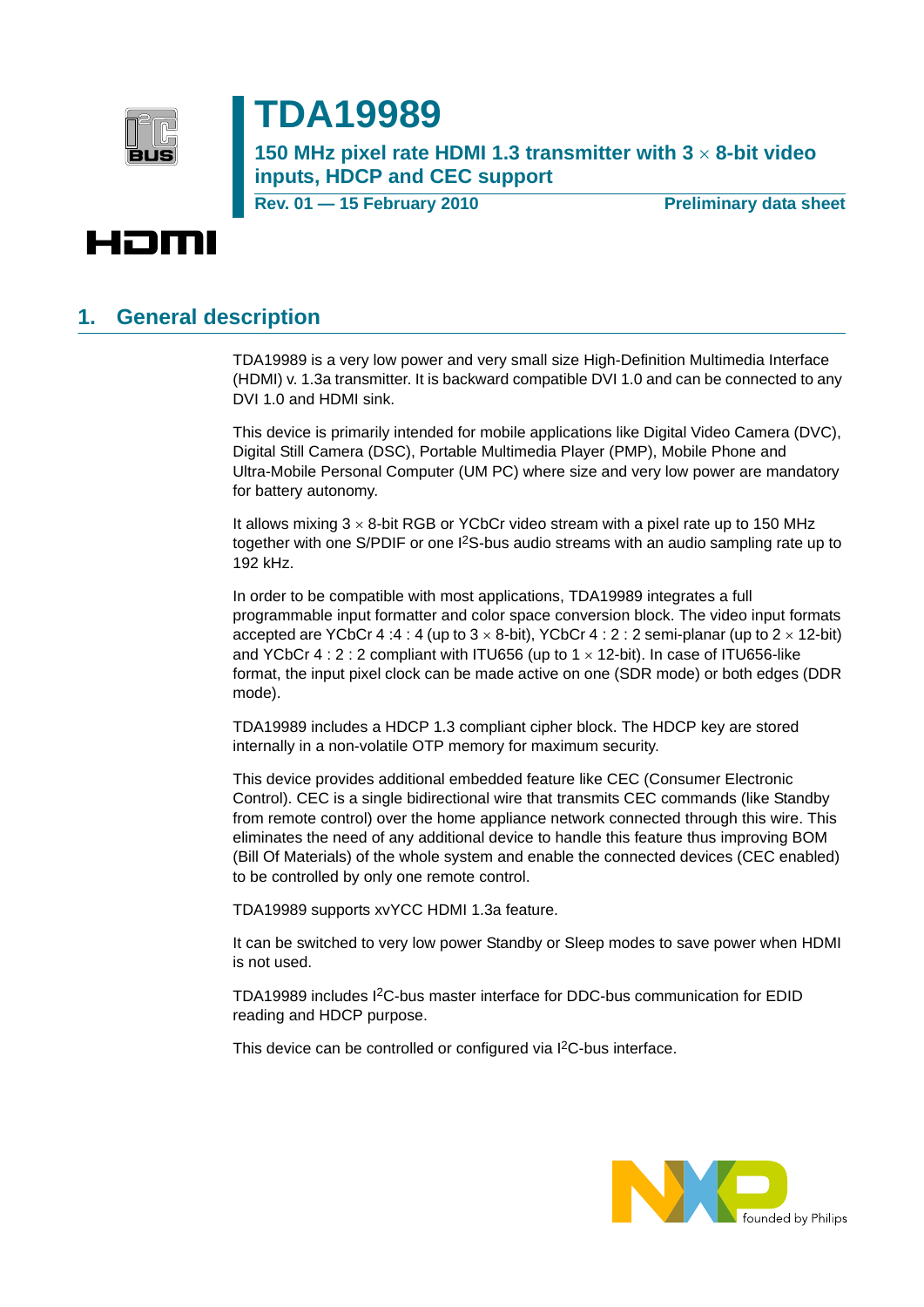**HDMI 1.3 transmitter with HDCP and CEC support**



#### **2. Features**

- Compliance:
	- $\triangle$  DVI 1.0
	- $\triangle$  HDMI 1.3a
	- ◆ EIA/CEA-861B
	- $\triangle$  CEC (HDMI 1.3)
	- ◆ SimplayHD
	- $\triangle$  HDCP 1.3
- Video:
	- ◆ xvYCC HDMI 1.3 feature
	- ◆ Video formats with a pixel rate up to 150 MHz:
		- $RGB 4 \cdot 4 \cdot 4$
		- YCbCr 4 : 4 : 4
		- YCbCr 4 : 2 : 2 semi-planar
		- YCbCr 4 : 2 : 2 ITU656
	- **Maximum resolution:** 1080p for TV
		- 1600 × 1200 at 60 Hz for PC (UXGA60) 720p/1080i in ITU656
	- ◆ Programmable color space converter: RGB to YCbCr YCbCr to RGB
	- ◆ Programmable input formatter and upsampler/interpolator allows input of any of the 4 : 4 : 4, 4 : 2 : 2 semi-planar, 4 : 2 : 2 ITU656-like formats
	- ◆ Horizontal synchronization, vertical synchronization and Data Enable (DE) inputs or VREF, HREF and FREF could be used for input data synchronization
	- ◆ Pixel clock input can be made active on one or both edges (selectable by I<sup>2</sup>C-bus)
	- ◆ Repetition of video samples as required by HDMI specification
- **Audio:** 
	- $2 \times$  1<sup>2</sup>S-bus 2 channels and S/PDIF; audio data rate up to 192 kHz per input for both standards
- Deals with multiple levels of HDCP receivers and repeaters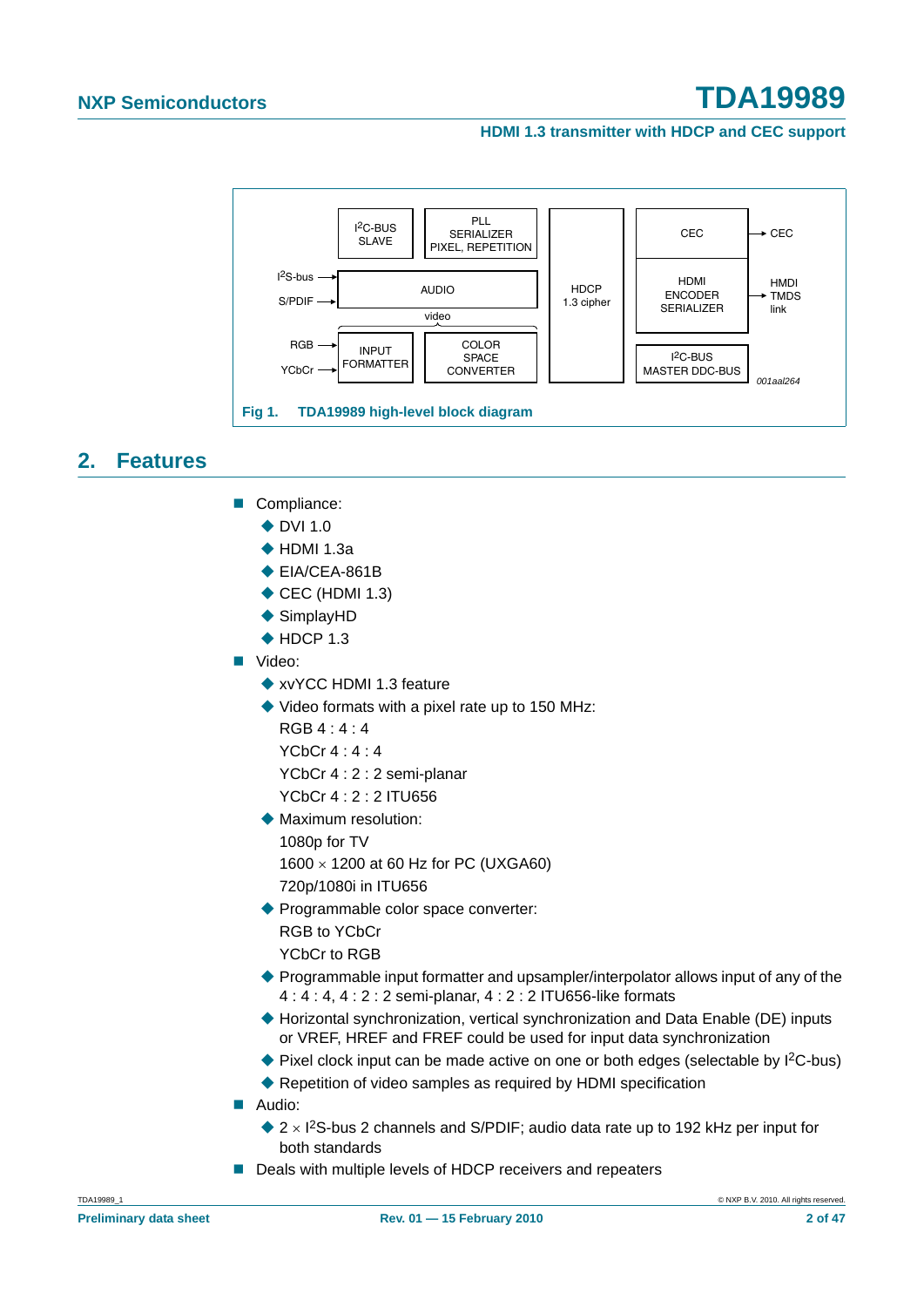#### **HDMI 1.3 transmitter with HDCP and CEC support**

- **Internal SHA-1 calculation**
- System operation:
	- ◆ Master DDC-bus interface for EDID read
	- ◆ Controllable via I<sup>2</sup>C-bus
	- ◆ Downstream availability through the use of hot plug detect (HPD) and receiver detection (RxSense)
	- Deals with multiple levels of receivers and repeaters
- Package:
	- $\triangle$  TFBGA64
	- Size  $4.5 \times 4.5 \times 0.95$  mm
- **Power management:** 
	- ◆ External voltage supplies 1.8 V
	- ◆ Low power
	- ◆ Flexible power modes
- **Miscellaneous:** 
	- ◆ POR (Power-On Reset)
	- Audio and video inputs LV-CMOS 1.8 V compatible and LV-CMOS 3.3 V tolerant
	- ◆ 250 MHz to 1.5 GHz TMDS transmitter operation

### **3. Applications**

- Digital Video Camera (DVC)
- Digital Still Camera (DSC)
- **Portable Multimedia Player (PMP)**
- **Mobile Phone**
- **Ultra-Mobile Personal Computer (UM PC)**

#### **4. Ordering information**

#### **Table 1. Ordering information**

| Type number | Package     |                                                                    |                |  |  |  |  |  |
|-------------|-------------|--------------------------------------------------------------------|----------------|--|--|--|--|--|
|             | <b>Name</b> | <b>Description</b>                                                 | <b>Version</b> |  |  |  |  |  |
| TDA19989AET | TFBGA64     | plastic thin fine-pitch ball grid array package; 64 balls SOT962-3 |                |  |  |  |  |  |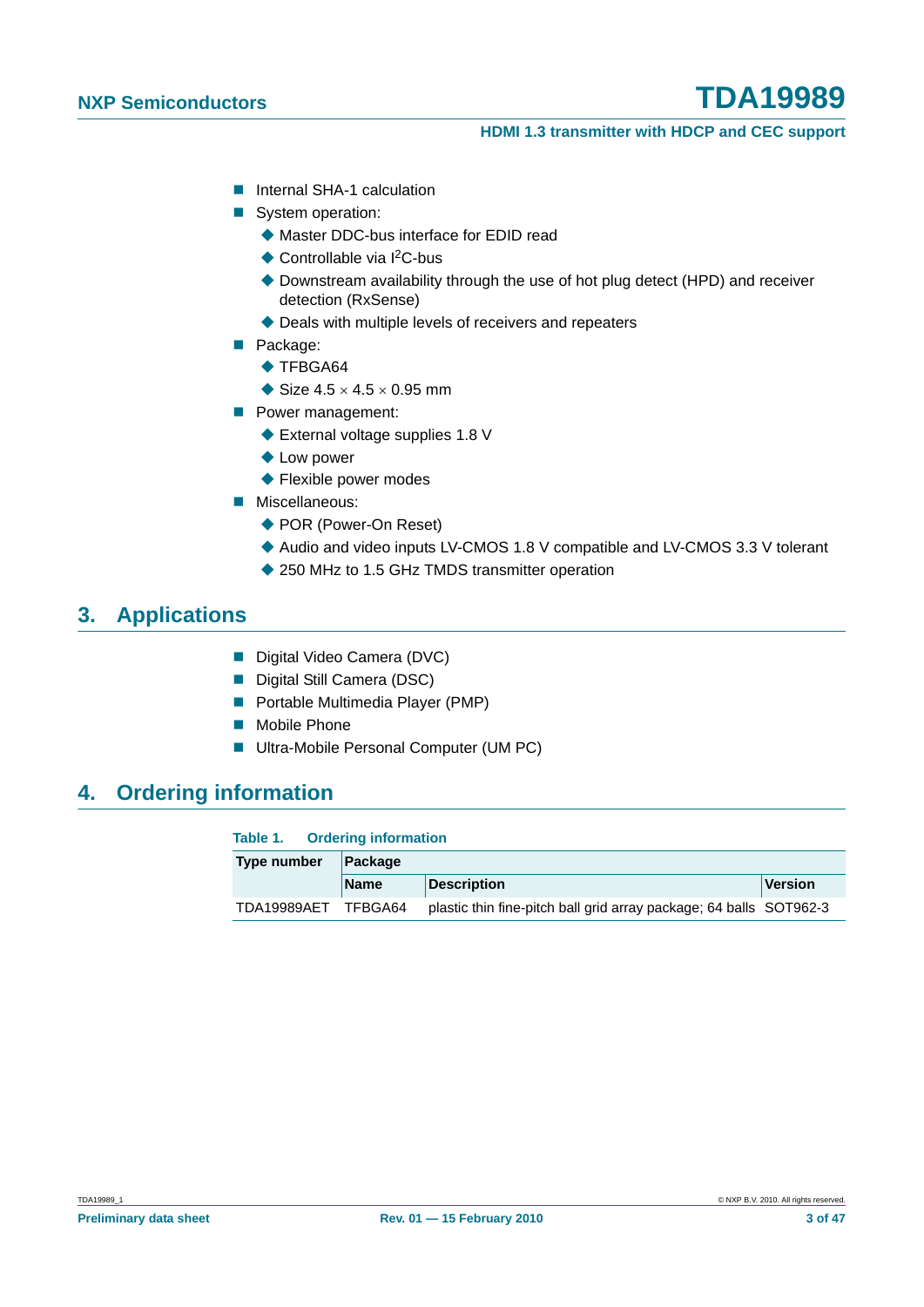

**Fig 2. TDA19989 Block diagram**



# <u>ូ</u> **5. Block diagram Block diagram**

**NXP Semiconductors**

**Semiconductors** 

**NXP** 

**HDMI 1.3 transmitter with HDCP and CEC support HDMI 1.3 transmitter with HDCP and CEC support TDA19989**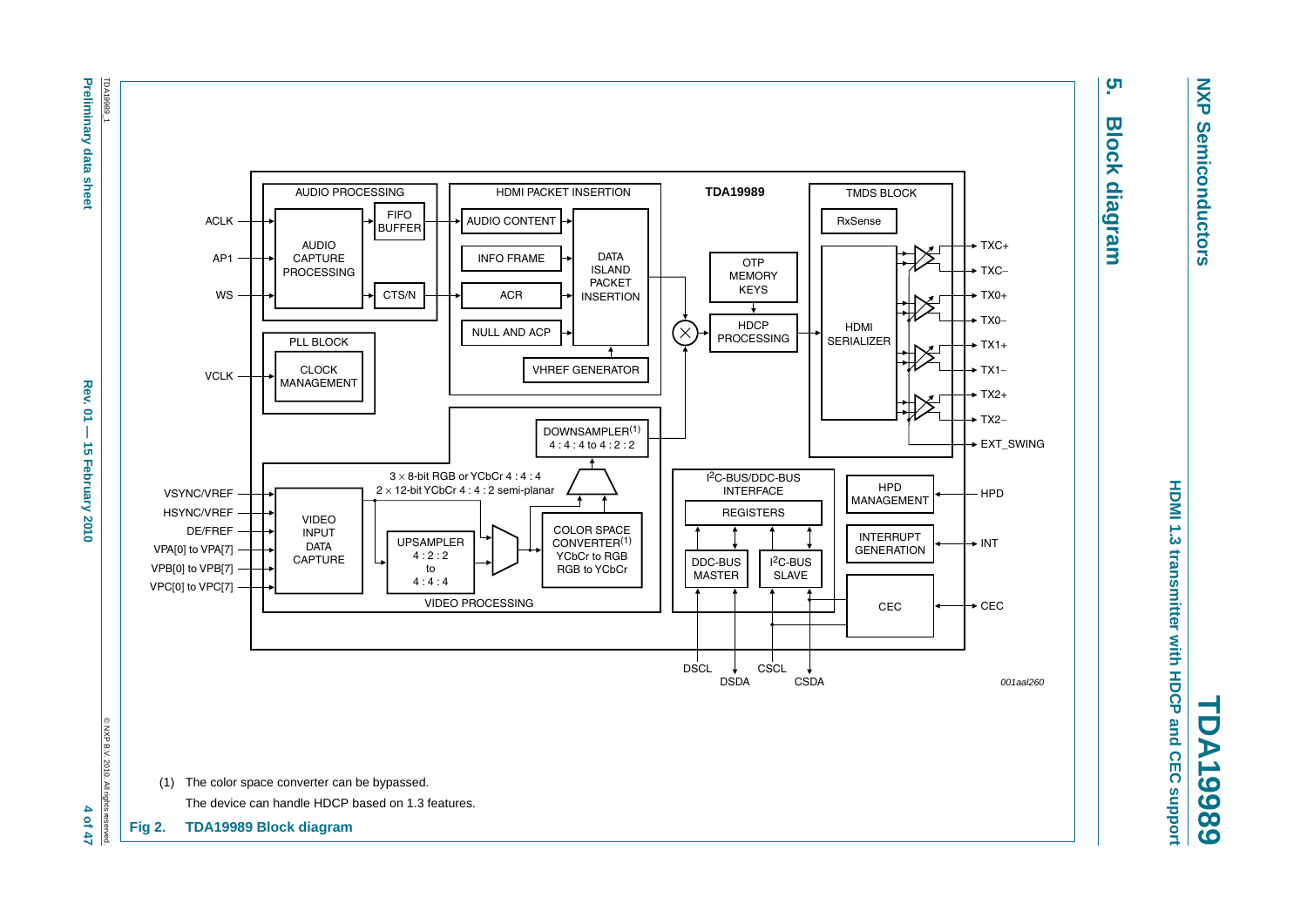**HDMI 1.3 transmitter with HDCP and CEC support**

#### **6. Pinning information**

#### **6.1 Pinning**



#### **6.2 Pin description**

| Table 2.          | <b>Pin description</b> |                        |                                                                                                                                                                                                                                                                                                                                                             |
|-------------------|------------------------|------------------------|-------------------------------------------------------------------------------------------------------------------------------------------------------------------------------------------------------------------------------------------------------------------------------------------------------------------------------------------------------------|
| Symbol            | Pin                    | Type $[1]$             | <b>Description</b>                                                                                                                                                                                                                                                                                                                                          |
| <b>ACLK</b>       | H <sub>5</sub>         |                        | audio clock input                                                                                                                                                                                                                                                                                                                                           |
| AP <sub>0</sub>   | G5                     | I                      | audio port 0 input                                                                                                                                                                                                                                                                                                                                          |
| AP <sub>1</sub>   | F <sub>5</sub>         |                        | audio port 1 input                                                                                                                                                                                                                                                                                                                                          |
| <b>HPD</b>        | E6                     | I                      | hot plug detect; 5 V tolerant                                                                                                                                                                                                                                                                                                                               |
| <b>EXT SWING</b>  | E7                     | O                      | TMDS output swing adjustment; place resistor<br>$(R_{\text{EXT}}$ swing = 10 k $\Omega$ ± 1 %) between this pin and analog<br>ground.                                                                                                                                                                                                                       |
| <b>DSDA</b>       | F6                     | 1/O                    | DDC-bus data input/output; 5 V tolerant                                                                                                                                                                                                                                                                                                                     |
| <b>DSCL</b>       | F7                     | I.                     | DDC-bus clock input; 5 V tolerant                                                                                                                                                                                                                                                                                                                           |
| <b>VCLK</b>       | D <sub>4</sub>         | I                      | input video pixel clock                                                                                                                                                                                                                                                                                                                                     |
| <b>HSYNC/HREF</b> | F4                     | T                      | input horizontal synchronization or reference input                                                                                                                                                                                                                                                                                                         |
| <b>VSYNC/VREF</b> | G4                     | T                      | input vertical synchronization or reference input                                                                                                                                                                                                                                                                                                           |
| <b>DE/FREF</b>    | H4                     | L                      | data enable or field reference input                                                                                                                                                                                                                                                                                                                        |
| <b>CSCL</b>       | B <sub>5</sub>         | I                      | I <sup>2</sup> C-bus clock input; 1.8 V to 3.3 V tolerant                                                                                                                                                                                                                                                                                                   |
| <b>CSDA</b>       | A5                     | 1/O                    | $12C$ -bus data input/output; 1.8 V to 3.3 V tolerant                                                                                                                                                                                                                                                                                                       |
| <b>INT</b>        | B6                     | $\mathsf{U}\mathsf{O}$ | interrupt HDMI output (open-drain); this pin is used as Dual<br>function pin selectable through I <sup>2</sup> C-bus. In calibration mode<br>only this pin is used as input for 10 ms $\pm$ 1 % calibration pulse.<br>In operation mode this pin is used to warn the external<br>microprocessor that a special event has occurred for HDMI or<br><b>CEC</b> |
| $TX0-$            | E <sub>8</sub>         | O                      | negative data channel 0 for TMDS output                                                                                                                                                                                                                                                                                                                     |
| $TX0+$            | D <sub>8</sub>         | O                      | positive data channel 0 for TMDS output                                                                                                                                                                                                                                                                                                                     |
| $TX1-$            | C8                     | O                      | negative data channel 1 for TMDS output                                                                                                                                                                                                                                                                                                                     |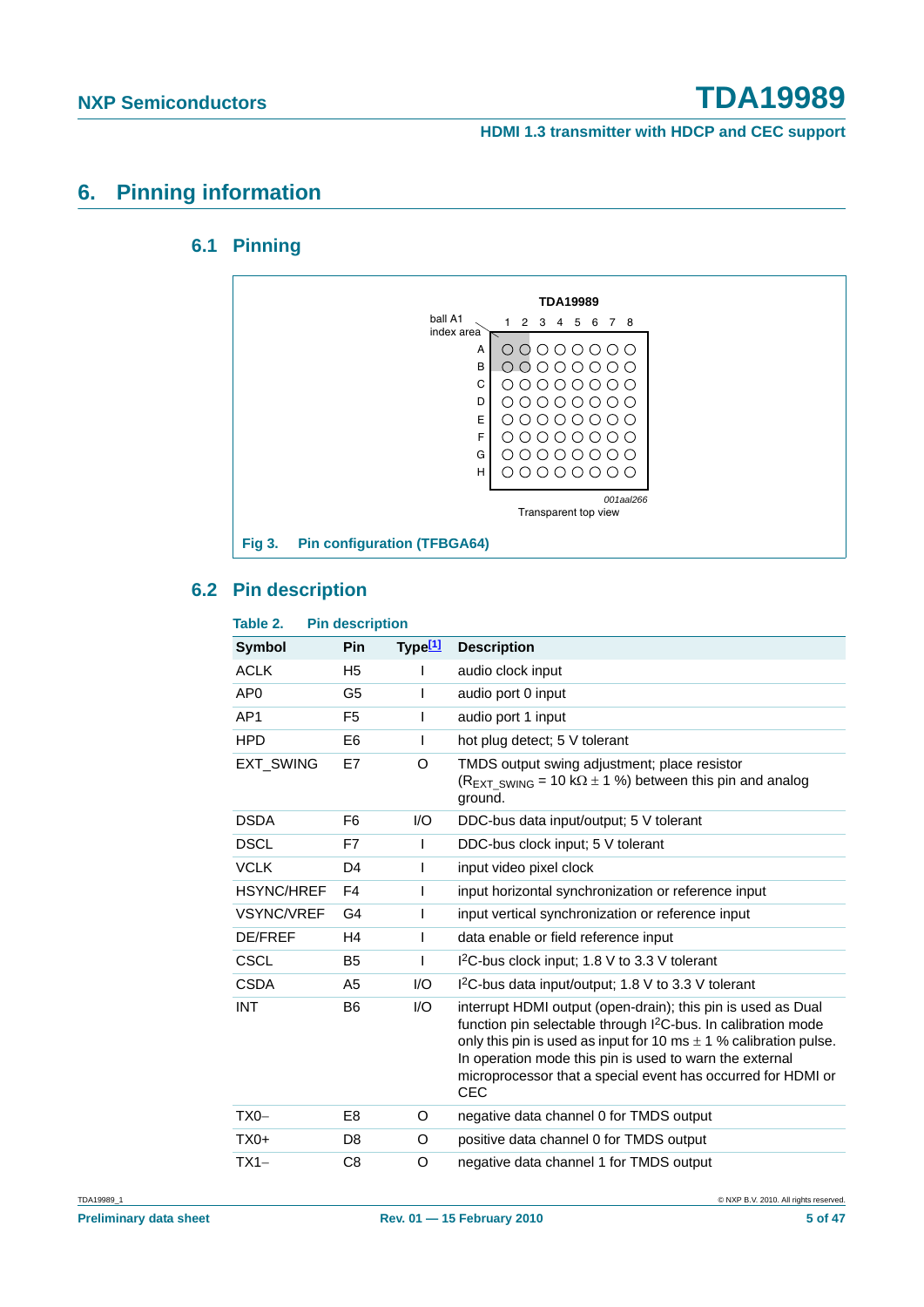#### **HDMI 1.3 transmitter with HDCP and CEC support**

| Table 2.                             |                | Pin description continued |                                                                                                          |
|--------------------------------------|----------------|---------------------------|----------------------------------------------------------------------------------------------------------|
| Symbol                               | Pin            | Type <sup>[1]</sup>       | <b>Description</b>                                                                                       |
| $TX1+$                               | B <sub>8</sub> | O                         | positive data channel 1 for TMDS output                                                                  |
| $TX2-$                               | A7             | O                         | negative data channel 2 for TMDS output                                                                  |
| $TX2+$                               | A <sub>6</sub> | O                         | positive data channel 2 for TMDS output                                                                  |
| TXC-                                 | G8             | O                         | negative clock channel for TMDS output                                                                   |
| TXC+                                 | F <sub>8</sub> | O                         | positive clock channel for TMDS output                                                                   |
| <b>CEC</b>                           | H7             | I/O                       | CEC connection (open-drain) to HDMI connector                                                            |
| OSC_IN/AP3                           | H <sub>6</sub> | T                         | input connected to the external oscillator circuit or external<br>clock source/audio port 3 input        |
| AP <sub>2</sub>                      | G <sub>6</sub> | T                         | audio port 2 input                                                                                       |
| VPA[0]                               | C <sub>1</sub> | T                         | video port A input bit 0 (LSB)                                                                           |
| VPA[1]                               | <b>B1</b>      | $\overline{1}$            | video port A input bit 1                                                                                 |
| VPA[2]                               | B <sub>2</sub> | $\overline{1}$            | video port A input bit 2                                                                                 |
| VPA[3]                               | A2             | $\overline{1}$            | video port A input bit 3                                                                                 |
| VPA[4]                               | B <sub>3</sub> | T                         | video port A input bit 4                                                                                 |
| VPA[5]                               | A3             | I                         | video port A input bit 5                                                                                 |
| VPA[6]                               | B4             | $\overline{1}$            | video port A input bit 6                                                                                 |
| VPA[7]                               | A4             | $\overline{1}$            | video port A input bit 7 (MSB)                                                                           |
| VPB[0]                               | E <sub>3</sub> | T                         | video port B input bit 0 (LSB)                                                                           |
| VPB[1]                               | E <sub>2</sub> | I                         | video port B input bit 1                                                                                 |
| VPB[2]                               | E <sub>1</sub> | $\overline{1}$            | video port B input bit 2                                                                                 |
| VPB[3]                               | D1             | $\overline{1}$            | video port B input bit 3                                                                                 |
| VPB[4]                               | D <sub>2</sub> | T                         | video port B input bit 4                                                                                 |
| VPB[5]                               | D <sub>3</sub> | I                         | video port B input bit 5                                                                                 |
| VPB[6]                               | C <sub>2</sub> | T                         | video port B input bit 6                                                                                 |
| VPB[7]                               | C <sub>3</sub> | $\overline{1}$            | video port B input bit 7 (MSB)                                                                           |
| VPC[0]                               | H3             | $\mathsf{I}$              | video port C input bit 0 (LSB)                                                                           |
| VPC[1]                               | H <sub>2</sub> | $\overline{1}$            | video port C input bit 1                                                                                 |
| VPC[2]                               | G <sub>3</sub> | $\mathbf{I}$              | video port C input bit 2                                                                                 |
| VPC[3]                               | G <sub>2</sub> | I                         | video port C input bit 3                                                                                 |
| VPC[4]                               | G1             | $\mathsf{I}$              | video port C input bit 4                                                                                 |
| VPC[5]                               | F1             | $\mathsf{I}$              | video port C input bit 5                                                                                 |
| VPC[6]                               | F <sub>2</sub> | $\mathbf{I}$              | video port C input bit 6                                                                                 |
| VPC[7]                               | F <sub>3</sub> | $\mathsf{l}$              | video port C input bit 7 (MSB)                                                                           |
| $V_{DDA(TMDS)(1V8)}$                 | A8, C7         | P                         | TMDS analog supply voltage (1.8 V)                                                                       |
| $V_{\text{DDD}(\text{IO})(1\vee 8)}$ | E <sub>4</sub> | P                         | I/O digital supply voltage (1.8 V)                                                                       |
| $V_{DDA(PLL)(1V8)}$                  | C6             | P                         | PLL analog supply voltage (1.8 V), this PLL provides the clock<br>for the serializer                     |
| $V_{DDA(1V8)}$                       | G7, H8         | P                         | analog supply voltage (1.8 V), is used for parallel-to-serial<br>shift register and miscellaneous blocks |
| V <sub>DDDC</sub>                    | E <sub>5</sub> | P                         | core digital supply voltage (1.8 V)                                                                      |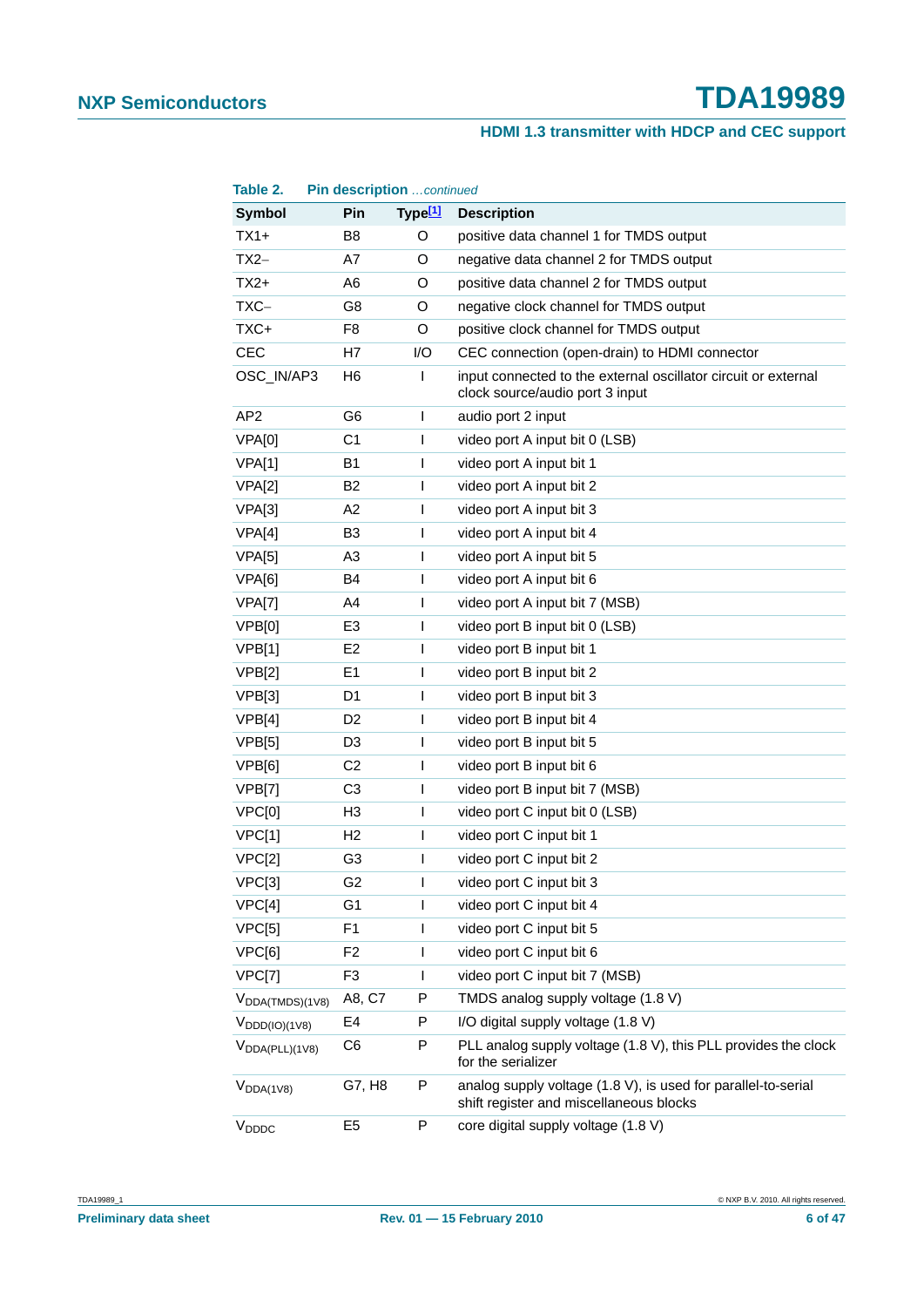| Table 2.          |               | <b>Pin description</b> continued |                                                                                                                  |  |  |  |  |  |
|-------------------|---------------|----------------------------------|------------------------------------------------------------------------------------------------------------------|--|--|--|--|--|
| Symbol            | Pin           | Tvpe $11$                        | <b>Description</b>                                                                                               |  |  |  |  |  |
| V <sub>DDDC</sub> | D5            | P                                | core digital supply voltage (1.8 V)                                                                              |  |  |  |  |  |
| Vssp              | B7.<br>C4. C5 | G                                | digital ground supply voltage, is used for digital core; I/O                                                     |  |  |  |  |  |
| V <sub>SSA</sub>  | D6. D7        | G                                | analog ground supply voltage, is used for PLL; serializer,<br>transmitter, and parallel-to-serial shift register |  |  |  |  |  |

[1]  $P = power$  supply,  $G = ground$ ,  $I = input$ ,  $O = output$ .

#### **7. Functional description**

TDA19989 is designed to convert digital data (video and audio) provided by Set-Top Boxes (STB), Digital Video Camera (DVC), Digital Still Camera (DSC), Portable Multimedia Player (PMP) or DVD into an HDMI output, which can be used by a TV with either an HDMI or DVI input.

The video data input formats are:

- **•** RGB 4 : 4 : 4
- **•** YCbCr 4 : 4 : 4
- **•** YCbCr 4 : 2 : 2 semi-planar
- **•** YCbCr 4 : 2 : 2 ITU656-like

TDA19989 is able to output HDMI with the formats:

- **•** RGB 4 : 4 : 4
- **•** YCbCr 4 : 4 : 4
- **•** YCbCr 4 : 2 : 2

It can also handle audio formats:

- two I<sup>2</sup>S-bus channels
- **•** one S/PDIF channel

TDA19989 is also designed to support CEC protocol. For more details about CEC, refer to *HDMI 1.3a specification*.

#### **7.1 System clock**

The system clock section has a PLL serializer.

It is a system clock generator which enables the stream produced by the encoder to be transmitted on the HDMI data channel at ten times, or above, the sampling rate.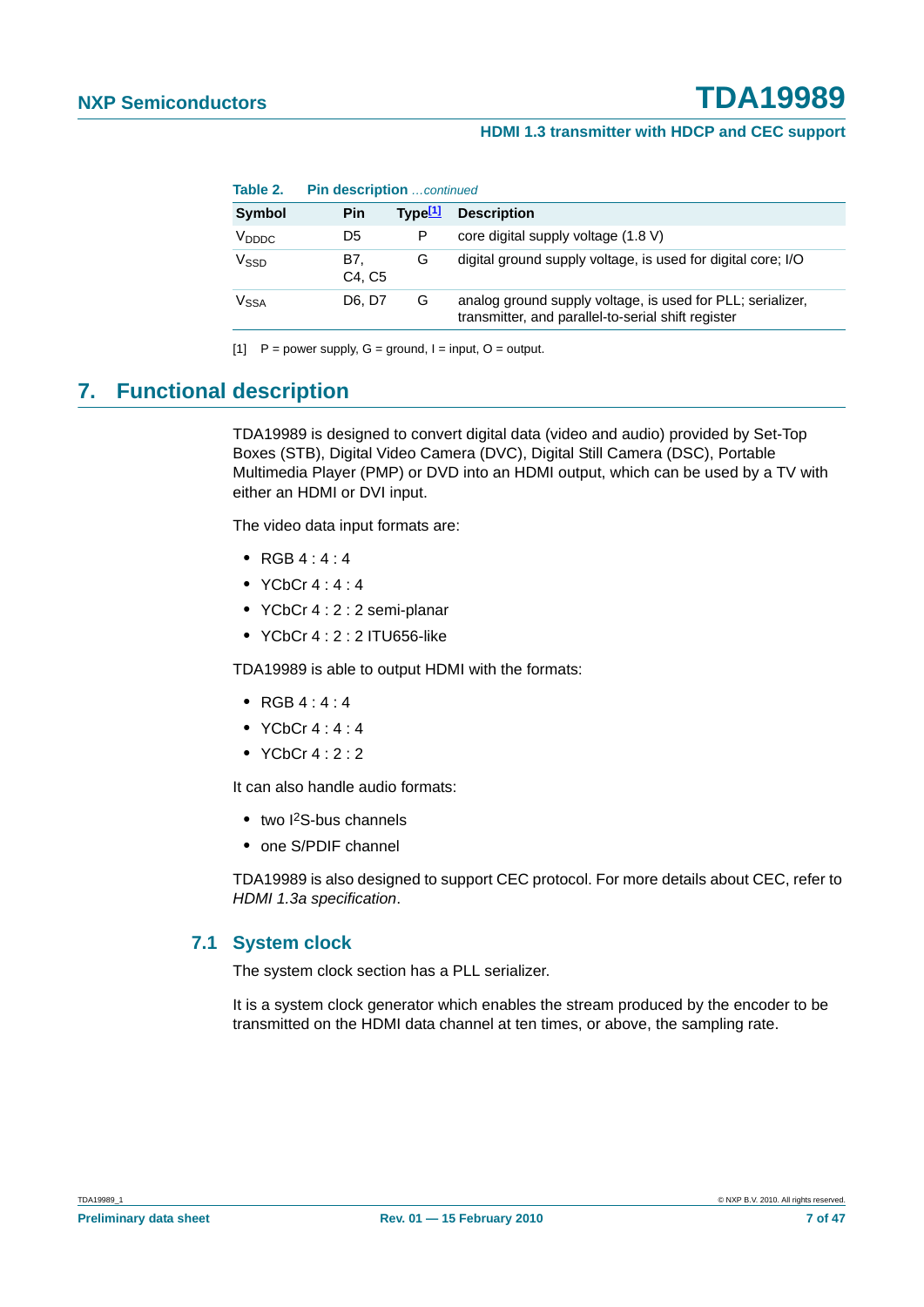#### **7.2 Video input formatter**

#### **7.2.1 Description**

TDA19989 has three video input ports VPA[0] to VPA[7], VPB[0] to VPB[7] and VPC[0] to VPC[7].

TDA19989 can accept any of the following video input modes (see Table 6):

- **•** RGB, with 8-bit for each component
- **•** YCbCr 4 : 4 : 4, with 8-bit for each component
- **•** YCbCr 4 : 2 : 2 semi-planar, with up to 12-bit for each component (YCbCr)
- **•** YCbCr 4 : 2 : 2 ITU656, with up to 12-bit data depth

TDA19989 can be set to latch data at either rising or falling edge, or both.

#### **7.2.2 Internal assignment**

The aim of the video input processor is to internally map the incoming data to the corresponding mode, which can be handled by the video processing. The internal signal named VP[23:0] is assigned depending on the input mode as defined below.



#### **Table 3. Internal assignment**

|               | Internal assignment |                    |                              |                                |  |  |  |  |  |  |
|---------------|---------------------|--------------------|------------------------------|--------------------------------|--|--|--|--|--|--|
| Internal port | <b>RGB</b>          | <b>YCbCr 4:4:4</b> | YCbCr $4:2:2$<br>semi-planar | YCbCr $4:2:2$<br><b>ITU656</b> |  |  |  |  |  |  |
| VP[23]        | G[7]                | Y[7]               | Y[11]                        | YCbCr[11]                      |  |  |  |  |  |  |
| VP[22]        | G[6]                | Y[6]               | Y[10]                        | YCbCr[10]                      |  |  |  |  |  |  |
| VP[21]        | G[5]                | Y[5]               | Y[9]                         | YCbCr[9]                       |  |  |  |  |  |  |
| VP[20]        | G[4]                | Y[4]               | Y[8]                         | YCbCr[8]                       |  |  |  |  |  |  |
| VP[19]        | G[3]                | Y[3]               | Y[7]                         | YCbCr[7]                       |  |  |  |  |  |  |
| VP[18]        | G[2]                | Y[2]               | Y[6]                         | YCbCr[6]                       |  |  |  |  |  |  |
| VP[17]        | G[1]                | Y[1]               | Y[5]                         | YCbCr[5]                       |  |  |  |  |  |  |
| VP[16]        | G[0]                | Y[0]               | Y[4]                         | YCbCr[4]                       |  |  |  |  |  |  |
| VP[15]        | B[7]                | Cb[7]              | Y[3]                         | YCbCr[3]                       |  |  |  |  |  |  |
| VP[14]        | B[6]                | Cb[6]              | Y[2]                         | YCbCr[2]                       |  |  |  |  |  |  |
| VP[13]        | B[5]                | Cb[5]              | Y[1]                         | YCbCr[1]                       |  |  |  |  |  |  |
| VP[12]        | B[4]                | Cb[4]              | Y[0]                         | YCbCr[0]                       |  |  |  |  |  |  |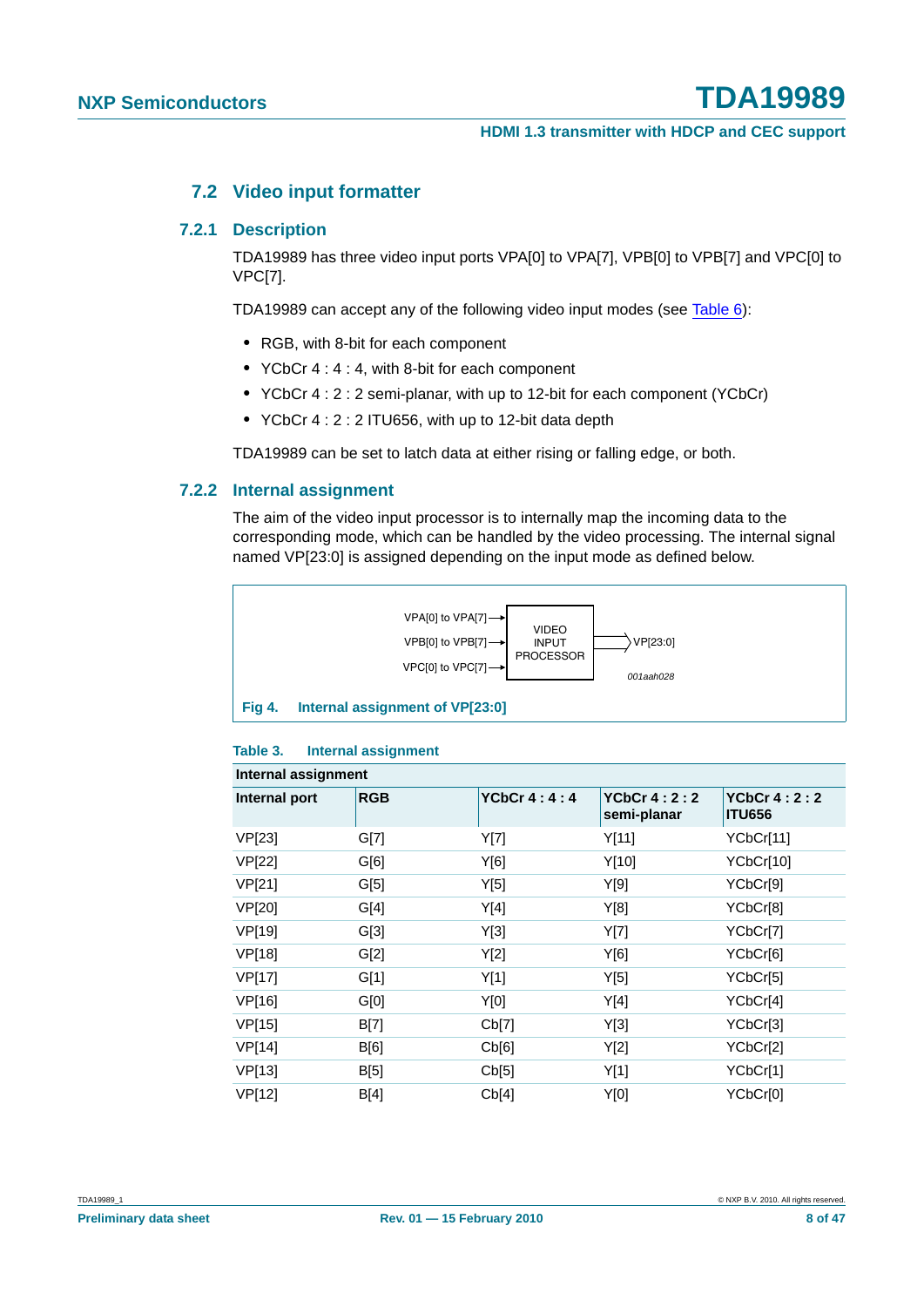#### **HDMI 1.3 transmitter with HDCP and CEC support**

| Internal assignment |             |                    |                                   |                                     |
|---------------------|-------------|--------------------|-----------------------------------|-------------------------------------|
| Internal port       | <b>RGB</b>  | <b>YCbCr 4:4:4</b> | <b>YCbCr 4:2:2</b><br>semi-planar | <b>YCbCr 4:2:2</b><br><b>ITU656</b> |
| VP[11]              | B[3]        | Cb[3]              | CbCr[11]                          |                                     |
| VP[10]              | B[2]        | Cb[2]              | CbCr[10]                          |                                     |
| <b>VP[9]</b>        | B[1]        | Cb[1]              | CbCr[9]                           |                                     |
| VP[8]               | B[0]        | Cb[0]              | CbCr[8]                           |                                     |
| VP[7]               | R[7]        | Cr[7]              | CbCr[7]                           |                                     |
| VP[6]               | R[6]        | Cr[6]              | CbCr[6]                           |                                     |
| VP[5]               | R[5]        | Cr[5]              | CbCr[5]                           |                                     |
| VP[4]               | R[4]        | Cr[4]              | CbCr[4]                           |                                     |
| VP[3]               | R[3]        | Cr[3]              | CbCr[3]                           |                                     |
| VP[2]               | R[2]        | Cr[2]              | CbCr[2]                           |                                     |
| VP[1]               | R[1]        | Cr[1]              | CbCr[1]                           |                                     |
| VP[0]               | <b>R[0]</b> | Cr[0]              | CbCr[0]                           |                                     |

**Table 3. Internal assignment** *…continued*

The device can swap and invert, in the event of a little endian stream, the incoming video data using I2C-bus registers VIP\_CNTRL\_0, VIP\_CNTRL\_1 and VIP\_CNTRL\_2 (page 00h) to match the expectation of the video processing block. Table 4 shows the behavior of SWAP\_A[2:0] of VIP\_CNTRL\_0 register, whose function is to map the 4 MSBs VP[23:20] to the incoming video port.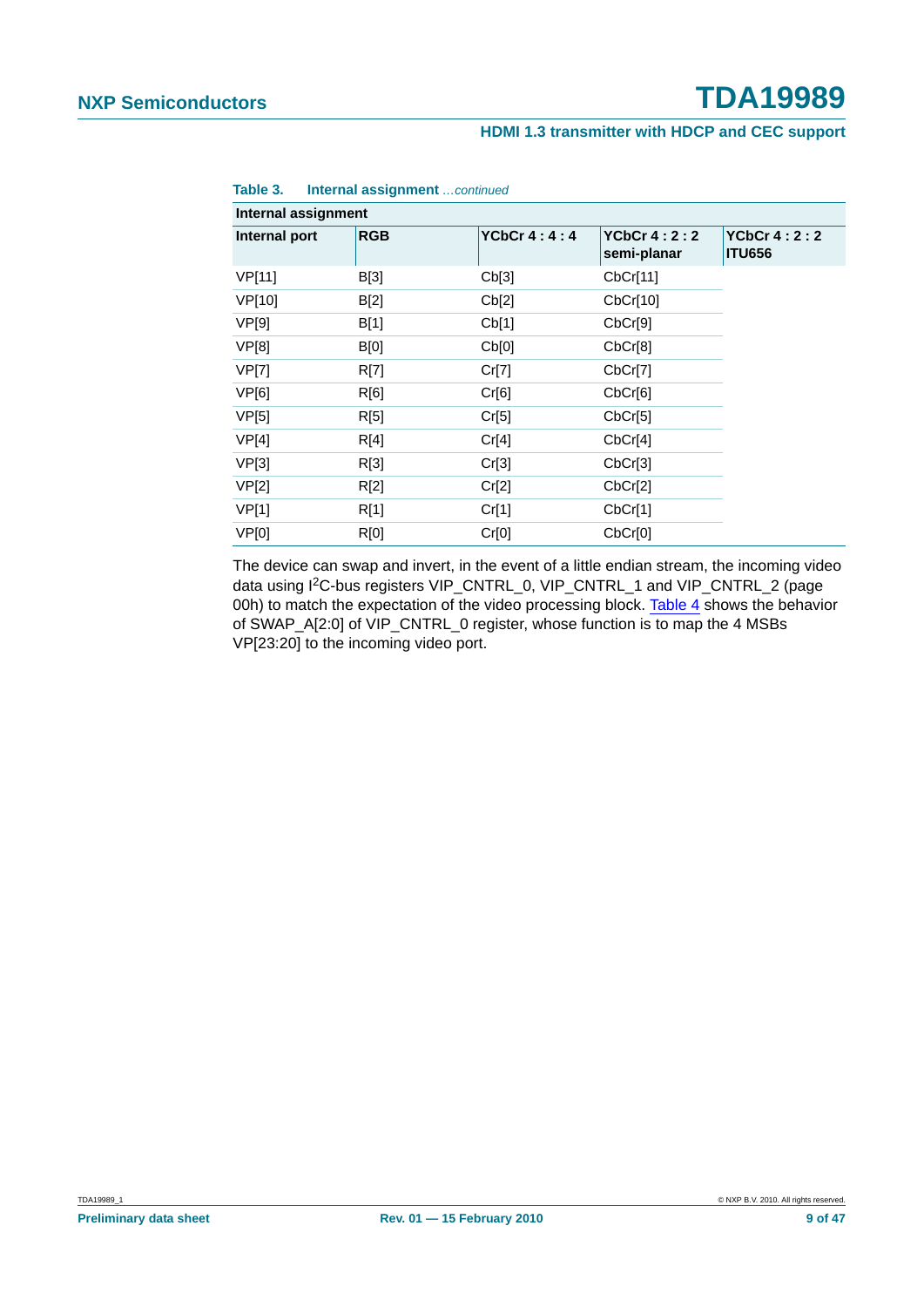**HDMI 1.3 transmitter with HDCP and CEC support**

| <b>External</b><br>assignment |             | <b>SWAP_A[2:0]</b><br>selector | <b>Internal assignment</b> |            |                       |                                   |           |                                     |           |        |           |
|-------------------------------|-------------|--------------------------------|----------------------------|------------|-----------------------|-----------------------------------|-----------|-------------------------------------|-----------|--------|-----------|
| Pin<br>number                 | Pin<br>name | value                          | Internal<br>port           | <b>RGB</b> | <b>YCbCr</b><br>4:4:4 | <b>YCbCr 4:2:2</b><br>semi-planar |           | <b>YCbCr 4:2:2</b><br><b>ITU656</b> |           |        |           |
| F <sub>3</sub>                | VPC[7]      | 000b                           | VP[23]                     | G[7]       | Y[7]                  | $Y_0[11]$                         | $Y_1[11]$ | Cb[11]                              | $Y_0[11]$ | Cr[11] | $Y_1[11]$ |
| F <sub>2</sub>                | VPC[6]      |                                | <b>VP[22]</b>              | G[6]       | Y[6]                  | $Y_0[10]$                         | $Y_1[10]$ | Cb[10]                              | $Y_0[10]$ | Cr[10] | $Y_1[10]$ |
| F <sub>1</sub>                | VPC[5]      |                                | <b>VP[21]</b>              | G[5]       | Y[5]                  | Y <sub>0</sub> [9]                | $Y_1[9]$  | Cb[9]                               | $Y_0[9]$  | Cr[9]  | $Y_1[9]$  |
| G <sub>1</sub>                | VPC[4]      |                                | VP[20]                     | G[4]       | Y[4]                  | $Y_0[8]$                          | $Y_1[8]$  | Cb[8]                               | $Y_0[8]$  | Cr[8]  | $Y_1[8]$  |
| G <sub>2</sub>                | VPC[3]      | 001b                           | VP[23]                     | G[7]       | Y[7]                  | $Y_0[11]$                         | $Y_1[11]$ | Cb[11]                              | $Y_0[11]$ | Cr[11] | $Y_1[11]$ |
| G <sub>3</sub>                | VPC[2]      |                                | <b>VP[22]</b>              | G[6]       | Y[6]                  | $Y_0[10]$                         | $Y_1[10]$ | Cb[10]                              | $Y_0[10]$ | Cr[10] | $Y_1[10]$ |
| H2                            | VPC[1]      |                                | <b>VP[21]</b>              | G[5]       | Y[5]                  | $Y_0[9]$                          | $Y_1[9]$  | Cb[9]                               | $Y_0[9]$  | Cr[9]  | $Y_1[9]$  |
| H <sub>3</sub>                | VPC[0]      |                                | VP[20]                     | G[4]       | Y[4]                  | $Y_0[8]$                          | $Y_1[8]$  | Cb[8]                               | $Y_0[8]$  | Cr[8]  | $Y_1[8]$  |
| C <sub>3</sub>                | VPB[7]      | 010b                           | VP[23]                     | G[7]       | Y[7]                  | $Y_0[11]$                         | $Y_1[11]$ | Cb[11]                              | $Y_0[11]$ | Cr[11] | $Y_1[11]$ |
| C <sub>2</sub>                | VPB[6]      |                                | <b>VP[22]</b>              | G[6]       | Y[6]                  | $Y_0[10]$                         | $Y_1[10]$ | Cb[10]                              | $Y_0[10]$ | Cr[10] | $Y_1[10]$ |
| D <sub>3</sub>                | VPB[5]      |                                | VP[21]                     | G[5]       | Y[5]                  | $Y_0[9]$                          | $Y_1[9]$  | Cb[9]                               | $Y_0[9]$  | Cr[9]  | $Y_1[9]$  |
| D <sub>2</sub>                | VPB[4]      |                                | VP[20]                     | G[4]       | Y[4]                  | $Y_0[8]$                          | $Y_1[8]$  | Cb[8]                               | $Y_0[8]$  | Cr[8]  | $Y_1[8]$  |
| D <sub>1</sub>                | VPB[3]      | 011b                           | VP[23]                     | G[7]       | Y[7]                  | $Y_0[11]$                         | $Y_1[11]$ | Cb[11]                              | $Y_0[11]$ | Cr[11] | $Y_1[11]$ |
| E <sub>1</sub>                | VPB[2]      |                                | <b>VP[22]</b>              | G[6]       | Y[6]                  | $Y_0[10]$                         | $Y_1[10]$ | Cb[10]                              | $Y_0[10]$ | Cr[10] | $Y_1[10]$ |
| E <sub>2</sub>                | VPB[1]      |                                | VP[21]                     | G[5]       | Y[5]                  | $Y_0[9]$                          | $Y_1[9]$  | Cb[9]                               | $Y_0[9]$  | Cr[9]  | $Y_1[9]$  |
| E <sub>3</sub>                | VPB[0]      |                                | <b>VP[20]</b>              | G[4]       | Y[4]                  | $Y_0[8]$                          | $Y_1[8]$  | Cb[8]                               | $Y_0[8]$  | Cr[8]  | $Y_1[8]$  |
| A4                            | VPA[7]      | 100b                           | <b>VP[23]</b>              | G[7]       | Y[7]                  | $Y_0[11]$                         | $Y_1[11]$ | Cb[11]                              | $Y_0[11]$ | Cr[11] | $Y_1[11]$ |
| B <sub>4</sub>                | VPA[6]      |                                | VP[22]                     | G[6]       | Y[6]                  | $Y_0[10]$                         | $Y_1[10]$ | Cb[10]                              | $Y_0[10]$ | Cr[10] | $Y_1[10]$ |
| A <sub>3</sub>                | VPA[5]      |                                | VP[21]                     | G[5]       | Y[5]                  | $Y_0[9]$                          | $Y_1[9]$  | Cb[9]                               | $Y_0[9]$  | Cr[9]  | $Y_1[9]$  |
| B <sub>3</sub>                | VPA[4]      |                                | <b>VP[20]</b>              | G[4]       | Y[4]                  | $Y_0[8]$                          | $Y_1[8]$  | Cb[8]                               | $Y_0[8]$  | Cr[8]  | $Y_1[8]$  |
| A2                            | VPA[3]      | 101b                           | VP[23]                     | G[7]       | Y[7]                  | $Y_0[11]$                         | $Y_1[11]$ | Cb[11]                              | $Y_0[11]$ | Cr[11] | $Y_1[11]$ |
| <b>B2</b>                     | VPA[2]      |                                | VP[22]                     | G[6]       | Y[6]                  | $Y_0[10]$                         | $Y_1[10]$ | Cb[10]                              | $Y_0[10]$ | Cr[10] | $Y_1[10]$ |
| B <sub>1</sub>                | VPA[1]      |                                | <b>VP[21]</b>              | G[5]       | Y[5]                  | $Y_0[9]$                          | $Y_1[9]$  | Cb[9]                               | $Y_0[9]$  | Cr[9]  | $Y_1[9]$  |
| C <sub>1</sub>                | VPA[0]      |                                | <b>VP[20]</b>              | G[4]       | Y[4]                  | $Y_0[8]$                          | $Y_1[8]$  | Cb[8]                               | $Y_0[8]$  | Cr[8]  | $Y_1[8]$  |

#### **Table 4. Video input swap to VP[23:20]**

In the same way:

- **•** SWAP\_B[2:0] is used to map incoming video port to the internal port VP[19:16].
- SWAP C[2:0] is used to map incoming video port to the internal port VP[15:12].
- **•** SWAP\_D[2:0] is used to map incoming video port to the internal port VP[11:8].
- **•** SWAP\_E[2:0] is used to map incoming video port to the internal port VP[7:4].
- **•** SWAP\_F[2:0] is used to map incoming video port to the internal port VP[3:0].

The device expects to receive big endian incoming data. However, in cases where the input digital stream to the chip is little endian, the use of the mirror bit of the same register can help to re-order the input bits as described in Table 5.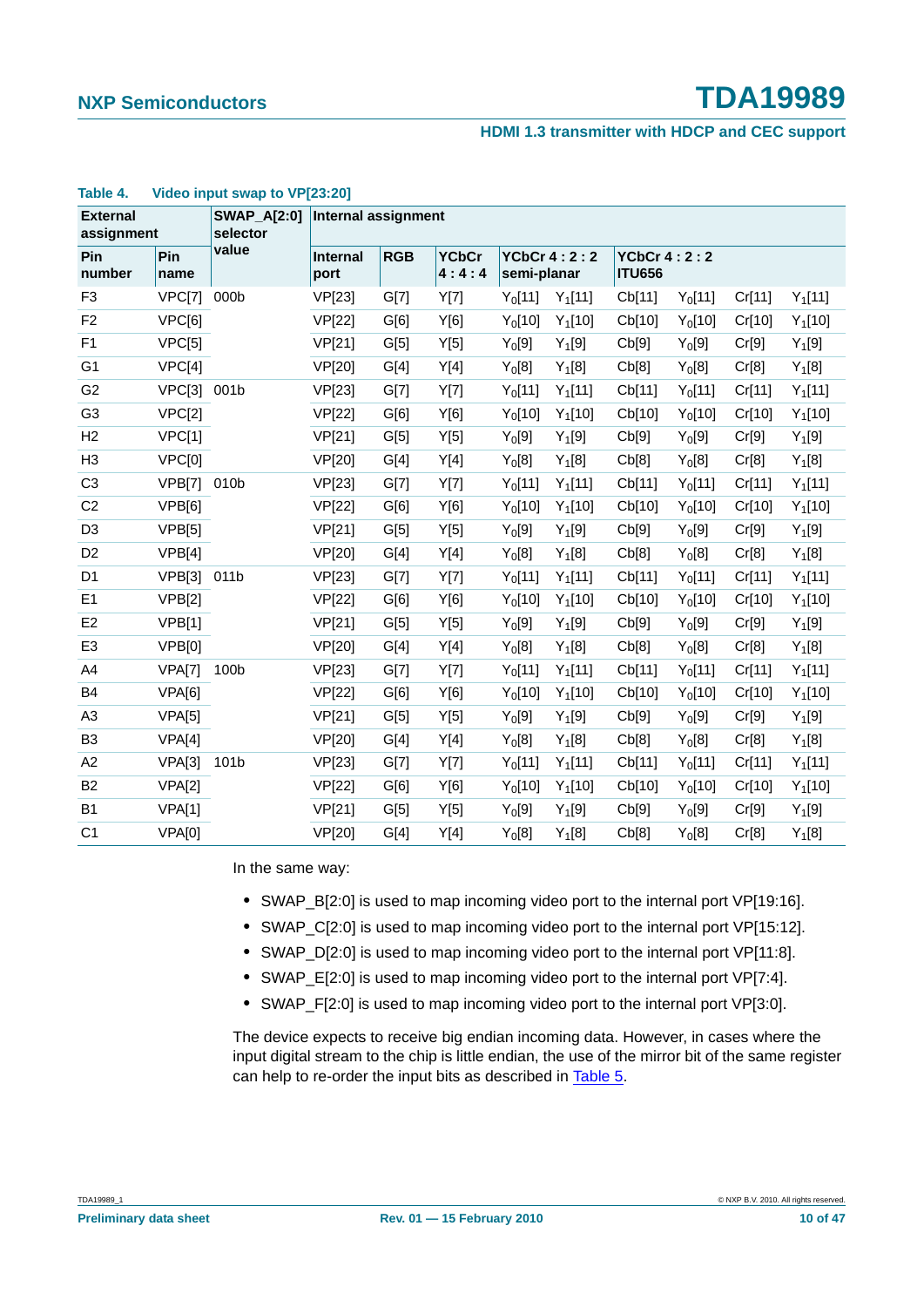| <b>TDA19989 input/output capability</b><br>Table 5. |               |                 |
|-----------------------------------------------------|---------------|-----------------|
| <b>Bit setting</b>                                  | Internal port | To be mapped to |
| MIRR $A = 1$                                        | VP[23]        | VPC[0]          |
| $SWAP_A[2:0] = 1$                                   | <b>VP[22]</b> | VPC[1]          |
|                                                     | VP[21]        | VPC[2]          |
|                                                     | VP[20]        | VPC[3]          |
| MIRR $B = 1$                                        | <b>VP[19]</b> | VPC[4]          |
| $SWAP_B[2:0] = 0$                                   | VP[18]        | VPC[5]          |
|                                                     | <b>VP[17]</b> | VPC[6]          |
|                                                     | VP[16]        | VPC[7]          |
| MIRR $C = 1$                                        | <b>VP[15]</b> | VPB[0]          |
| $SWAP_C[2:0] = 3$                                   | <b>VP[14]</b> | VPB[1]          |
|                                                     | <b>VP[13]</b> | VPB[2]          |
|                                                     | VP[12]        | VPB[3]          |
| MIRR $D = 1$                                        | <b>VP[11]</b> | VPB[4]          |
| $SWAP[D[2:0] = 2$                                   | VP[10]        | VPB[5]          |
|                                                     | VP[9]         | VPB[6]          |
|                                                     | VP[8]         | VPB[7]          |
| MIRR $E = 1$                                        | <b>VP[7]</b>  | VPA[4]          |
| $SWAP$ $E[2:0] = 5$                                 | VP[6]         | VPA[5]          |
|                                                     | VP[5]         | VPA[6]          |
|                                                     | VP[4]         | VPA[7]          |
| $MIRR_F = 1$                                        | VP[3]         | VPA[0]          |
| $SWAP_F[2:0] = 4$                                   | VP[2]         | VPA[1]          |
|                                                     | VP[1]         | VPA[2]          |
|                                                     | VP[0]         | VPA[3]          |

When input ports are not used, it is possible to deactivate them via the I<sup>2</sup>C-bus with the appropriate set of registers ENA\_VP\_0, ENA\_VP\_1 and ENA\_VP\_2 on page 00h.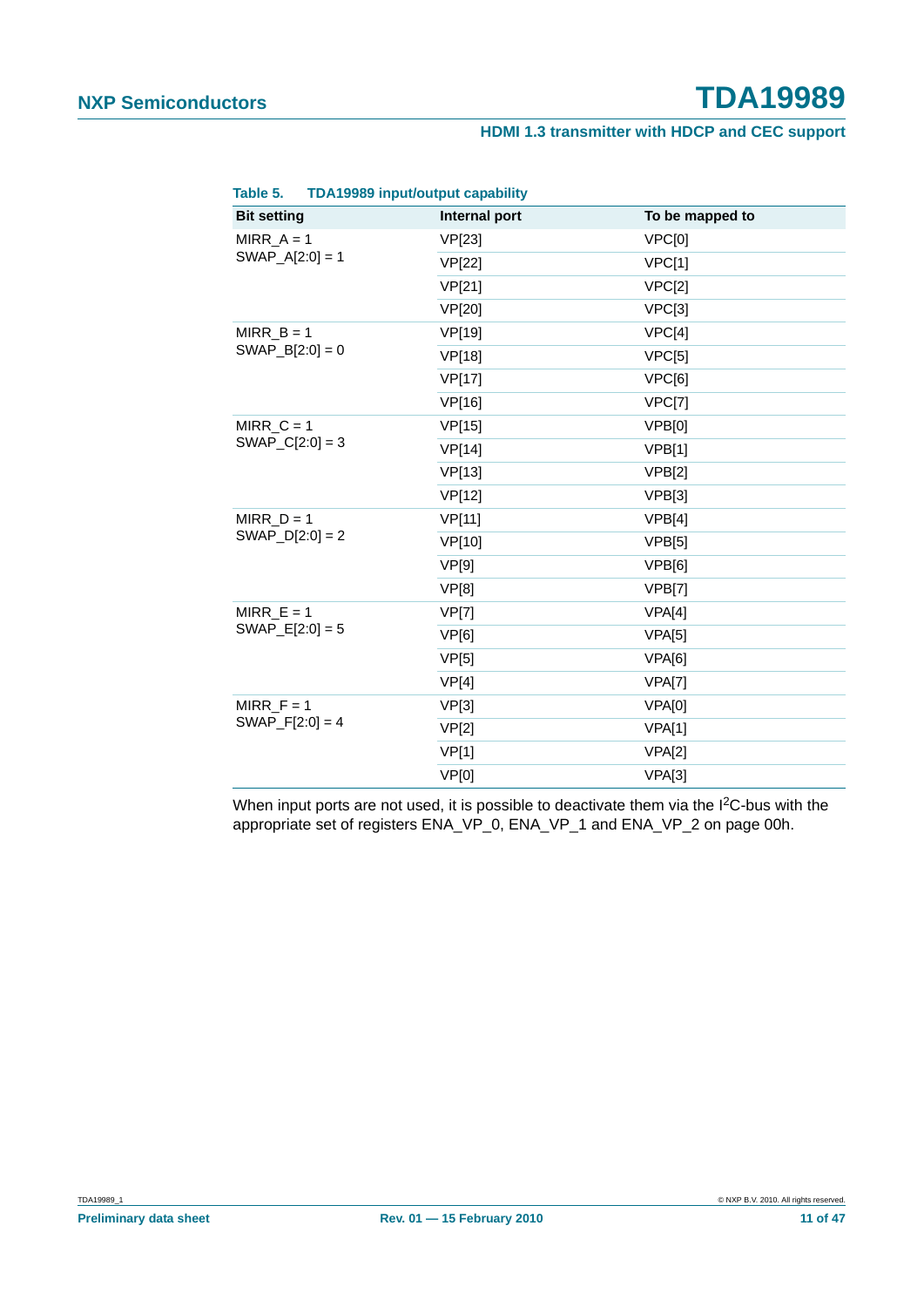#### **7.2.3 Input format mappings**

Table 6 gives more information concerning input format supported.

#### **Table 6. Inputs of video input formatter**

| Color<br>space |                             | <b>Format Channels</b>                 | Sync type  | <b>Rising</b><br>edge | edge         | <b>Falling Double</b><br>edge | Transmission<br>input format | Max. pixel<br>clock (MHz) | Max. input<br>format     | <b>Comments</b> | <b>Reference</b>       |       |  |  |
|----------------|-----------------------------|----------------------------------------|------------|-----------------------|--------------|-------------------------------|------------------------------|---------------------------|--------------------------|-----------------|------------------------|-------|--|--|
| <b>RGB</b>     | $4:4:4:3\times8$ -bit       |                                        | external   | X                     |              |                               |                              | 150                       |                          |                 | <b>Section 7.2.3.1</b> |       |  |  |
|                |                             |                                        |            |                       | X            |                               | $\blacksquare$               | 150                       | $\blacksquare$           |                 |                        |       |  |  |
|                |                             | embedded X                             |            |                       |              |                               | 150                          |                           |                          |                 |                        |       |  |  |
|                |                             |                                        |            |                       | X            |                               | $\overline{a}$               | 150                       |                          |                 |                        |       |  |  |
|                | YCbCr $4:4:4:3\times8$ -bit |                                        | external   | X                     |              |                               | $\overline{\phantom{0}}$     | 150                       |                          |                 | <b>Section 7.2.3.2</b> |       |  |  |
|                |                             |                                        |            |                       | $\mathsf{X}$ |                               |                              | 150                       |                          |                 |                        |       |  |  |
|                |                             |                                        | embedded X |                       |              |                               | $\blacksquare$               | 150                       | $\overline{\phantom{a}}$ |                 |                        |       |  |  |
|                |                             |                                        |            |                       | X            |                               | $\blacksquare$               | 150                       | $\blacksquare$           |                 |                        |       |  |  |
|                |                             | YCbCr $4:2:2$ up to $1 \times 12$ -bit | external   | X                     |              |                               | ITU656-like                  | 54.054                    | 480p/576p                |                 | <b>Section 7.2.3.3</b> |       |  |  |
|                |                             | ITU656-like                            |            |                       |              |                               |                              | 148.5                     | 720p/1080i               |                 |                        |       |  |  |
|                |                             |                                        |            |                       | X            |                               | ITU656-like                  | 54.054                    | 480p/576p                |                 |                        |       |  |  |
|                |                             |                                        |            |                       |              |                               |                              | 148.5                     | 720p/1080i               |                 |                        |       |  |  |
|                |                             |                                        |            |                       |              | X                             | ITU656-like                  | 74.25                     | 720p/1080i               | double edge     | <b>Section 7.2.3.4</b> |       |  |  |
|                |                             |                                        | embedded X |                       |              |                               | ITU656-like                  | 54.054                    | 480p/576p                |                 | <b>Section 7.2.3.5</b> |       |  |  |
|                |                             |                                        |            |                       |              |                               |                              | 148.5                     | 720p/1080i               |                 |                        |       |  |  |
|                |                             |                                        |            |                       | Χ            |                               | ITU656-like                  | 54.054                    | 480p/576p                |                 |                        |       |  |  |
|                |                             |                                        |            |                       |              |                               |                              | 148.5                     | 720p/1080i               |                 |                        |       |  |  |
|                |                             |                                        |            |                       |              | $\mathsf X$                   | ITU656-like                  | 74.25                     | 720p/1080i               | double edge     | <b>Section 7.2.3.6</b> |       |  |  |
|                |                             | up to $2 \times 8$ -bit                | external   | X                     |              |                               | SMPTE293M                    | 148.5                     | 1080p                    |                 | <b>Section 7.2.3.7</b> |       |  |  |
|                |                             | semi-planar                            |            |                       | $\mathsf{x}$ |                               | SMPTE293M                    | 148.5                     | 1080p                    |                 |                        |       |  |  |
|                |                             |                                        | embedded X |                       |              |                               | SMPTE293M                    | 148.5                     | 1080p                    |                 | <b>Section 7.2.3.8</b> |       |  |  |
|                |                             |                                        |            |                       |              |                               |                              | Χ                         |                          | SMPTE293M       | 148.5                  | 1080p |  |  |

# © NXP B.V. 2010. All rights reserved. © NXP B.V. 2010. All rights reserved.<br>1 2 of 47

TDA19989\_1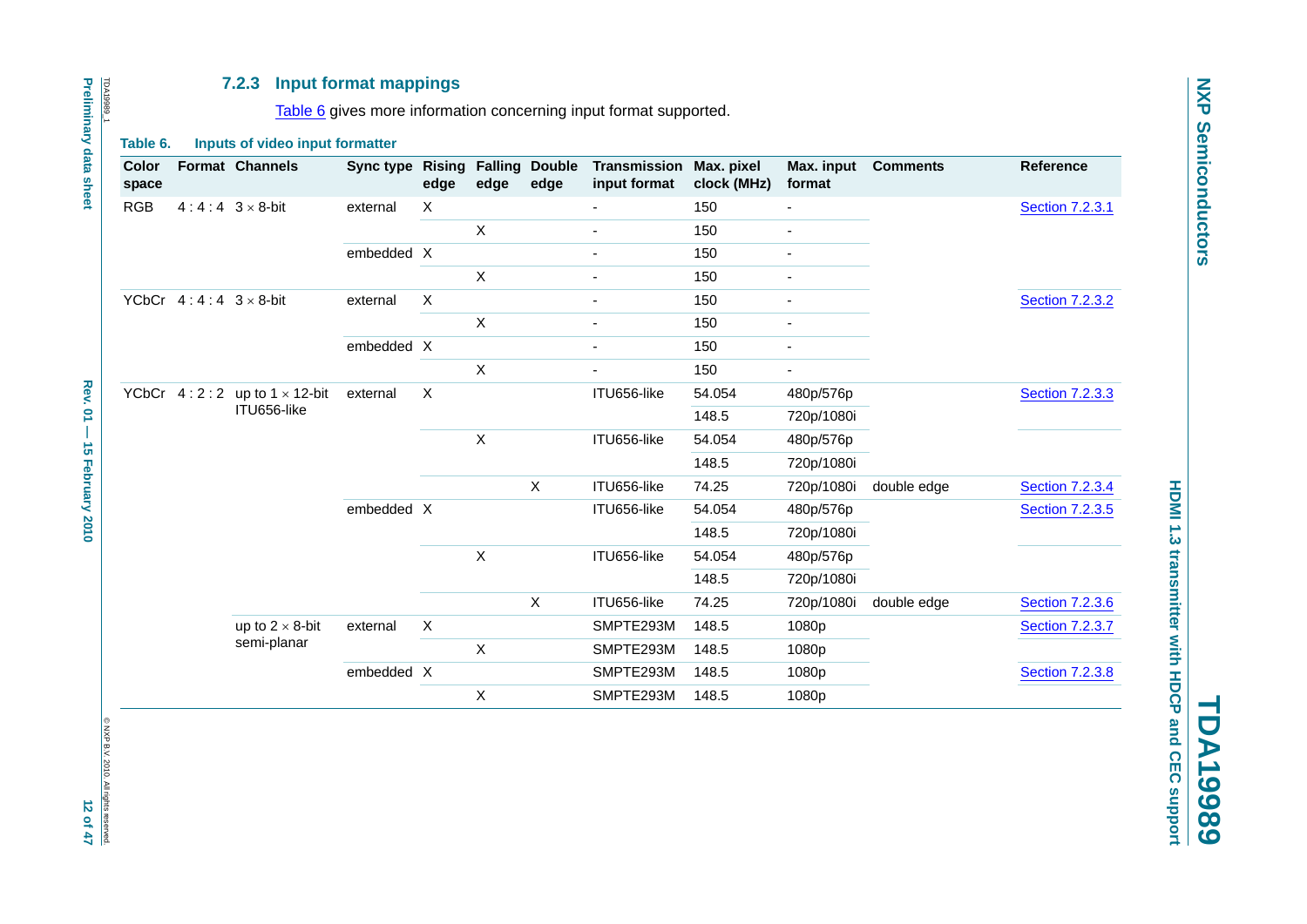#### **HDMI 1.3 transmitter with HDCP and CEC support**

#### **7.2.3.1 RGB 4 : 4 : 4 external synchronization (rising edge)**

**Table 7. RGB (3** × **8-bit) external synchronization input (rising edge) mapping** *Register VIP\_CNTRL\_0 = 23h; VIP\_CNTRL\_1 = 45h; VIP\_CNTRL\_2 = 01h.*

| Video port A |                  | Video port B  |           | Video port C |           | <b>Control</b>    |           |
|--------------|------------------|---------------|-----------|--------------|-----------|-------------------|-----------|
| Pin          | <b>RGB 4:4:4</b> | Pin           | RGB 4:4:4 | Pin          | RGB 4:4:4 | Pin               | RGB 4:4:4 |
| VPA[0]       | B[0]             | VPB[0]        | G[0]      | VPC[0]       | R[0]      | <b>HSYNC/HREF</b> | used      |
| VPA[1]       | B[1]             | VPB[1]        | G[1]      | VPC[1]       | R[1]      | VSYNC/VREF        | used      |
| VPA[2]       | B[2]             | <b>VPB[2]</b> | G[2]      | VPC[2]       | R[2]      | <b>DE/FREF</b>    | used      |
| VPA[3]       | B[3]             | VPB[3]        | G[3]      | VPC[3]       | R[3]      |                   |           |
| VPA[4]       | B[4]             | VPB[4]        | G[4]      | VPC[4]       | R[4]      |                   |           |
| VPA[5]       | B[5]             | VPB[5]        | G[5]      | VPC[5]       | R[5]      |                   |           |
| VPA[6]       | B[6]             | VPB[6]        | G[6]      | VPC[6]       | R[6]      |                   |           |
| VPA[7]       | B[7]             | VPB[7]        | G[7]      | VPC[7]       | R[7]      |                   |           |
|              |                  |               |           |              |           |                   |           |



#### **7.2.3.2 YCbCr 4 : 4 : 4 external synchronization (rising edge)**

#### **Table 8. YCbCr 4 : 4 : 4 (3** × **8-bit) external synchronization input (rising edge) mapping** *Register VIP\_CNTRL\_0 = 23h; VIP\_CNTRL\_1 = 45h; VIP\_CNTRL\_2 = 01h.*

| <b>Video port A</b> |               | <b>Video port B</b> |               | Video port C |             | <b>Control</b>    |               |
|---------------------|---------------|---------------------|---------------|--------------|-------------|-------------------|---------------|
| <b>Pin</b>          | YCbCr $4:4:4$ | <b>Pin</b>          | YCbCr $4:4:4$ | <b>Pin</b>   | YCbCr 4:4:4 | <b>Pin</b>        | YCbCr $4:4:4$ |
| VPA[0]              | Cb[0]         | VPB[0]              | Y[0]          | VPC[0]       | Cr[0]       | <b>HSYNC/HREF</b> | used          |
| <b>VPA[1]</b>       | Cb[1]         | VPB[1]              | Y[1]          | VPC[1]       | Cr[1]       | <b>VSYNC/VREF</b> | used          |
| VPA[2]              | Cb[2]         | VPB[2]              | Y[2]          | VPC[2]       | Cr[2]       | <b>DE/FREF</b>    | used          |
| VPA[3]              | Cb[3]         | VPB[3]              | Y[3]          | VPC[3]       | Cr[3]       |                   |               |
| VPA[4]              | Cb[4]         | VPB[4]              | Y[4]          | VPC[4]       | Cr[4]       |                   |               |
| <b>VPA[5]</b>       | Cb[5]         | VPB[5]              | Y[5]          | VPC[5]       | Cr[5]       |                   |               |
| VPA[6]              | Cb[6]         | VPB[6]              | Y[6]          | VPC[6]       | Cr[6]       |                   |               |
| <b>VPA[7]</b>       | Cb[7]         | <b>VPB[7]</b>       | Y[7]          | VPC[7]       | Cr[7]       |                   |               |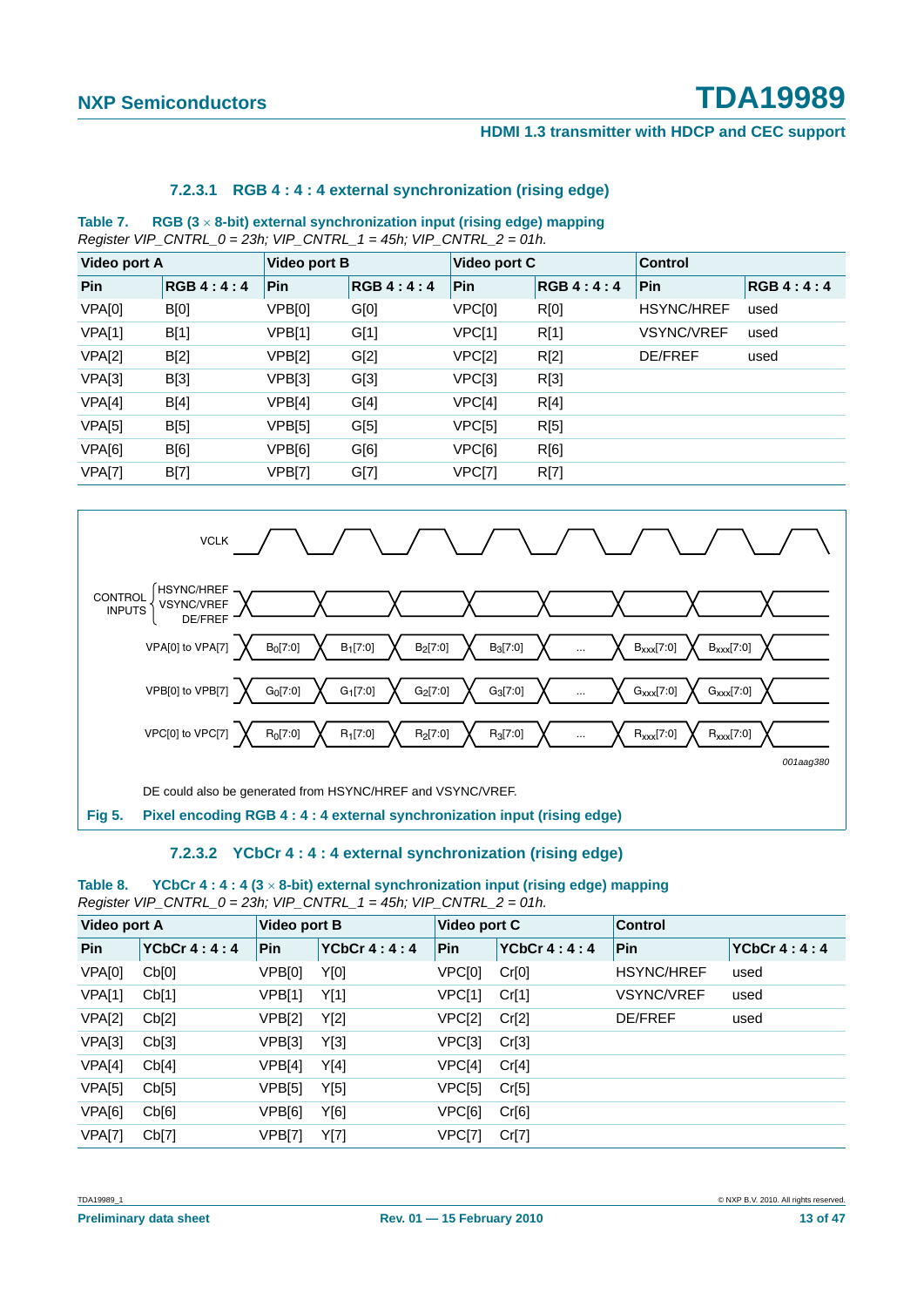**HDMI 1.3 transmitter with HDCP and CEC support**



#### **7.2.3.3 YCbCr 4 : 2 : 2 ITU656-like external synchronization (rising edge)**

| Table 9. | YCbCr 4 : 2 : 2 ITU656-like external synchronization input (rising edge) mapping |  |  |  |
|----------|----------------------------------------------------------------------------------|--|--|--|
|          | Register VIP_CNTRL_0 = 23h; VIP_CNTRL_1 = 50h; VIP_CNTRL_2 = 00h.                |  |  |  |

| Video port A |       |                             |       |          | Video port B |        |                             | <b>Control</b> |            |                   |               |
|--------------|-------|-----------------------------|-------|----------|--------------|--------|-----------------------------|----------------|------------|-------------------|---------------|
| Pin          |       | YCbCr 4: 2: 2 (ITU656-like) |       |          | Pin          |        | YCbCr 4: 2: 2 (ITU656-like) |                |            | Pin               | YCbCr $4:2:2$ |
| VPA[0]       | Cb[0] | $Y_0[0]$                    | Cr[0] | $Y_1[0]$ | VPB[0]       | Cb[4]  | $Y_0[4]$                    | Cr[4]          | $Y_1[4]$   | <b>HSYNC/HREF</b> | used          |
| VPA[1]       | Cb[1] | $Y_0[1]$                    | Cr[1] | $Y_1[1]$ | VPB[1]       | Cb[5]  | $Y_0[5]$                    | Cr[5]          | $Y_1[5]$   | <b>VSYNC/VREF</b> | used          |
| VPA[2]       | Cb[2] | $Y_0[2]$                    | Cr[2] | $Y_1[2]$ | VPB[2]       | Cb[6]  | $Y_0[6]$                    | Cr[6]          | $Y_1[6]$   | DE/FREF           | used          |
| VPA[3]       | Cb[3] | $Y_0[3]$                    | Cr[3] | $Y_1[3]$ | VPB[3]       | Cb[7]  | $Y_0[7]$                    | Cr[7]          | $Y_1[7]$   |                   |               |
| VPA[4]       | -     | ٠                           |       | ۰        | VPB[4]       | Cb[8]  | $Y_0[8]$                    | Cr[8]          | $Y_1[8]$   |                   |               |
| VPA[5]       | ۰     | ۰                           |       | ۰        | VPB[5]       | Cb[9]  | $Y_0[9]$                    | Cr[9]          | $Y_1[9]$   |                   |               |
| VPA[6]       |       | ٠                           | ۰     | ۰        | VPB[6]       | Cb[10] | $Y_0[10]$                   | Cr[10]         | $Y_1[10]$  |                   |               |
| VPA[7]       |       | ۰                           |       | ۰        | VPB[7]       | Cb[11] | $Y_0$ [11]                  | Cr[11]         | $Y_1$ [11] |                   |               |

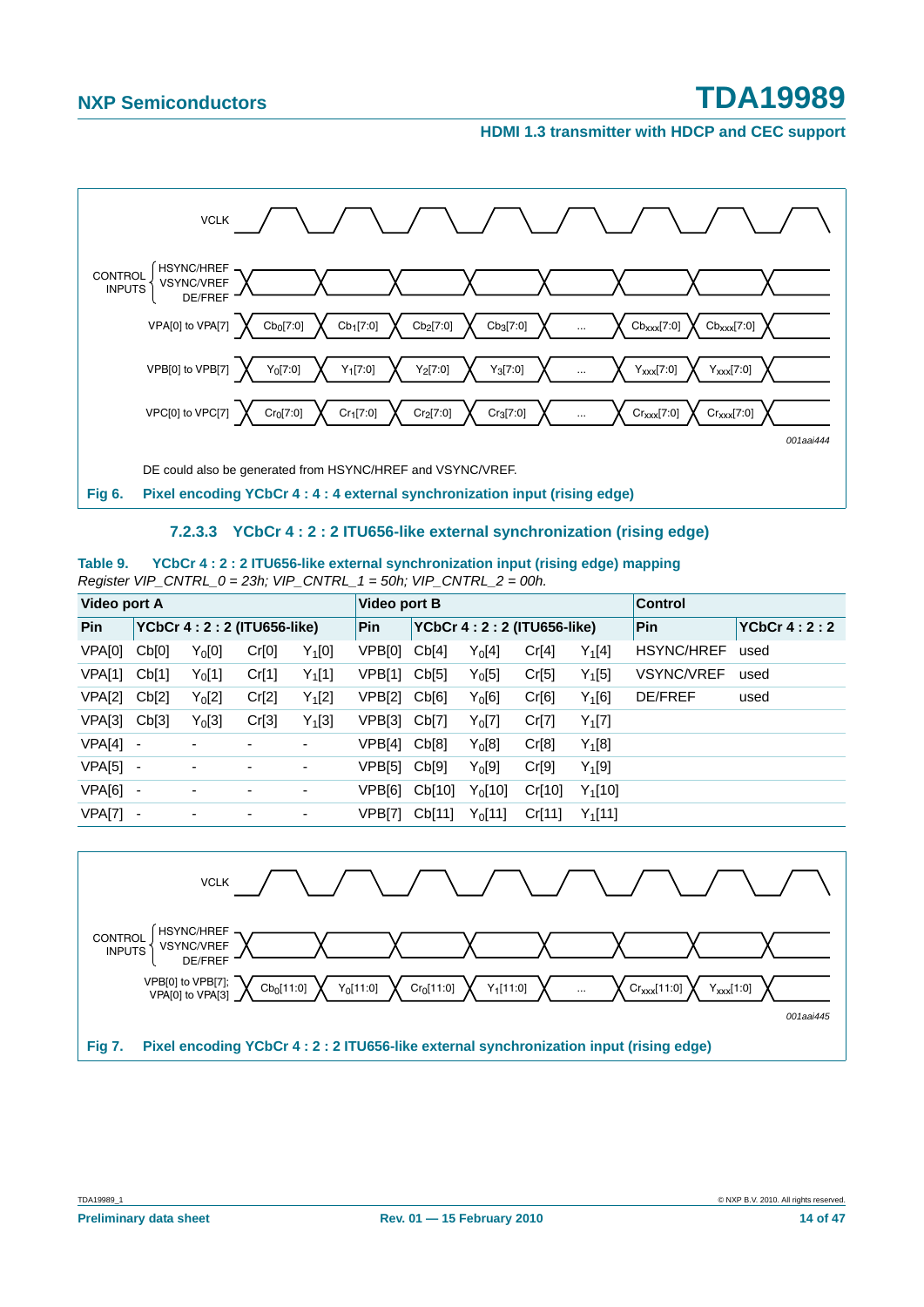#### **HDMI 1.3 transmitter with HDCP and CEC support**

#### **7.2.3.4 YCbCr 4 : 2 : 2 ITU656-like external synchronization (double edge)**

**Table 10. YCbCr 4 : 2 : 2 ITU656-like external synchronization input (double edge) mapping** *Register VIP\_CNTRL\_0 = 23h; VIP\_CNTRL\_1 = 50h; VIP\_CNTRL\_2 = 00h.*

| <b>Video port A</b> |                          |                          |                             |          | Video port B |               |            |                             | <b>Control</b> |                   |               |
|---------------------|--------------------------|--------------------------|-----------------------------|----------|--------------|---------------|------------|-----------------------------|----------------|-------------------|---------------|
| Pin                 |                          |                          | YCbCr 4: 2: 2 (ITU656-like) |          | Pin          |               |            | YCbCr 4: 2: 2 (ITU656-like) |                | Pin               | YCbCr $4:2:2$ |
| VPA[0]              | Cb[0]                    | $Y_0[0]$                 | Cr[0]                       | $Y_1[0]$ | VPB[0]       | Cb[4]         | $Y_0[4]$   | Cr[4]                       | $Y_1[4]$       | <b>HSYNC/HREF</b> | used          |
| VPA[1]              | Cb[1]                    | $Y_0[1]$                 | Cr[1]                       | $Y_1[1]$ | VPB[1]       | Cb[5]         | $Y_0[5]$   | Cr[5]                       | $Y_1[5]$       | <b>VSYNC/VREF</b> | used          |
| VPA[2]              | Cb[2]                    | $Y_0[2]$                 | Cr[2]                       | $Y_1[2]$ | VPB[2] Cb[6] |               | $Y_0[6]$   | Cr[6]                       | $Y_1[6]$       | <b>DE/FREF</b>    | used          |
| VPA[3]              | Cb[3]                    | $Y_0[3]$                 | Cr[3]                       | $Y_1[3]$ | VPB[3] Cb[7] |               | $Y_0$ [7]  | Cr[7]                       | $Y_1[7]$       |                   |               |
| VPA[4]              | $\overline{\phantom{a}}$ | $\blacksquare$           | -                           | ۰        | VPB[4]       | Cb[8]         | $Y_0[8]$   | Cr[8]                       | $Y_1[8]$       |                   |               |
| VPA[5]              | $\overline{\phantom{a}}$ | ۰                        | ۰                           | ٠        | VPB[5]       | Cb[9]         | $Y_0[9]$   | Cr[9]                       | $Y_1[9]$       |                   |               |
| VPA[6]              | $\overline{\phantom{a}}$ | $\blacksquare$           | ۰                           | ۰        | VPB[6]       | Cb[10]        | $Y_0[10]$  | Cr[10]                      | $Y_1[10]$      |                   |               |
| <b>VPA[7]</b>       | $\overline{\phantom{a}}$ | $\overline{\phantom{0}}$ | ۰                           | ٠        |              | VPB[7] Cb[11] | $Y_0$ [11] | Cr[11]                      | $Y_1$ [11]     |                   |               |



#### **7.2.3.5 YCbCr 4 : 2 : 2 ITU656-like embedded synchronization (rising edge)**

**Table 11. YCbCr 4 : 2 : 2 ITU656-like embedded synchronization input (rising edge) mappings** *Register VIP\_CNTRL\_0 = 23h; VIP\_CNTRL\_1 = 50h; VIP\_CNTRL\_2 = 00h.*

| <b>Video port A</b> |                          |                             |       |          | Video port B |        |                             |        |            | <b>Control</b>    |               |  |
|---------------------|--------------------------|-----------------------------|-------|----------|--------------|--------|-----------------------------|--------|------------|-------------------|---------------|--|
| Pin                 |                          | YCbCr 4: 2: 2 (ITU656-like) |       |          | <b>Pin</b>   |        | YCbCr 4: 2: 2 (ITU656-like) |        |            | Pin               | YCbCr $4:2:2$ |  |
| VPA[0]              | Cb[0]                    | $Y_0[0]$                    | Cr[0] | $Y_1[0]$ | VPB[0]       | Cb[4]  | $Y_0[4]$                    | Cr[4]  | $Y_1[4]$   | <b>HSYNC/HREF</b> | not used      |  |
| VPA[1]              | Cb[1]                    | $Y_0[1]$                    | Cr[1] | $Y_1[1]$ | VPB[1] Cb[5] |        | $Y_0[5]$                    | Cr[5]  | $Y_1[5]$   | <b>VSYNC/VREF</b> | not used      |  |
| VPA[2] Cb[2]        |                          | $Y_0[2]$                    | Cr[2] | $Y_1[2]$ | VPB[2] Cb[6] |        | $Y_0[6]$                    | Cr[6]  | $Y_1[6]$   | <b>DE/FREF</b>    | not used      |  |
| $VPA[3]$ $Cb[3]$    |                          | $Y_0[3]$                    | Cr[3] | $Y_1[3]$ | VPB[3] Cb[7] |        | $Y_0[7]$                    | Cr[7]  | $Y_1[7]$   |                   |               |  |
| $VPA[4] -$          |                          |                             |       | -        | VPB[4]       | Cb[8]  | $Y_0[8]$                    | Cr[8]  | $Y_1[8]$   |                   |               |  |
| VPA[5] -            |                          | $\blacksquare$              | ۰     | ۰        | VPB[5] Cb[9] |        | $Y_0[9]$                    | Cr[9]  | $Y_1[9]$   |                   |               |  |
| $VPA[6] -$          |                          | $\overline{\phantom{a}}$    | ۰     | ۰        | VPB[6]       | Cb[10] | $Y_0$ [10]                  | Cr[10] | $Y_1$ [10] |                   |               |  |
| VPA[7]              | $\overline{\phantom{a}}$ | $\overline{a}$              | ۰     | ۰        | VPB[7]       | Cb[11] | $Y_0$ [11]                  | Cr11   | $Y_1[11]$  |                   |               |  |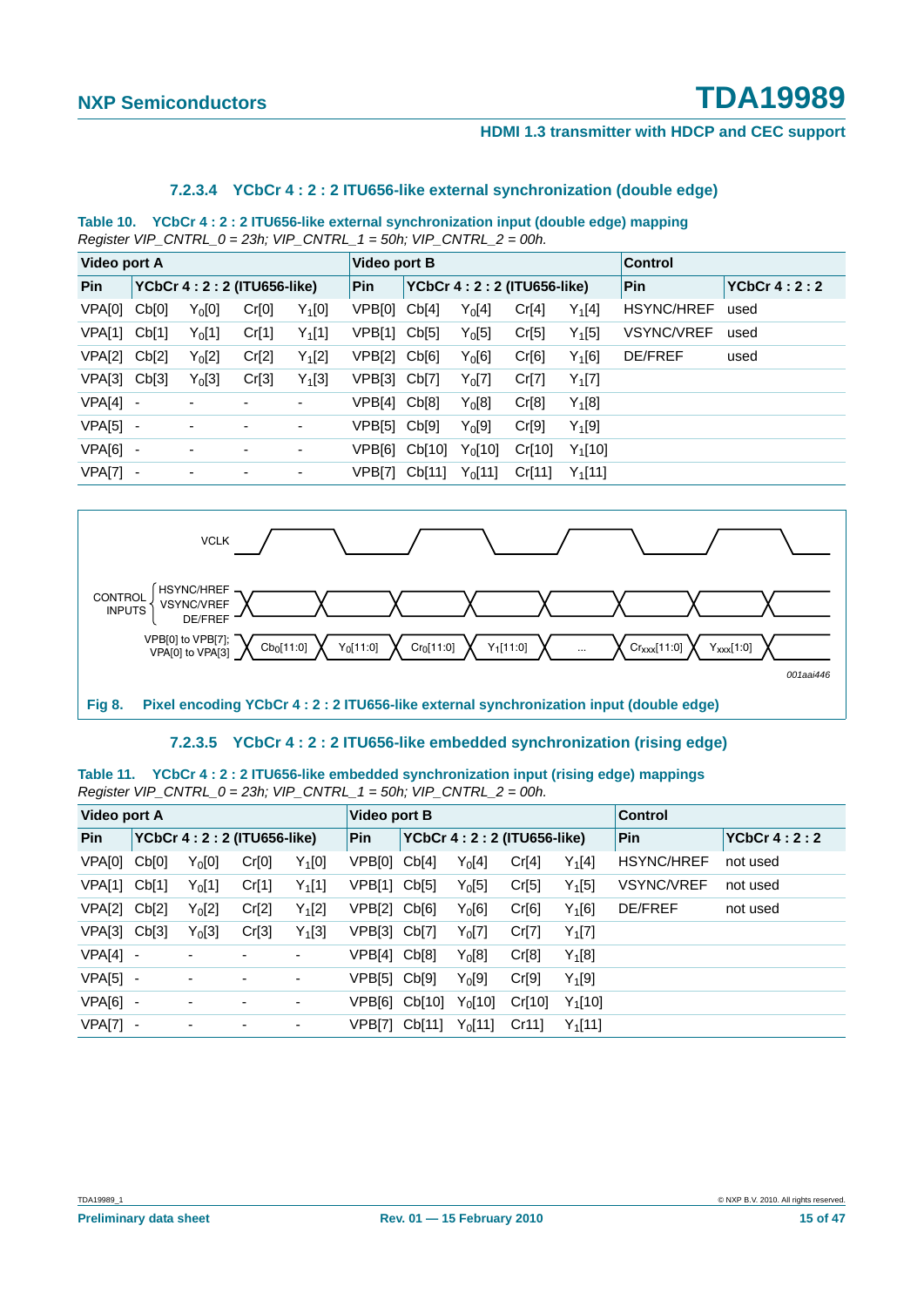**HDMI 1.3 transmitter with HDCP and CEC support**



#### **7.2.3.6 YCbCr 4 : 2 : 2 ITU656-like embedded synchronization (double edge)**

**Table 12. YCbCr 4 : 2 : 2 ITU656-like embedded synchronization input (double edge) mapping** *Register VIP\_CNTRL\_0 = 23h; VIP\_CNTRL\_1 = 50h; VIP\_CNTRL\_2 = 00h.*

| Video port A |                             |                          |       |                             | Video port B |        |            |               |            | Control           |          |
|--------------|-----------------------------|--------------------------|-------|-----------------------------|--------------|--------|------------|---------------|------------|-------------------|----------|
| Pin          | YCbCr 4: 2: 2 (ITU656-like) | <b>Pin</b>               |       | YCbCr 4: 2: 2 (ITU656-like) |              |        | Pin        | YCbCr $4:2:2$ |            |                   |          |
| VPA[0]       | Cb[0]                       | $Y_0[0]$                 | Cr[0] | $Y_1[0]$                    | VPB[0]       | Cb[4]  | $Y_0[4]$   | Cr[4]         | $Y_1[4]$   | <b>HSYNC/HREF</b> | not used |
| VPA[1]       | Cb[1]                       | $Y_0[1]$                 | Cr[1] | $Y_1[1]$                    | VPB[1]       | Cb[5]  | $Y_0[5]$   | Cr[5]         | $Y_1[5]$   | <b>VSYNC/VREF</b> | not used |
| VPA[2]       | Cb[2]                       | Y <sub>0</sub> [2]       | Cr[2] | $Y_1[2]$                    | VPB[2]       | Cb[6]  | $Y_0[6]$   | Cr[6]         | $Y_1[6]$   | <b>DE/FREF</b>    | not used |
| VPA[3]       | Cb[3]                       | $Y_0[3]$                 | Cr[3] | $Y_1[3]$                    | VPB[3]       | Cb[7]  | $Y_0[7]$   | Cr[7]         | $Y_1[7]$   |                   |          |
| VPA[4]       | $\overline{\phantom{a}}$    |                          |       | ٠                           | VPB[4]       | Cb[8]  | $Y_0[8]$   | Cr[8]         | $Y_1[8]$   |                   |          |
| VPA[5]       |                             | $\overline{\phantom{0}}$ | ۰     | ٠                           | VPB[5]       | Cb[9]  | $Y_0[9]$   | Cr[9]         | $Y_1[9]$   |                   |          |
| VPA[6]       | $\overline{\phantom{a}}$    | $\overline{\phantom{0}}$ |       | ۰                           | VPB[6]       | Cb[10] | $Y_0$ [10] | Cr[10]        | $Y_1[10]$  |                   |          |
| VPA[7]       |                             |                          | ٠     | ٠                           | VPB[7]       | Cb[11] | $Y_0$ [11] | Cr[11]        | $Y_1$ [11] |                   |          |

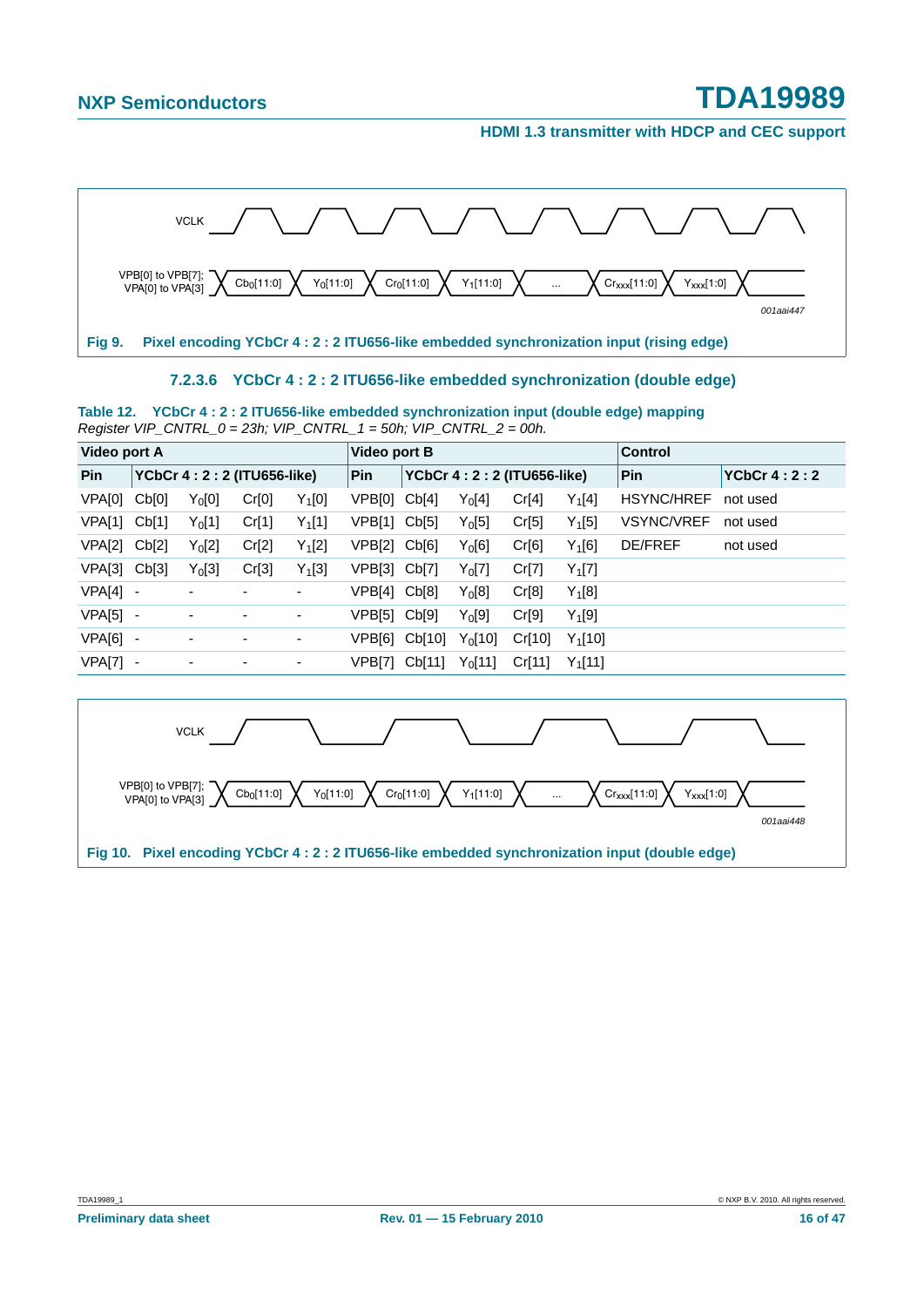#### **HDMI 1.3 transmitter with HDCP and CEC support**

#### **7.2.3.7 YCbCr 4 : 2 : 2 semi-planar external synchronization (rising edge)**

**Table 13. YCbCr 4 : 2 : 2 semi-planar external synchronization input (rising edge) mapping** *Register VIP\_CNTRL\_0 = 23h; VIP\_CNTRL\_1 = 50h; VIP\_CNTRL\_2 = 14h.*

| Video port A  |                              |          | Video port B       |                    |               | Video port C  |                                   |        | <b>Control</b>    |                    |
|---------------|------------------------------|----------|--------------------|--------------------|---------------|---------------|-----------------------------------|--------|-------------------|--------------------|
| Pin           | YCbCr $4:2:2$<br>semi-planar |          | Pin<br>semi-planar |                    | YCbCr $4:2:2$ | <b>Pin</b>    | <b>YCbCr 4:2:2</b><br>semi-planar |        | Pin               | <b>YCbCr 4:2:2</b> |
| VPA[0]        | $Y_0[0]$                     | $Y_1[0]$ | VPB[0]             | $Y_0[4]$           | $Y_1[4]$      | VPC[0]        | Cb[4]                             | Cr[4]  | <b>HSYNC/HREF</b> | used               |
| <b>VPA[1]</b> | $Y_0[1]$                     | $Y_1[1]$ | VPB[1]             | $Y_0[5]$           | $Y_1[5]$      | VPC[1]        | Cb[5]                             | Cr[5]  | <b>VSYNC/VREF</b> | used               |
| VPA[2]        | $Y_0[2]$                     | $Y_1[2]$ | VPB[2]             | $Y_0[6]$           | $Y_1[6]$      | VPC[2]        | Cb[6]                             | Cr[6]  | <b>DE/FREF</b>    | used               |
| <b>VPA[3]</b> | $Y_0[3]$                     | $Y_1[3]$ | VPB[3]             | $Y_0[7]$           | $Y_1[7]$      | VPC[3]        | Cb[7]                             | Cr[7]  |                   |                    |
| VPA[4]        | Cb[0]                        | Cr[0]    | VPB[4]             | $Y_0[8]$           | $Y_1[8]$      | VPC[4]        | Cb[8]                             | Cr[8]  |                   |                    |
| VPA[5]        | Cb[1]                        | Cr[1]    | VPB[5]             | Y <sub>0</sub> [9] | $Y_1[9]$      | VPC[5]        | Cb[9]                             | Cr[9]  |                   |                    |
| VPA[6]        | Cb[2]                        | Cr[2]    | VPB[6]             | $Y_0[10]$          | $Y_1[10]$     | VPC[6]        | Cb[10]                            | Cr[10] |                   |                    |
| <b>VPA[7]</b> | Cb[3]                        | Cr[3]    | <b>VPB[7]</b>      | $Y_0[11]$          | $Y_1[11]$     | <b>VPC[7]</b> | Cb[11]                            | Cr[11] |                   |                    |



#### **7.2.3.8 YCbCr 4 : 2 : 2 semi-planar embedded synchronization (rising edge)**

| Table 14. YCbCr 4: 2: 2 semi-planar embedded synchronization input (rising edge) mapping |  |
|------------------------------------------------------------------------------------------|--|
| Register VIP CNTRL $0 = 23h$ ; VIP CNTRL $1 = 50h$ ; VIP CNTRL $2 = 14h$ .               |  |

| <b>Video port A</b> |                              |          | Video port B |                              |            | Video port C |                            |        | Control           |               |
|---------------------|------------------------------|----------|--------------|------------------------------|------------|--------------|----------------------------|--------|-------------------|---------------|
| Pin                 | YCbCr $4:2:2$<br>semi-planar |          | Pin          | YCbCr $4:2:2$<br>semi-planar |            | Pin          | YCbCr 4:2:2<br>semi-planar |        | Pin               | YCbCr $4:2:2$ |
| VPA[0]              | $Y_0[0]$                     | $Y_1[0]$ | VPB[0]       | $Y_0[4]$                     | $Y_1[4]$   | VPC[0]       | Cb[4]                      | Cr[4]  | <b>HSYNC/HREF</b> | not used      |
| <b>VPA[1]</b>       | $Y_0[1]$                     | $Y_1[1]$ | VPB[1]       | $Y_0[5]$                     | $Y_1[5]$   | VPC[1]       | Cb[5]                      | Cr[5]  | <b>VSYNC/VREF</b> | not used      |
| VPA[2]              | $Y_0[2]$                     | $Y_1[2]$ | VPB[2]       | $Y_0[6]$                     | $Y_1[6]$   | VPC[2]       | Cb[6]                      | Cr[6]  | <b>DE/FREF</b>    | not used      |
| <b>VPA[3]</b>       | $Y_0[3]$                     | $Y_1[3]$ | VPB[3]       | $Y_0[7]$                     | $Y_1[7]$   | VPC[3]       | Cb[7]                      | Cr[7]  |                   |               |
| VPA[4]              | Cb[0]                        | Cr[0]    | VPB[4]       | $Y_0[8]$                     | $Y_1[8]$   | VPC[4]       | Cb[8]                      | Cr[8]  |                   |               |
| <b>VPA[5]</b>       | Cb[1]                        | Cr[1]    | VPB[5]       | $Y_0[9]$                     | $Y_1[9]$   | VPC[5]       | Cb[9]                      | Cr[9]  |                   |               |
| VPA[6]              | Cb[2]                        | Cr[2]    | VPB[6]       | $Y_0$ [10]                   | $Y_1$ [10] | VPC[6]       | Cb[10]                     | Cr[10] |                   |               |
| <b>VPA[7]</b>       | Cb[3]                        | Cr[3]    | VPB[7]       | $Y_0$ [11]                   | $Y_1$ [11] | VPC[7]       | Cb[11]                     | Cr[11] |                   |               |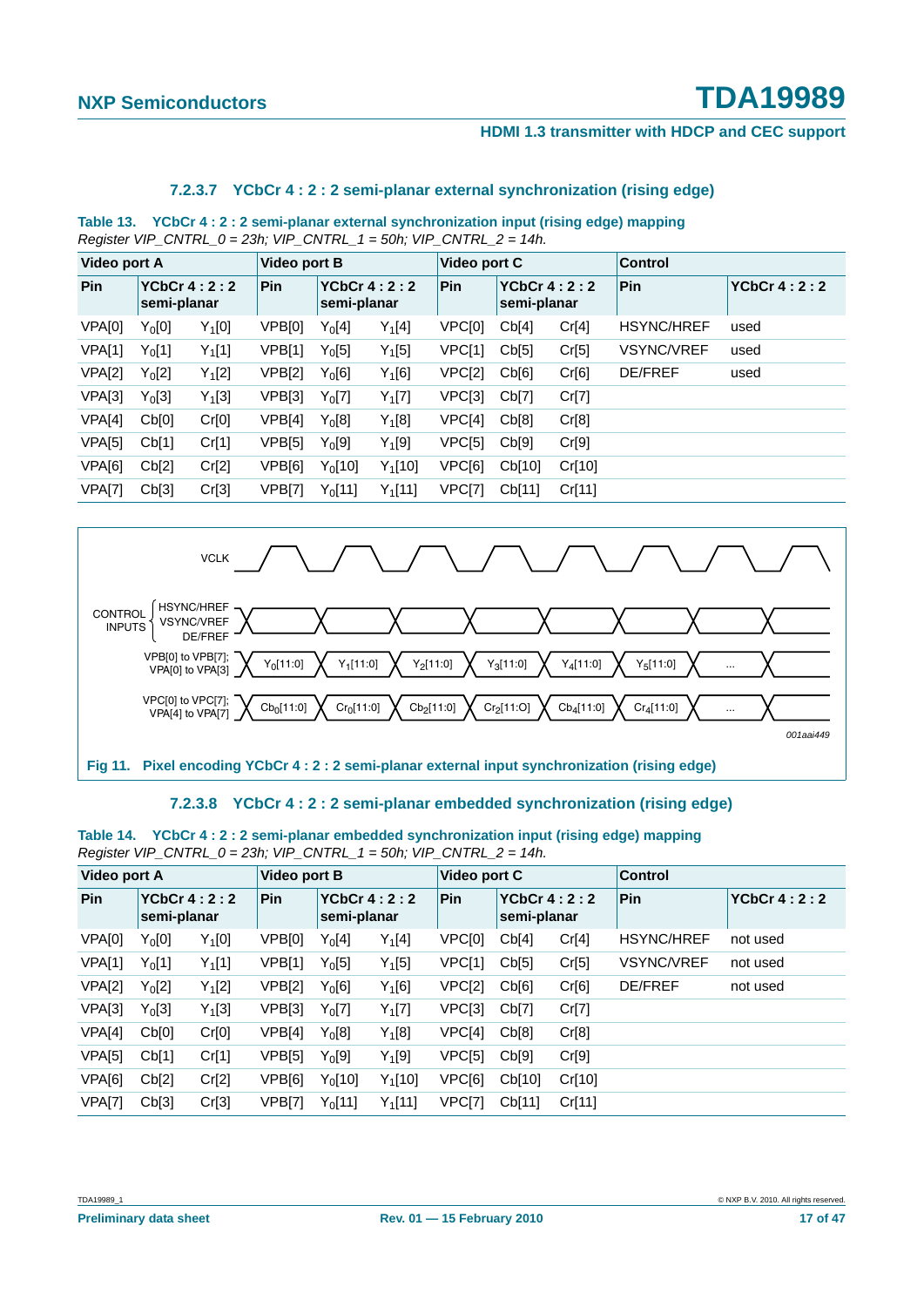**HDMI 1.3 transmitter with HDCP and CEC support**



#### **7.2.4 Synchronization**

TDA19989 can be synchronized with extraction of the sync information from embedded sync (SAV/EAV) codes inside the video stream or with external HSYNC/VSYNC inputs.

#### **7.2.4.1 Timing extraction generator**

Synchronization signals can be extracted from Start Active Video (SAV) and End Active Video (EAV) in case of embedded synchronization in the data stream.

Synchronization signals can be embedded in YCbCr 4 :  $2:2$  ITU656 (up to 1  $\times$  12-bit) and YCbCr  $4:2:2$  semi-planar (up to  $2 \times 12$ -bit).

#### **7.2.4.2 Data enable generator**

TDA19989 contains a Data Enable (DE) generator; this can generate an internal DE signal for a system which does not provide one.

#### **7.3 Input and output video format**

Due to the flexible video input formatter, TDA19989 can accept a large range of input formats. This flexibility allows TDA19989 to be compatible with the maximum possible number of MPEG decoders. Moreover, these input formats may be changed in many ways (color space converter, upsampler, downsampler) before it is transmitted across the HDMI link. Table 15 gives the possible inputs and outputs.

| <b>Input</b>       |        |                         | Output             |        |                    |  |  |  |
|--------------------|--------|-------------------------|--------------------|--------|--------------------|--|--|--|
| <b>Color space</b> | Format | <b>Channels</b>         | <b>Color space</b> | Format | <b>Channels</b>    |  |  |  |
| <b>RGB</b>         | 4:4:4  | $3 \times 8$ -bit       | <b>RGB</b>         | 4:4:4  | $3 \times 8$ -bit  |  |  |  |
|                    |        |                         | <b>YCbCr</b>       | 4:4:4  | $3 \times 8$ -bit  |  |  |  |
|                    |        |                         | <b>YCbCr</b>       | 4:2:2  | $2 \times 12$ -bit |  |  |  |
| YCbCr              | 4:4:4  | $3 \times 8$ -bit       | <b>RGB</b>         | 4:4:4  | $3 \times 8$ -bit  |  |  |  |
|                    |        |                         | <b>YCbCr</b>       | 4:4:4  | $3 \times 8$ -bit  |  |  |  |
|                    |        |                         | <b>YCbCr</b>       | 4:2:2  | $2 \times 12$ -bit |  |  |  |
| YCbCr              | 4:2:2  | up to 1 $\times$ 12-bit | <b>RGB</b>         | 4:4:4  | $3 \times 8$ -bit  |  |  |  |
|                    |        | semi-planar             | <b>YCbCr</b>       | 4:4:4  | $3 \times 8$ -bit  |  |  |  |
|                    |        |                         | <b>YCbCr</b>       | 4:2:2  | $2 \times 12$ -bit |  |  |  |

|  |  |  |  |  |  | Table 15. Use of color space converter, upsampler and downsampler |
|--|--|--|--|--|--|-------------------------------------------------------------------|
|--|--|--|--|--|--|-------------------------------------------------------------------|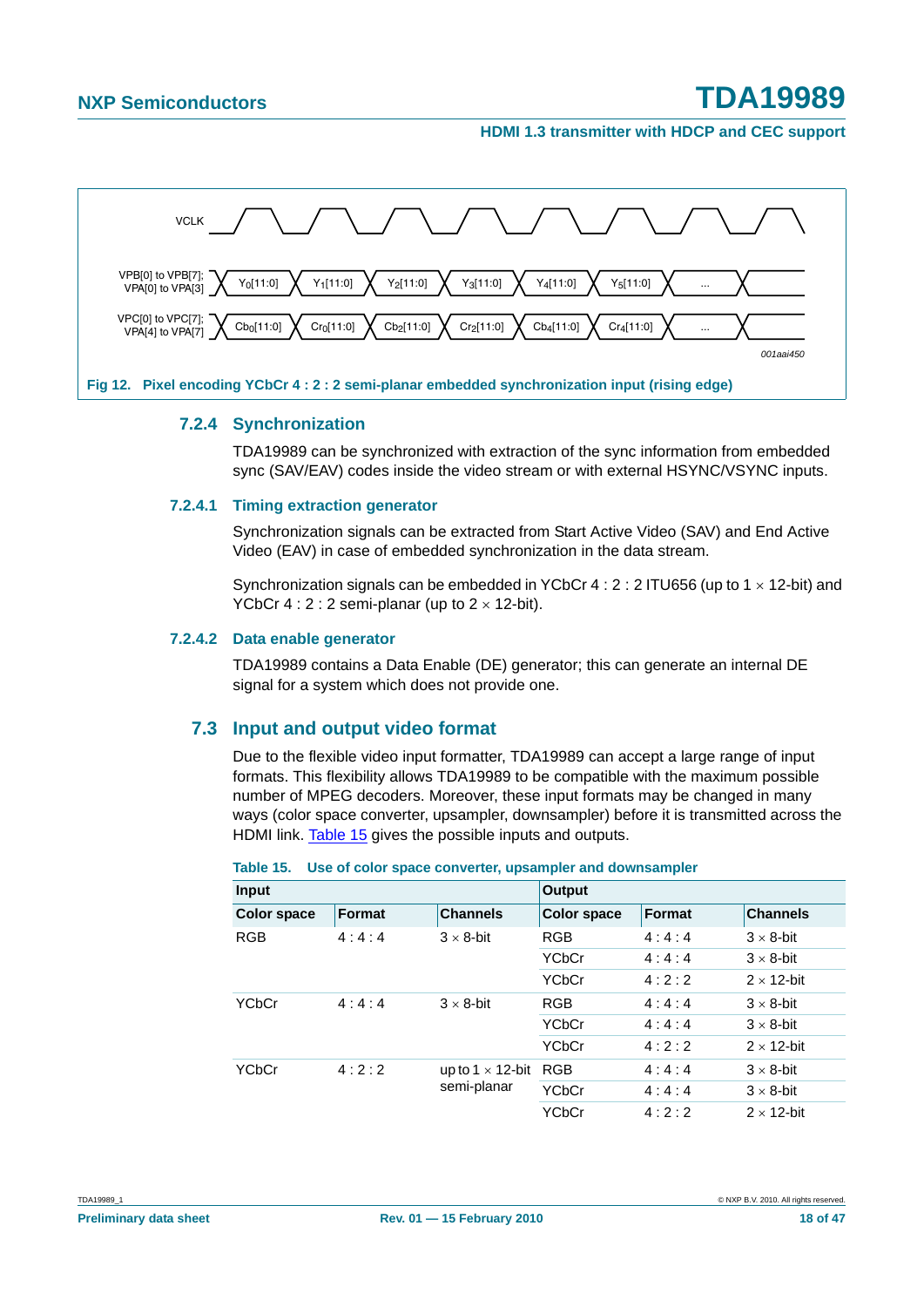| Input              |        |                              | <b>Output</b> |               |                    |  |  |
|--------------------|--------|------------------------------|---------------|---------------|--------------------|--|--|
| <b>Color space</b> | Format | <b>Channels</b>              | Color space   | <b>Format</b> | <b>Channels</b>    |  |  |
| YCbCr              | 4:2:2  | up to $2 \times 12$ -bit RGB |               | 4:4:4         | $3 \times 8$ -bit  |  |  |
|                    |        | semi-planar                  | <b>YCbCr</b>  | 4:4:4         | $3 \times 8$ -bit  |  |  |
|                    |        |                              | YCbCr         | 4:2:2         | $2 \times 12$ -bit |  |  |

**Table 15. Use of color space converter, upsampler and downsampler** *…continued*

#### **7.4 Upsampler**

The incoming YCbCr 4 : 2 : 2 ( $2 \times 12$ -bit) data stream format could be upsampled into YCbCr 4 : 4 : 4 ( $3 \times 8$ -bit) data stream by repeating or linearly interpolating the chrominance pixels.

#### **7.5 Color space converter**

The color space converter is used to convert input video data from one type to another color space (e.g. RGB to YCbCr and YCbCr to RGB). This block can be bypassed and each coefficient is programmable via the I2C-bus register.

$$
\begin{bmatrix}\nY \cdot G \\
C r \cdot R \\
C b \cdot B\n\end{bmatrix} =\n\begin{bmatrix}\nC_{11} & C_{12} & C_{13} \\
C_{21} & C_{22} & C_{23} \\
C_{31} & C_{32} & C_{33}\n\end{bmatrix}\n\times\n\begin{bmatrix}\nY \\
R \cdot C r \\
B \cdot C b\n\end{bmatrix} +\n\begin{bmatrix}\nOin_{G/Y} \\
Oin_{R/Cr} \\
Oin_{B/Cb}\n\end{bmatrix} +\n\begin{bmatrix}\nOout_{Y \cdot G} \\
Oout_{C r \cdot R} \\
Oout_{C b \cdot B}\n\end{bmatrix}
$$
\n(1)

#### **7.6 Gamut-related metadata**

Gamut-related metadata is an enhanced colorimetry beyond the default standard with higher definition colorimetries. Profile P0 is supported, which means that only one packet per video field is sent. Color gamut boundary data are defined the standards:

- **•** xvYCC601 (IEC 61966-2-4 SD) (using YCbCr)
- **•** xvYCC709 (IEC 61966-2-4 HD) (using YCbCr)

**Remark:** Gamut-related metadata is an HDMI 1.3a feature.

#### **7.7 Downsampler**

This block works only with YCbCr input format; the filters downsample the Cb and Cr signals by a factor of 2. A delay is added on the Y channel, which corresponds to the pipeline delay of the filters, to put the Y channel in phase with the Cb-Cr channel.

#### **7.8 Audio input format**

TDA19989 is compatible with the following audio features described in the HDMI 1.3 specification:

- **•** S/PDIF
- **•** I 2S-bus up to four stereo channels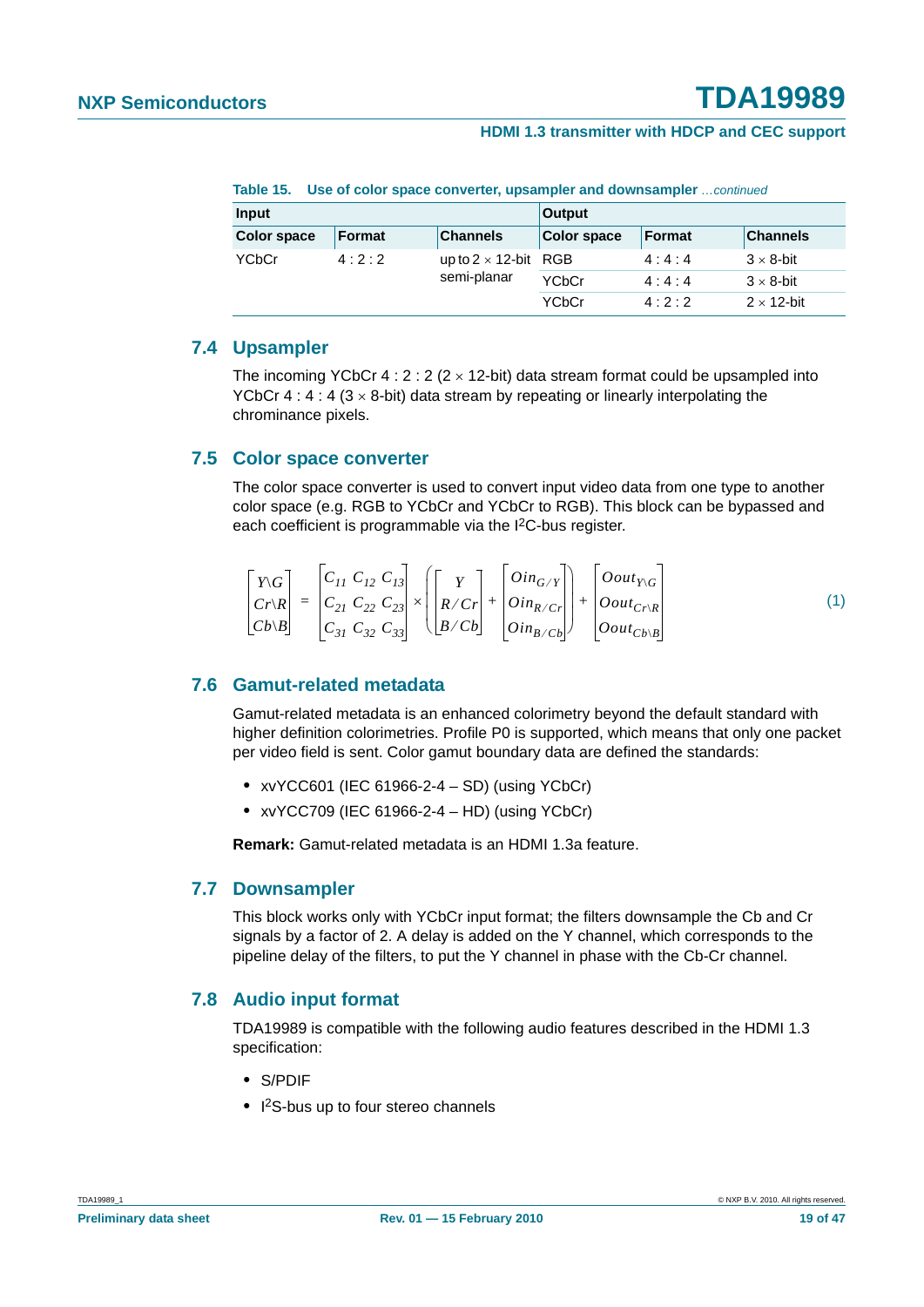TDA19989 can carry audio in I2S-bus format (one stereo to two stereo channels) or in S/PDIF format through one audio pin named AP1. S/PDIF or I<sup>2</sup>S-bus format can be selected via the I<sup>2</sup>C-bus. Only one audio format can be used at a time: either S/PDIF or 1<sup>2</sup>S-bus. Table 16 shows the audio port allocation and Section 7.8.3 gives more details.

| Table 16. |  | <b>Audio port configuration</b> |
|-----------|--|---------------------------------|
|           |  |                                 |

| <b>Audio port</b> | Input configuration |                                  |  |  |  |  |  |  |
|-------------------|---------------------|----------------------------------|--|--|--|--|--|--|
|                   | <b>S/PDIF</b>       | $ $ <sup>2</sup> S-bus           |  |  |  |  |  |  |
| AP <sub>0</sub>   | -                   | WS (word select)                 |  |  |  |  |  |  |
| AP <sub>1</sub>   | S/PDIF input        | $l^2$ S-bus channel 0            |  |  |  |  |  |  |
| AP2               | S/PDIF input        | $12S-bus channel 1$              |  |  |  |  |  |  |
| AP3               | <b>MCLK</b>         |                                  |  |  |  |  |  |  |
| <b>ACLK</b>       | -                   | SCK (I <sup>2</sup> S-bus clock) |  |  |  |  |  |  |

All audio ports are LV-CMOS 1.8 V compatible and LV-CMOS 3.3 V tolerant. It is possible to deactivate unused ports via I<sup>2</sup>C-bus with ENA\_AP register on page 00h for both audio and clock inputs.

#### **7.8.1 S/PDIF**

In this format TDA19989 supports 2-channel uncompressed PCM data (IEC 60958) layout 0, or compressed bit stream up to 8 multi channels (Dolby Digital, DTS, AC3 etc.) layout 1.

Only one S/PDIF input can be used at the same time. The selection is done by register.

TDA19989 is able to recover the original clock from the S/PDIF signal (no need of external clock). In addition, it can also use an external clock to decode the S/PDIF signal.

#### **7.8.2 I2S-bus**

There are  $2 \times 1^2$ S-bus stereo input, which enables 2 uncompressed audio channels to be carried. The I<sup>2</sup>S-bus input interface receives an I<sup>2</sup>S-bus signal including serial data, word select and serial clock.

Typical waveforms for the  $1^2$ S-bus signals at 64 $f_s$  are given by Figure 13.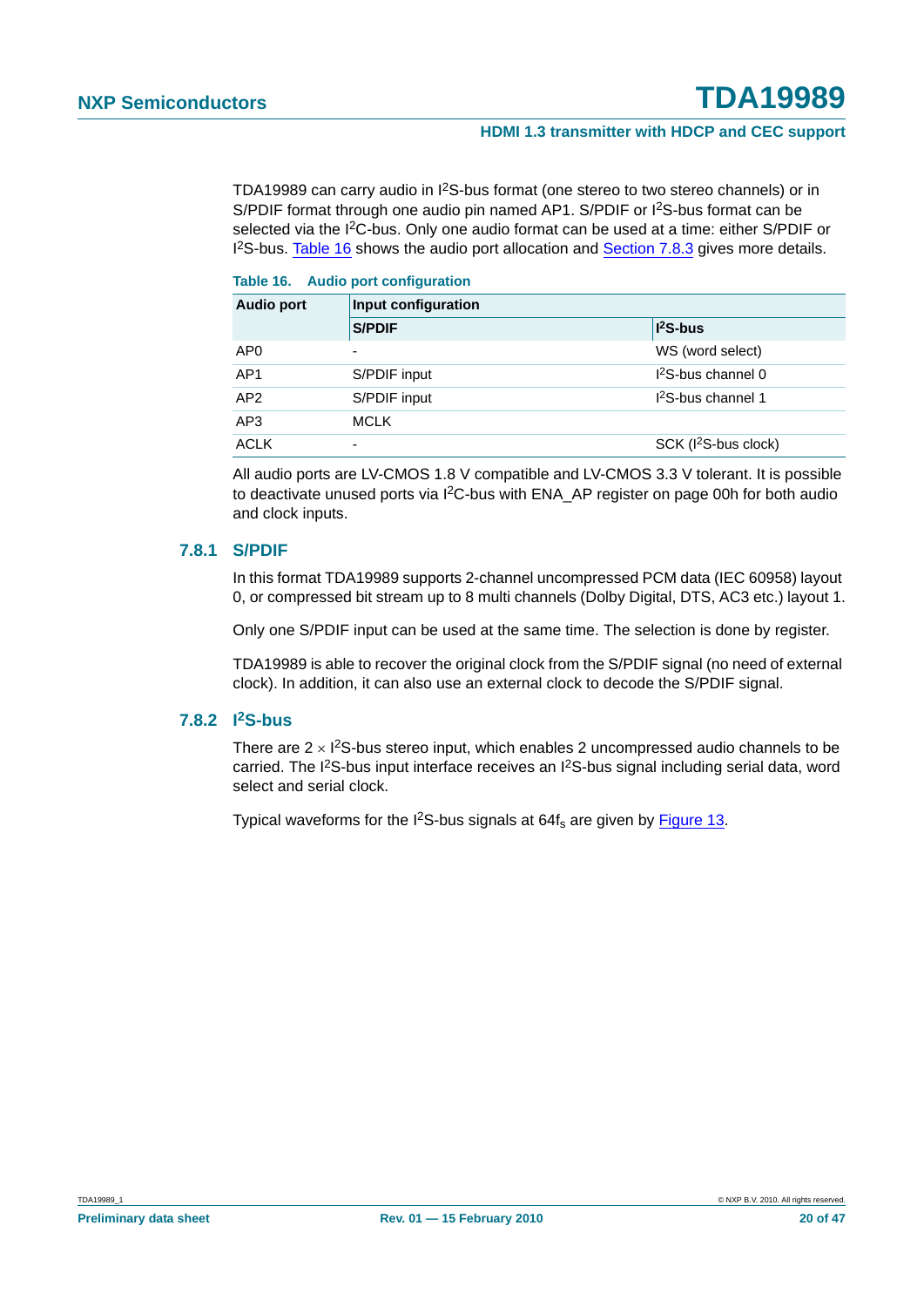**HDMI 1.3 transmitter with HDCP and CEC support**



The I<sup>2</sup>S-bus input interface can receive up to 24-bit wide audio samples via the serial data input with a clock frequency of at least 32 times the input sample frequency fs.

Audio samples with a precision better than 24-bit are truncated to 24-bit. If the input clock has a frequency of 32f<sub>s</sub>, only 16-bit audio-samples can be received. In this case, the 8 LSBs will be set to 0. If the input clock has a frequency of  $64f<sub>s</sub>$  and is left justified or Philips, the audio word is truncated to 24-bit format and other bits padded with zeros. If the input clock has a frequency of  $64f_s$  and is right justified, audio sample size has to be specified via software drivers.

The serial data signal carries the serial baseband audio data, sample by sample left/right interleaved.

The word select signal indicates whether left or right channel information is transferred over the serial data line.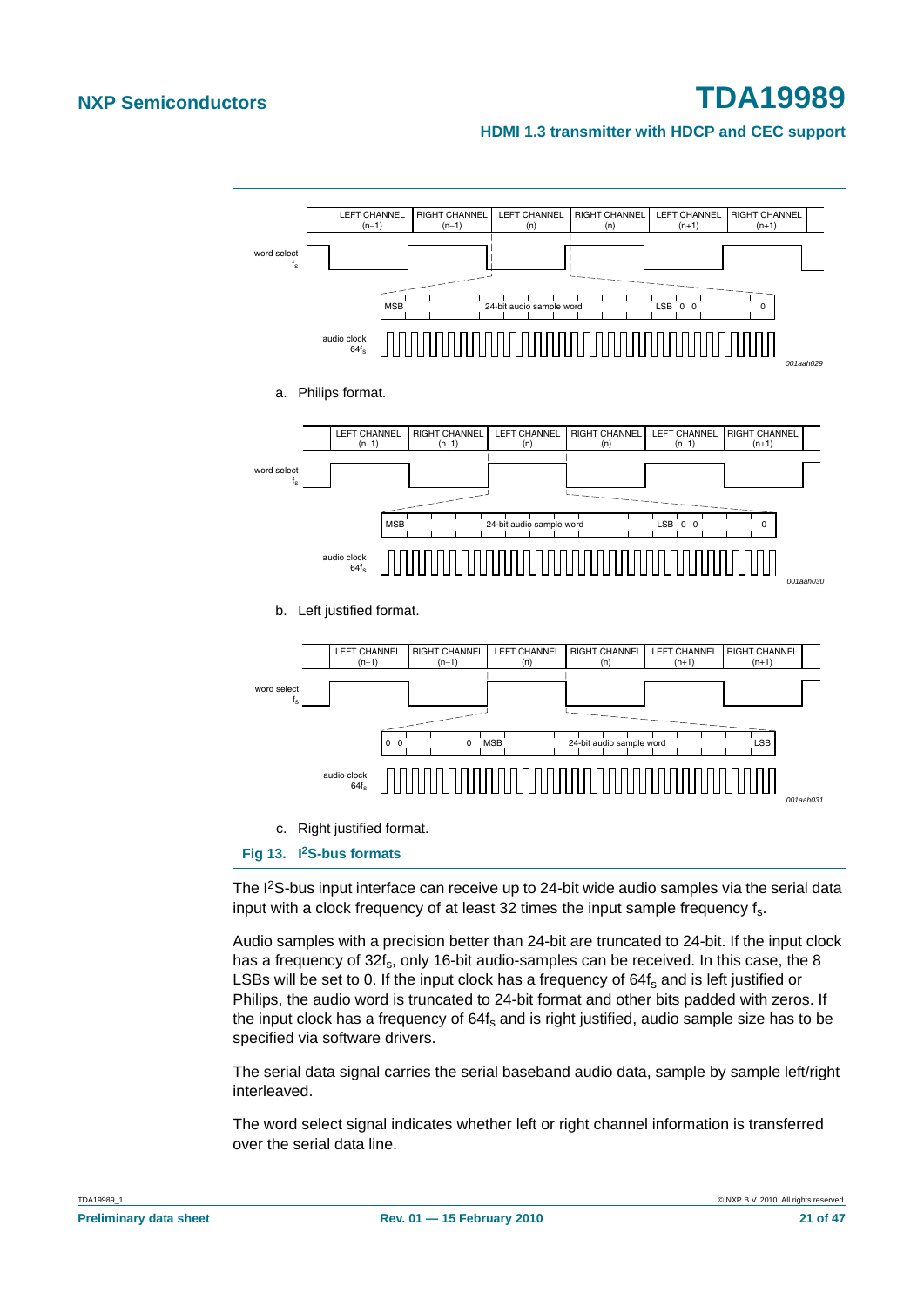#### **HDMI 1.3 transmitter with HDCP and CEC support**

#### **7.8.3 Audio port internal assignment**

The aim of the internal audio input assignment is to internally map any of the incoming data from the audio port AP1 or AP2 to I2S-bus channel 0 or S/PDIF internal ports by setting the appropriate I<sup>2</sup>C-bus register.



#### **7.9 Power management**

TDA19989 HDMI and CEC cores can be independently powered down by the I2C-bus register. In Standby mode all activities are reduced by switching off all PLLs, HDMI and CEC cores and disconnecting the biasing structure of the output stage. TDA19989 has a very low power consumption, which is suitable for portable applications.

Table 17 gives the typical power consumption of the device in different configurations.

|                      |                                          | Table 17. TDA19989 typical power consumption in different configurations            |  |  |  |
|----------------------|------------------------------------------|-------------------------------------------------------------------------------------|--|--|--|
| <b>Typical power</b> | Configuration                            | <b>Comment</b>                                                                      |  |  |  |
| 400 μW               | Standby mode:                            | default configuration: after power-up; PLLs                                         |  |  |  |
|                      | $\bullet$ 1 <sup>2</sup> C-bus ON        | HDMI and CEC cores are OFF; can be<br>switched ON via I <sup>2</sup> C-bus register |  |  |  |
| $1.3 \text{ mW}$     | Sleep mode without CEC:                  | no sink connected; CEC is OFF                                                       |  |  |  |
|                      | HDMI interruption (HPD,<br>RxSense only) |                                                                                     |  |  |  |
| $1.8$ mW             | Sleep mode with CEC:                     | no sink connected; CEC is ON                                                        |  |  |  |
|                      | HDMI interruption (HPD,<br>RxSense only) |                                                                                     |  |  |  |
|                      | • CEC interruption                       |                                                                                     |  |  |  |
| 90 mW                | Low power 1080i mode:                    | sink connected; CEC is OFF; 30 % activity on                                        |  |  |  |
|                      | • Video format 1080i                     | video input ports                                                                   |  |  |  |
|                      | Video input RGB 4 : 4 : 4                |                                                                                     |  |  |  |
|                      | No CEC                                   |                                                                                     |  |  |  |
| 155 mW               | Full speed mode:                         | all blocks enabled and running; 30 % activity on<br>video input ports               |  |  |  |
|                      | Video format 1080p                       |                                                                                     |  |  |  |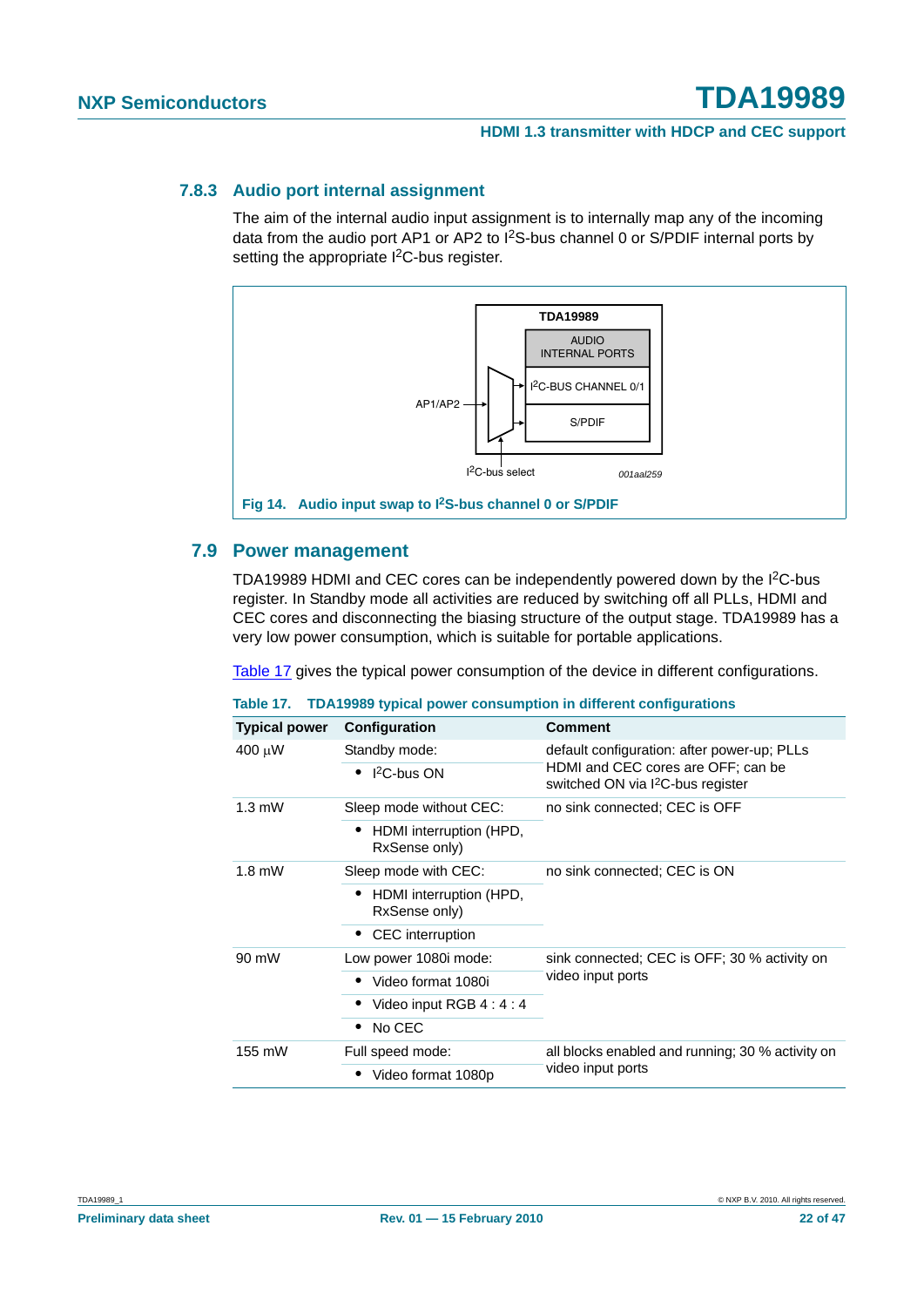#### **7.10 Interrupt controller**

Pin INT is used to alert the system microcontroller that a critical event concerning the HDMI or CEC has occurred. The software provided with the device read a status register (I2C-bus) to determine which block between HDMI and CEC has caused the interruption before processing it. Some of theses interrupts are maskable. The interrupt types are described in Table 18.

| <b>Table 18. Interruptions</b> |                |                                                  |                         |  |  |  |  |  |  |  |
|--------------------------------|----------------|--------------------------------------------------|-------------------------|--|--|--|--|--|--|--|
| Interrupt domain               | Interrupt name | <b>Definition</b>                                | <b>Maskable feature</b> |  |  |  |  |  |  |  |
| <b>HDCP</b>                    | rO             | $r0 = R'0$ check done                            | maskable                |  |  |  |  |  |  |  |
|                                | pj             | $pi = P'$ check fails                            |                         |  |  |  |  |  |  |  |
|                                | sha-1          | $V = V'$ check success                           |                         |  |  |  |  |  |  |  |
|                                | bstatus        | bstatus available                                |                         |  |  |  |  |  |  |  |
|                                | bcaps          | bcaps available                                  |                         |  |  |  |  |  |  |  |
|                                | t <sub>0</sub> | HDCP goes to initial<br>state                    |                         |  |  |  |  |  |  |  |
|                                | security       | HDCP encryption is off<br>or blue screen removed | not maskable            |  |  |  |  |  |  |  |
| <b>HPD</b>                     | hpd            | transition on HPD input                          | maskable                |  |  |  |  |  |  |  |
| RxSense                        | rx_sense       | transition on RxSense                            | maskable                |  |  |  |  |  |  |  |
| Interrupt                      | sw intsoftware | test purpose (output an<br>interrupt signal)     | maskable                |  |  |  |  |  |  |  |
| <b>EDID</b>                    | edid block rd  | EDID block read finished maskable                |                         |  |  |  |  |  |  |  |
| <b>CEC</b>                     | cec int        | CEC message received                             | not maskable            |  |  |  |  |  |  |  |

#### **7.10.1 Hot plug/unplug detect**

The hot plug detect (HPD) pin is 5 V input tolerant. The HPD signal, when asserted, tells the transmitter that the receiver is connected. When changing from LOW-to-HIGH, TDA19989 has to read the EDID of the receiver in order to select the video format that the receiver can handle.

#### **7.10.2 Receiver sensitivity**

TDA19989 has the capability to sense the receiver connectivity and working behavior. This feature (RxSense) detects the presence of the 50  $\Omega$  pull-up resistor R<sub>T</sub> on the TMDS clock channel of the downstream side.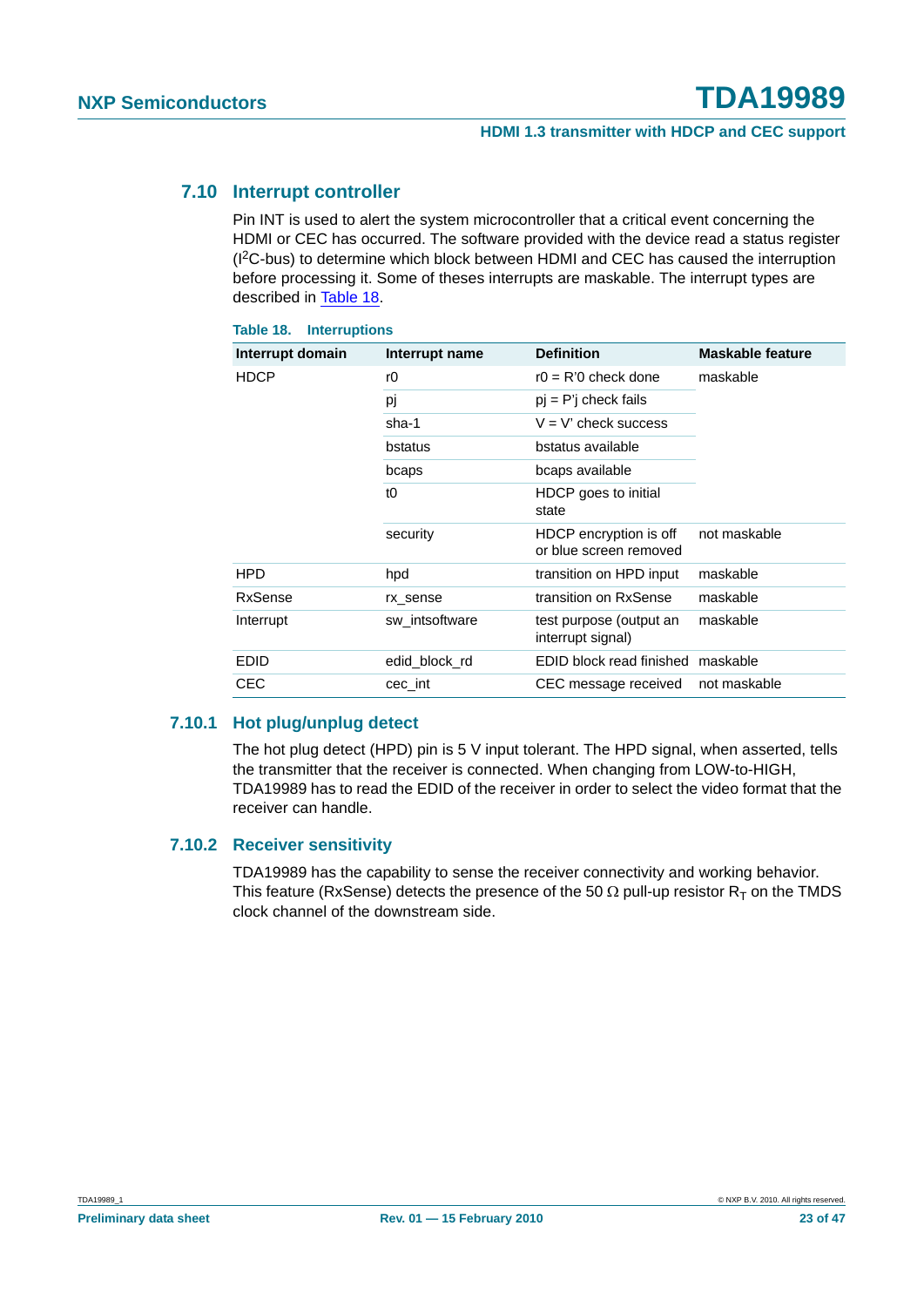**HDMI 1.3 transmitter with HDCP and CEC support**



As long as the receiver is connected to the transmitter and powered-up, bit RXS\_FIL is set to logic 1.

As soon as the cable is unplugged or receiver side powered off (assuming in this case that  $V_{CC}$  is switched off), the RxSense generates an interrupt inside TDA19989, changing the value of bit RXS FIL to logic 0 (See Table 19). This allows the application to stop sending unnecessary video content.

This feature is very useful when the receiver recovers from an off-state and does not generate a HPD transition HIGH-to-LOW-to-HIGH. In this particular case, RxSense will generate an interrupt so that the chip restarts sending video.

| Average voltage<br>$(Vinp_rxs + Vinn_rxs)/2$ | bit RXS FIL: receiver<br>powered on | bit RXS FIL: receiver<br>powered off |
|----------------------------------------------|-------------------------------------|--------------------------------------|
| $V > 1$ V                                    |                                     |                                      |
| 0.8 V < V < 1 V                              | undefined                           |                                      |
| $V \leq 0.8$ V                               |                                     |                                      |

#### **Table 19. Receiver detection according to averaged terminal voltage**

**Remark:** According to the HDMI specification, only the HPD interrupt allows the application to read the EDID. The RxSense interrupt is not mandatory to initialize the EDID reading procedure.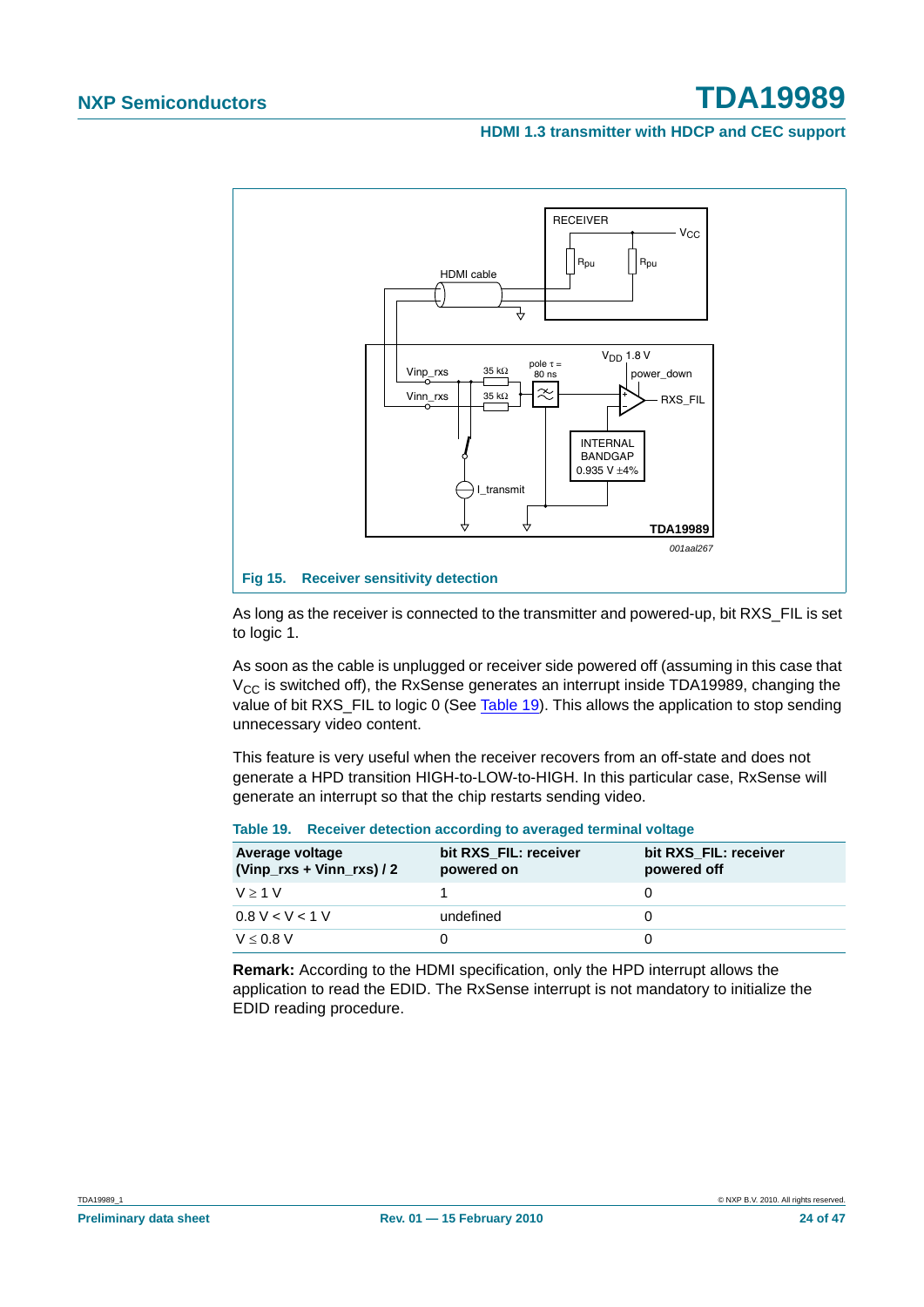#### **7.11 HDCP processing**

#### **7.11.1 High-bandwidth digital content protection**

TDA19989 contains an HDCP function, which encrypts the transmitted stream content (both video and audio). This function can be enabled and disabled via the I<sup>2</sup>C-bus.

The keys can be stored internally in OTP non-volatile memory or can be loaded via the I<sup>2</sup>C-bus. As the keys are stored internally, the security is maximized.

#### **7.11.1.1 Repeater function**

TDA19989 can be used in a repeater device according to the *HDCP specification, Rev 1.3*. TDA19989 is able to store the KSV list of a maximum of 127 devices in a register memory.

#### **7.11.1.2 SHA-1**

To deal with repeater, a SHA-1 calculation is performed by the transmitter and by the downstream repeater. For security purposes and in order to relieve the microcontroller, the SHA-1 has been implemented within TDA19989.

This calculation is worked out after the transmitter has loaded the KSV list (see *HDCP specification, Rev 1.3*). If SHA-1 calculated by transmitter equals the SHA-1 calculated by repeater, then an interrupt is sent.

#### **7.12 CEC**

TDA19989 with its embedded CEC block provides a complete solution to enable Consumer Electronic Control (CEC) in product (DSC, DVC, PMP, UM PC). This eliminates the need of any additional device to handle this feature thus improving BOM (Bill Of Materials). CEC capability allows AV products (CEC enable) to communicate together over the home appliance network which could be controlled using only one remote control.

The CEC block manages low level transactions (compliant to CEC timing specification) over the one bidirectional line. It translates CEC protocol in I2C-bus for the host processor and vice versa. It manages CEC message reception and transmission compliant to CEC protocol and provides the message to the system microcontroller (host processor).

For power consumption optimization purpose CEC could be enable or disable through I 2C-bus register. The following sections describe CEC:

- **•** Features
- **•** Clocking scheme

#### **7.12.1 Features**

- **•** Receive and transmit CEC messages to host processor
- **•** Supports multiple CEC logical addresses
- **•** Supports CEC messages up to 16 bytes long
- **•** Programmable retry count
- **•** Comprehensive arbitration and collision handling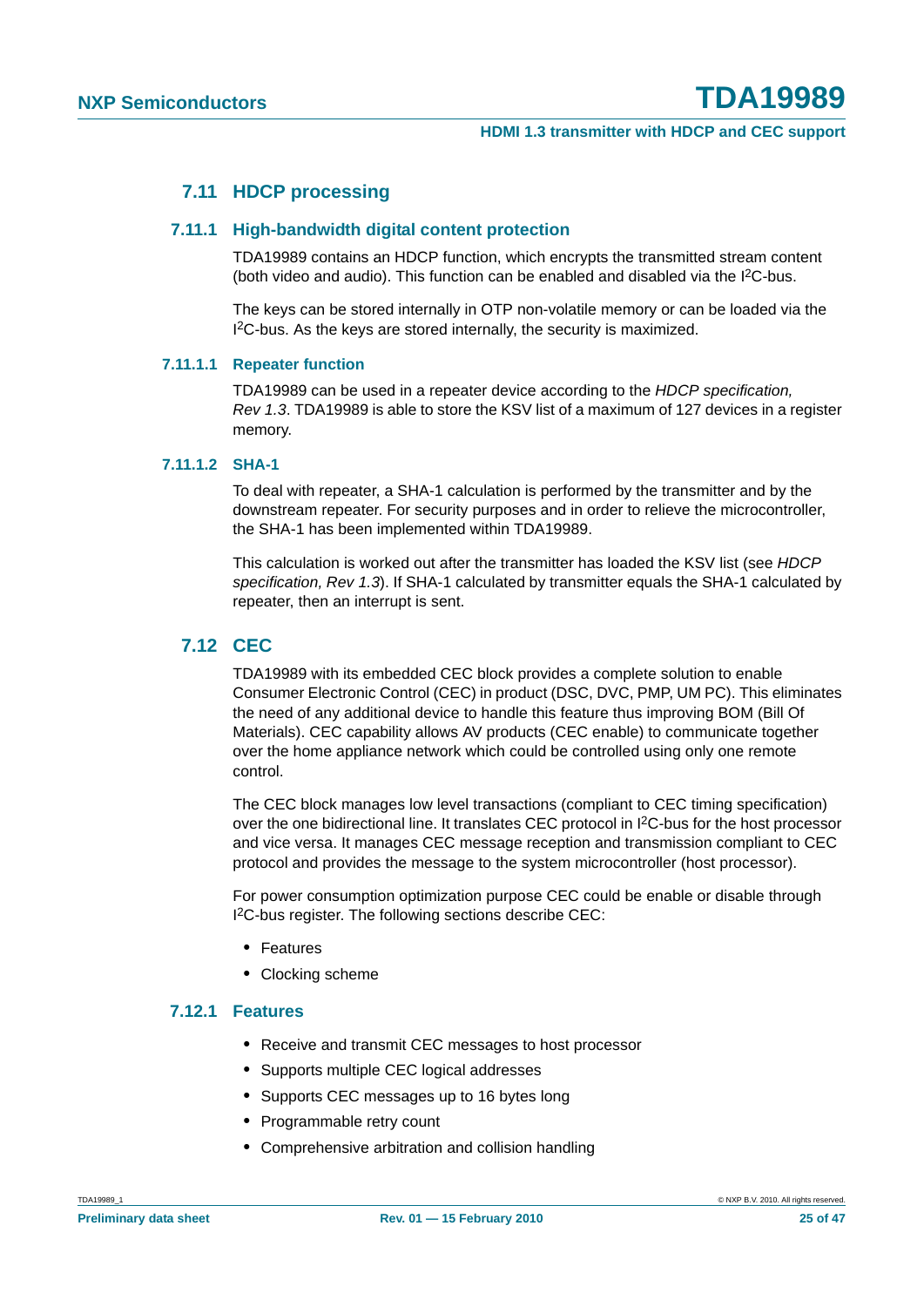#### **7.12.2 Clock**

CEC clock must be running in Sleep mode (with CEC) to wake up TDA19989 using CEC specific message as described in *"HDMI specification 1.3a"*.

CEC module can be clocked using:

- **•** External clock:
	- $-12$  MHz crystal  $\pm$  1 %.
- **•** Internal clock:
	- **–** FRO (Free Running Oscillator). FRO frequency varies and in the range from 12.64 MHz to 12.9 MHz. See Figure 16.

CEC operates normally (i.e. matches the timing requested CEC specification) if and only if its clock frequency is set to 12 MHz.



Calibration procedure is completely handled by the software delivered together with the device, it has the following steps:

- **•** Host processor set TDA19989 in calibration mode
- **•** Host processor generates a negative pulse of 10 ms ± 1 % on INT pin
- **•** Host processor deselects the calibration mode when it is completed, the chip is ready to operate

CEC clock calibration must be performed at each power-up and each time TDA19989 moves from Standby or Sleep (without CEC) state to normal operating mode.

Non successful calibration will lead to CEC signal not matching timings specification; as a consequence, CEC will not be functional.

#### **7.12.3 CEC interrupt**

Pin INT is used by TDA19989 to warn the host processor that HDMI or CEC events (CEC message is available to read) have occurred.

Software interrupt status register reads determine which block between HDMI or CEC has raised the interruption before processing it.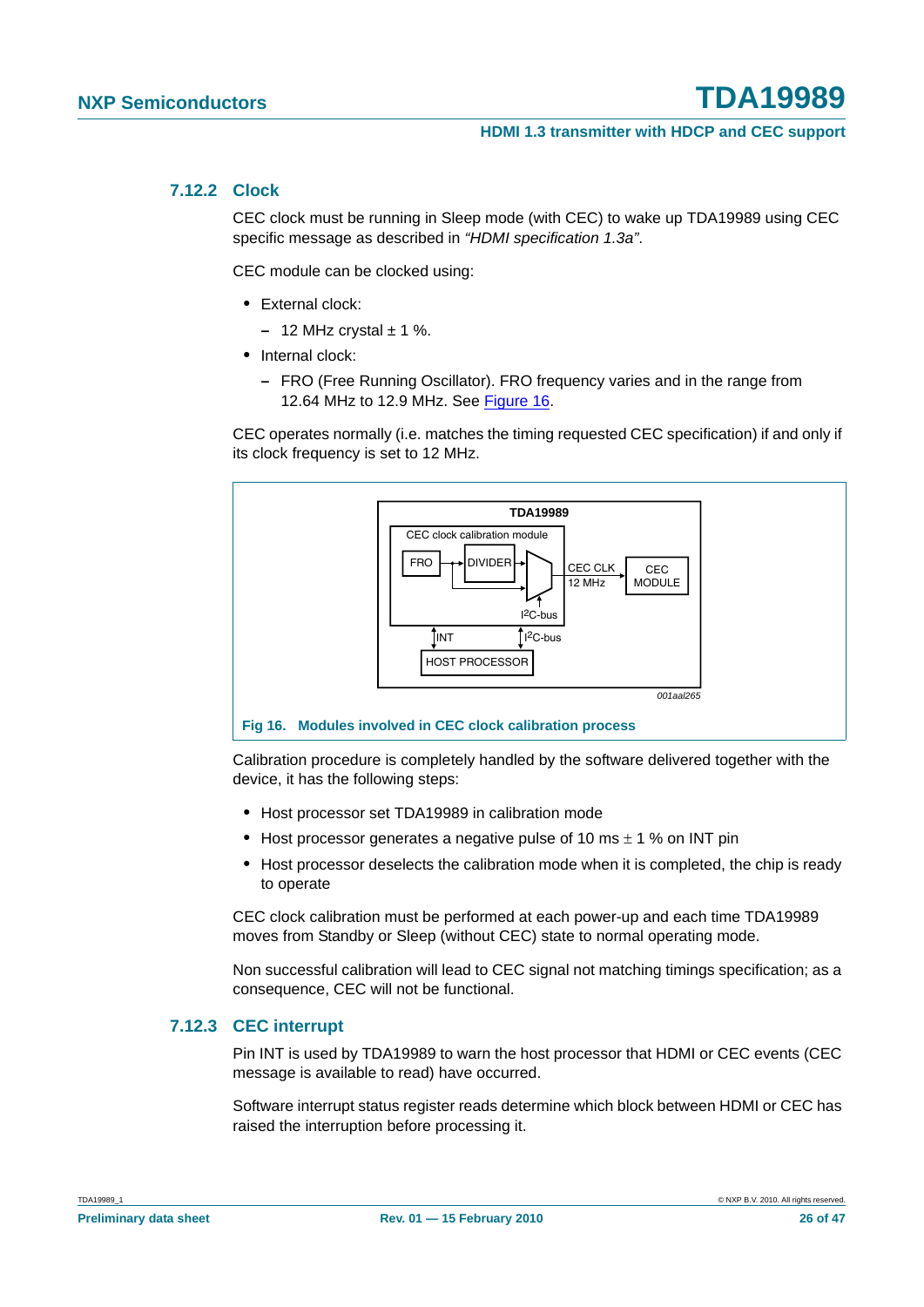#### **7.12.4 Power-On Reset (POR)**

After power-up, TDA19989 is activated by internal reset from POR module. This is used to set TDA19989 to a known state.

#### **7.12.5 Repeater function**

TDA19989 can be used in a repeater device according to HDMI 1.3a.

#### **7.13 HDMI core**

#### **7.13.1 Output TMDS buffers**

#### **7.13.1.1 Digitally controlled signal amplitude**

The TMDS signal output peak-to-peak voltage (Vswing) is programmable by the software using I<sup>2</sup>C-bus register vswing crtl[3:0]. Vswing varies from 370 mV to 640 mV with  $\pm$  5 % accuracy in 18 mV steps according to the following formula:

Vswing =  $370 \text{ mV} + 18 \text{ mV} \times \text{vswing\_ctrl}[3:0]$ 

An external resistor (10 k $\Omega$  ± 1 %) must be connected between pin EXT\_SWING and analog ground.

#### **7.13.2 Pixel repetition**

To transmit video formats with pixel rates below 25 megasamples per second or to increase the number of audio sample packets in each frame, TDA19989 uses pixel repetition to increase the transmitted pixel clock (see Table 20).

| <b>PR[3]</b> | <b>PR[2]</b> | <b>PR[1]</b> | <b>PR[0]</b> | <b>Pixel repetition factor</b> |
|--------------|--------------|--------------|--------------|--------------------------------|
| O            | O            | O            | 0            | no repetition: pixel sent once |
| 0            | O            | O            |              | 2 times: pixel repeated once   |
| 0            | O            |              | 0            | 3 times                        |
| 0            | 0            |              |              | 4 times                        |
| 0            |              | 0            | 0            | 5 times                        |
| 0            |              | 0            |              | 6 times                        |
| 0            |              |              | ი            | 7 times                        |
| O            |              |              |              | 8 times                        |
|              |              |              | ი            | 9 times                        |
|              | 0            | O            |              | 10 times                       |
| others       |              |              |              | reserved                       |

#### **Table 20. Pixel repetition**

#### **7.13.3 DDC-bus channel**

The DDC-bus pins DSDA and DSCL are 5 V tolerant and can work at standard mode (100 kHz). The DDC-bus is used as a master interface when reading the EDID.

When the device is power-off, DSDA and DSCL ports:

- **•** become in high-impedance
- **•** can withstand 5 V from the sink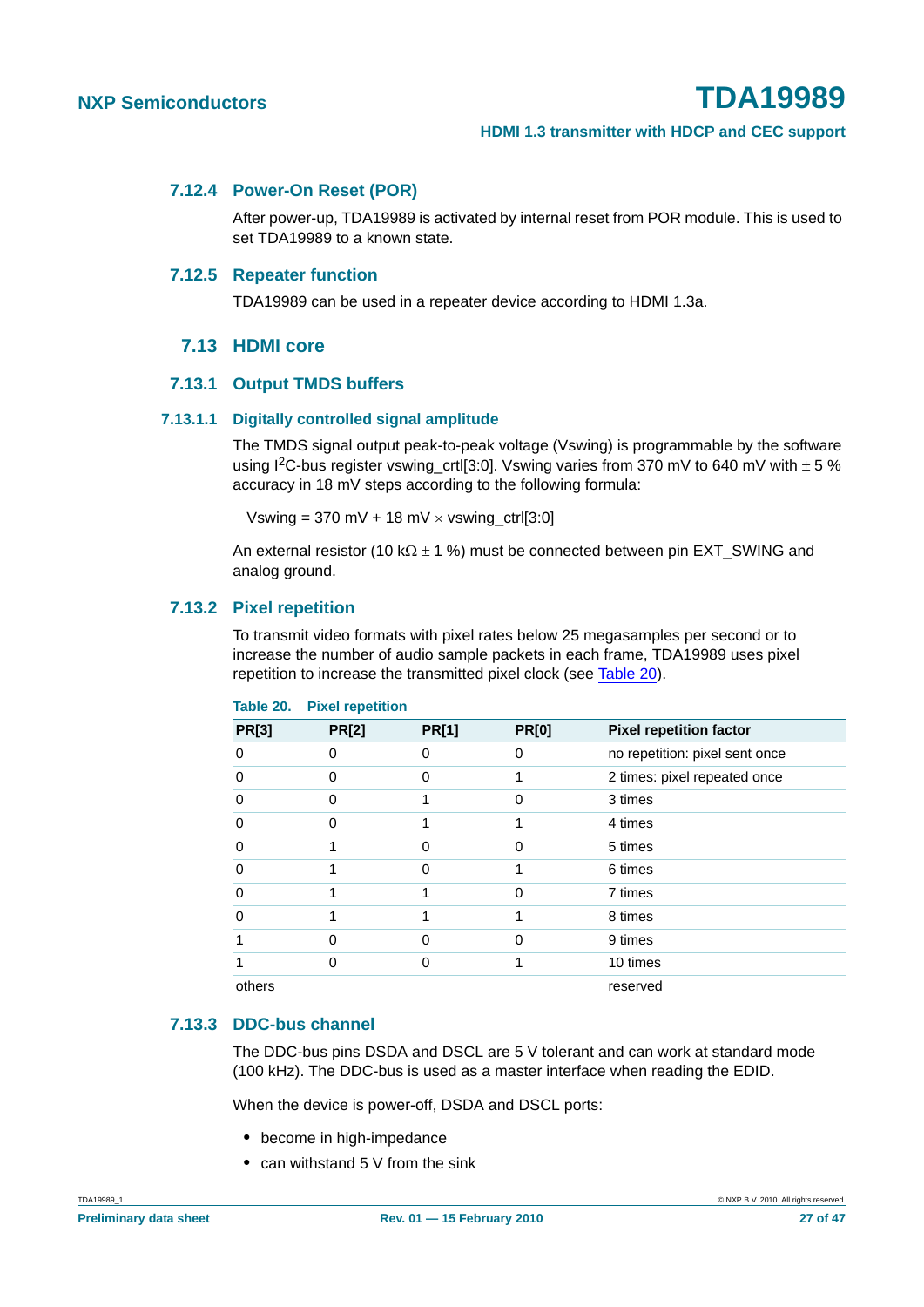#### **7.14 E-EDID**

#### **7.14.1 E-EDID reading**

As a master interface for the EDID process, the DDC-bus is compliant with the I<sup>2</sup>C-bus specification and has the possibility of repeat/start condition to enable quick access to the EDID content, as well as the possibility of reading a large EDID (with the use of segment pointer).

TDA19989 has a whole I2C-bus page (page 09h) dedicated to the EDID where one block (128 bytes) can be stored. The block can be read by the system microcontroller to determine the supported video and audio format of the downstream site.

**Remark:** When the block is read by TDA19989, it generates an interrupt to warn the main processor that the chip is ready to transmit the content. Once the content is read out by the main processor, it can allow other blocks to be read if required.

#### **7.14.2 HDMI and DVI receiver discrimination**

This information is located in the E-EDID receiver part, in the 'vendor-specific data block' within the first CEA EDID timing extension.

If the 24-bit IEEE Registration Identifier contains the value 00 0C03h, then the receiver will support HDMI, otherwise the device will be treated as a DVI device.

However, even through TDA19989 have directly access to that information, it is the task of the host processor to ask to switch from DVI to HDMI mode.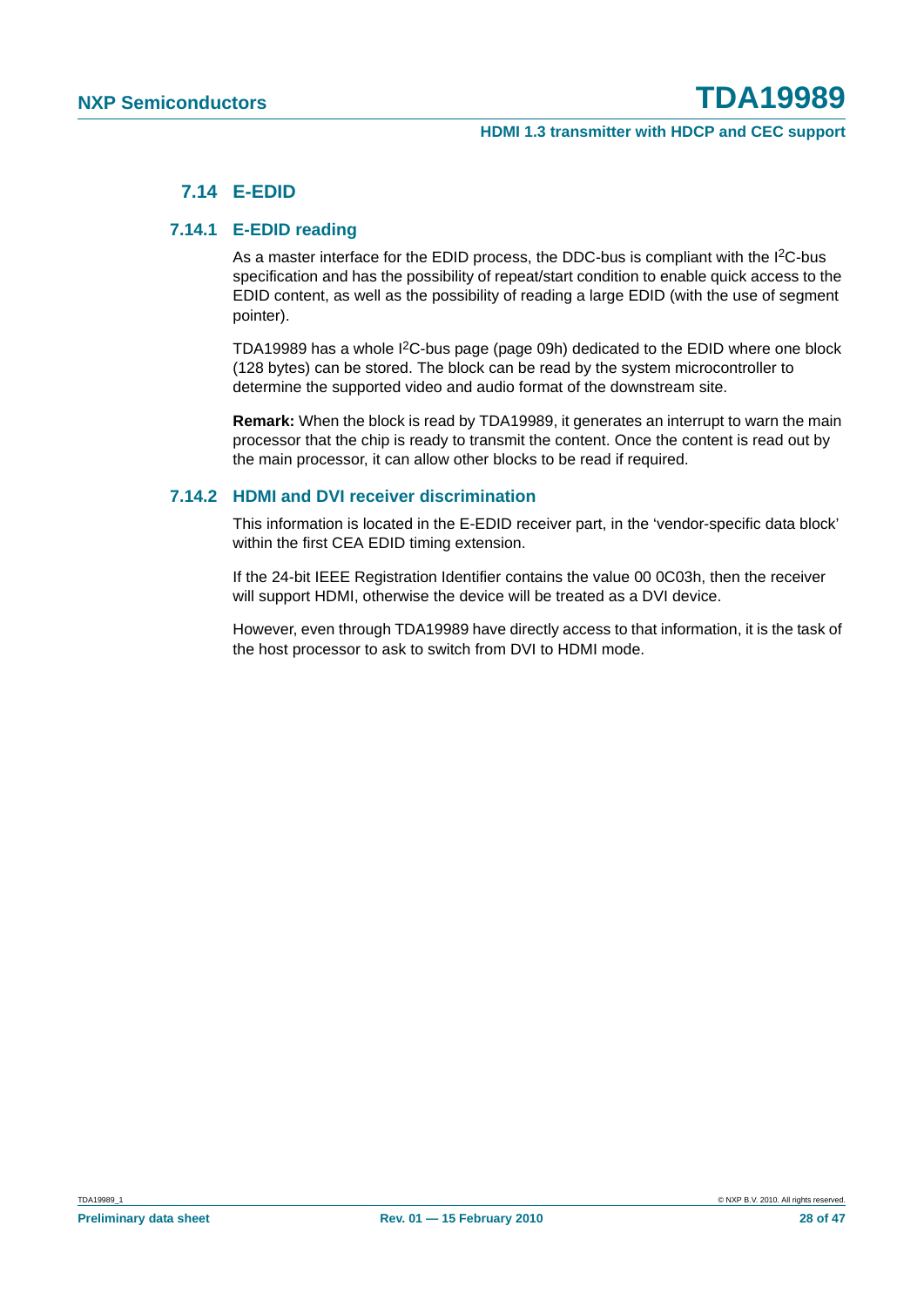#### **8. I2C-bus interface and register definitions**

#### **8.1 I2C-bus protocol**

The I2C-bus pins CSDA and CSCL are 1.8 V and 3.3 V tolerant. Both Fast mode (400 kHz) and Standard mode (100 kHz) are supported.

The registers of TDA19989 can be accessed via the I<sup>2</sup>C-bus. All registers are R/W except for those which are confidential.

HDMI and CEC cores I<sup>2</sup>C-bus addresses are given in Table 21 and Table 22.

**Table 21. HDMI core I2C-bus address**

| <b>HDMI</b> core address |         |    |    |                     |              |    |     |  |  |
|--------------------------|---------|----|----|---------------------|--------------|----|-----|--|--|
| A6                       | л<br>ma | A4 | А3 | $\mathbf{A}$<br>ЛÆ. | $\mathbf{r}$ | ΑU | R/W |  |  |
|                          |         |    |    |                     |              |    | U/1 |  |  |

#### **Table 22. CEC core I2C-bus address**

| <b>CEC core address</b> |    |    |   |                 |         |    |     |  |
|-------------------------|----|----|---|-----------------|---------|----|-----|--|
| A6                      | A5 | A4 | ⊶ | $\Lambda$<br>mΖ | n<br>лı | nu | R/W |  |
|                         |    |    |   |                 |         |    | ^/0 |  |

For read access, the master writes the address of TDA19989 HDMI or CEC core, and the subaddress to access the specific register and then the data.



#### **8.2 Memory page management**

The I2C-bus memory is split into several pages for HDMI core only, and the selection between pages is made with common register CURPAGE\_ADR. It is only necessary to write in this register once to change the current page. So multiple read or write operations in the same page need a write register CURPAGE\_ADR once at the beginning.

The following memory pages are available for TDA19989:

- **•** Page 00h: general control
- **•** Page 02h: PLL settings
- **•** Page 09h: EDID control page
- **•** Page 10h: information frames and packets
- **•** Page 11h: audio settings and content info packets
- **•** Page 12h: HDCP and OTP'
- **•** Page 13h: gamut-related metadata packets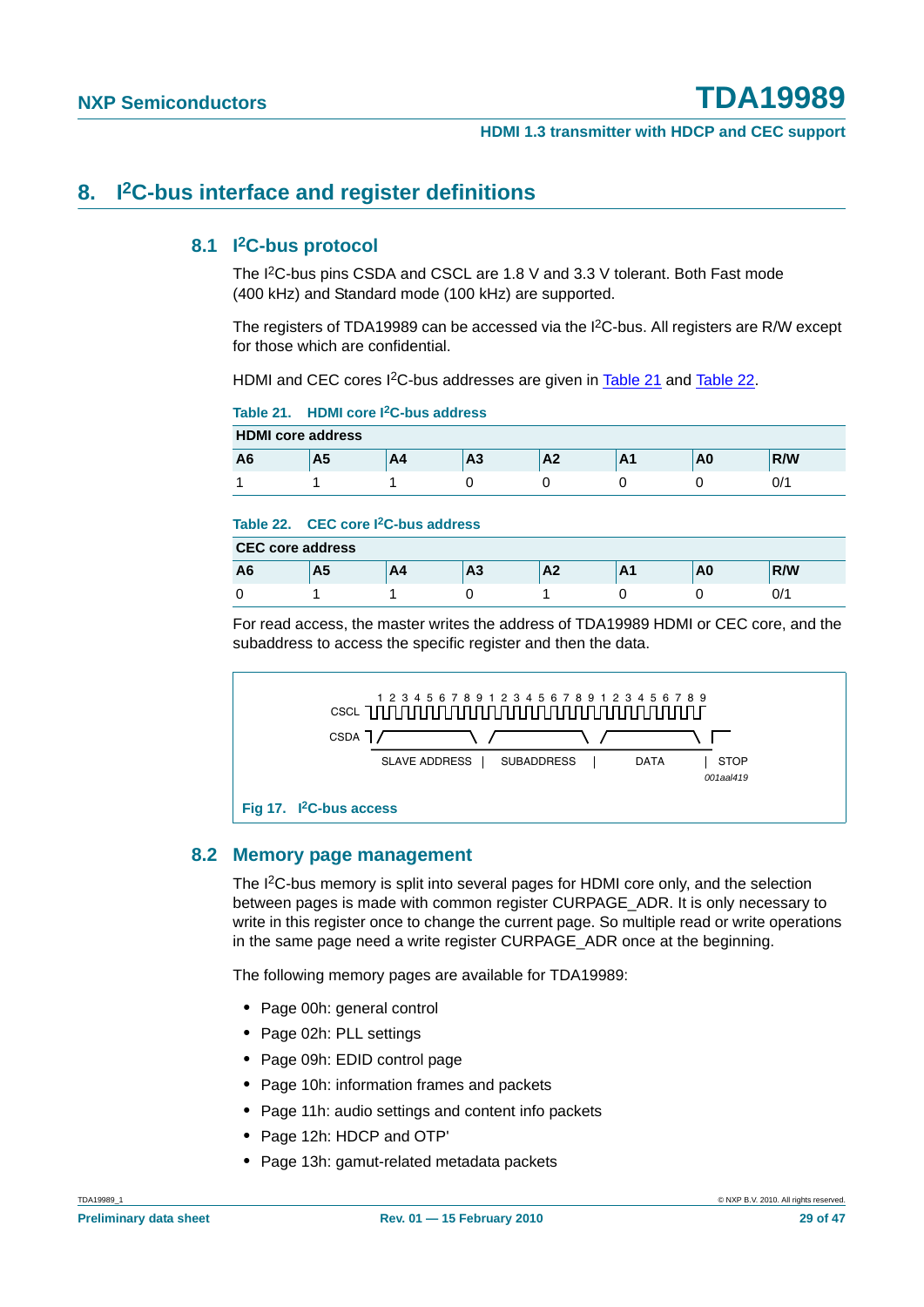The CEC core does not need memory page mechanism due to its reduced number of registers.

#### **8.3 ID version**

The ID version readable via I<sup>2</sup>C-bus is defined by the concatenation of VERSION\_MSB and VERSION registers. The ID version value is 212h.

#### **8.4 Clock stretching**

Clock stretching pauses a transaction by holding the CSCL line LOW. The transaction cannot continue until the line is released HIGH again.

For example: on the byte level, a device may be able to receive bytes of data at a fast rate, but needs more time to store a received byte or prepare another byte to be transmitted. Slaves can then hold the CSCL line LOW after reception and acknowledgment of a byte to force the master into a wait state until the slave is ready for the next byte transfer; see Table 31.

Clock stretching must be supported by I2C-bus master especially when CEC feature of TDA19989 is used. If CEC feature of TDA19989 is not used, I2C-bus master does not need to support clock stretching.

#### **9. Input format**

In Table 23 the port VPA has been mapped to  $C<sub>b</sub>$  (YCbCr space)/B (RGB space), VPB has been mapped to Y (YCbCr space)/G (RGB space) and VPC has been mapped to Cr (YCbCr space)/R (RGB space).

|                     | L: recommena tiela to LOW voltage, e.g. grouna |             |              |                    |                       |                          |                    |       |          |  |  |
|---------------------|------------------------------------------------|-------------|--------------|--------------------|-----------------------|--------------------------|--------------------|-------|----------|--|--|
| Input pins          | <b>Signal</b>                                  | <b>RGB</b>  | <b>YCbCr</b> |                    |                       |                          |                    |       |          |  |  |
|                     |                                                | 4:4:4       | 4:4:4        |                    | $4:2:2$ (semi-planar) | 4 : 2 : 2 (ITU 656-like) |                    |       |          |  |  |
| <b>Video port A</b> |                                                |             |              |                    |                       |                          |                    |       |          |  |  |
| VPA[0]              | Cb[0]/B[0]                                     | <b>B[0]</b> | Cb[0]        | $Y_0[0]$           | $Y_1[0]$              | Cb[0]                    | $Y_0[0]$           | Cr[0] | $Y_1[0]$ |  |  |
| VPA[1]              | Cb[1]/B[1]                                     | B[1]        | Cb[1]        | $Y_0[1]$           | $Y_1[1]$              | Cb[1]                    | $Y_0[1]$           | Cr[1] | $Y_1[1]$ |  |  |
| VPA[2]              | Cb[2]/B[2]                                     | B[2]        | Cb[2]        | Y <sub>0</sub> [2] | $Y_1[2]$              | Cb[2]                    | Y <sub>0</sub> [2] | Cr[2] | $Y_1[2]$ |  |  |
| VPA[3]              | Cb[3]/B[3]                                     | B[3]        | Cb[3]        | Y <sub>0</sub> [3] | $Y_1[3]$              | Cb[3]                    | Y <sub>0</sub> [3] | Cr[3] | $Y_1[3]$ |  |  |
| VPA[4]              | Cb[4]/B[4]                                     | B[4]        | Cb[4]        | Cb[0]              | Cr[0]                 | L                        | L                  | L     | L        |  |  |
| VPA[5]              | Cb[5]/B[5]                                     | B[5]        | Cb[5]        | Cb[1]              | Cr[1]                 | L                        | L                  | L     | L        |  |  |
| VPA[6]              | Cb[6]/B[6]                                     | B[6]        | Cb[6]        | Cb[2]              | Cr[2]                 | Г                        | L                  | L     | L        |  |  |
| VPA[7]              | Cb[7]/B[7]                                     | B[7]        | Cb[7]        | Cb[3]              | Cr[3]                 | L                        | L                  | L     | L        |  |  |
| <b>Video port B</b> |                                                |             |              |                    |                       |                          |                    |       |          |  |  |
| VPB[0]              | Y[0]/G[0]                                      | G[0]        | Y[0]         | $Y_0[4]$           | $Y_1[4]$              | Cb[4]                    | $Y_0[4]$           | Cr[4] | $Y_1[4]$ |  |  |
| <b>VPB[1]</b>       | Y[1]/G[1]                                      | G[1]        | Y[1]         | $Y_0[5]$           | $Y_1[5]$              | Cb[5]                    | $Y_0[5]$           | Cr[5] | $Y_1[5]$ |  |  |
| <b>VPB[2]</b>       | Y[2]/G[2]                                      | G[2]        | Y[2]         | $Y_0[6]$           | $Y_1[6]$              | Cb[6]                    | $Y_0[6]$           | Cr[6] | $Y_1[6]$ |  |  |
| VPB[3]              | Y[3]/G[3]                                      | G[3]        | Y[3]         | $Y_0[7]$           | $Y_1[7]$              | Cb[7]                    | $Y_0[7]$           | Cr[7] | $Y_1[7]$ |  |  |
| VPB[4]              | Y[4]/G[4]                                      | G[4]        | Y[4]         | $Y_0[8]$           | $Y_1[8]$              | Cb[8]                    | $Y_0[8]$           | Cr[8] | $Y_1[8]$ |  |  |
| VPB[5]              | Y[5]/G[5]                                      | G[5]        | Y[5]         | Y <sub>0</sub> [9] | $Y_1[9]$              | Cb[9]                    | Y <sub>0</sub> [9] | Cr[9] | $Y_1[9]$ |  |  |

#### **Table 23. Input format**

*L: recommend tield to LOW voltage, e.g. ground*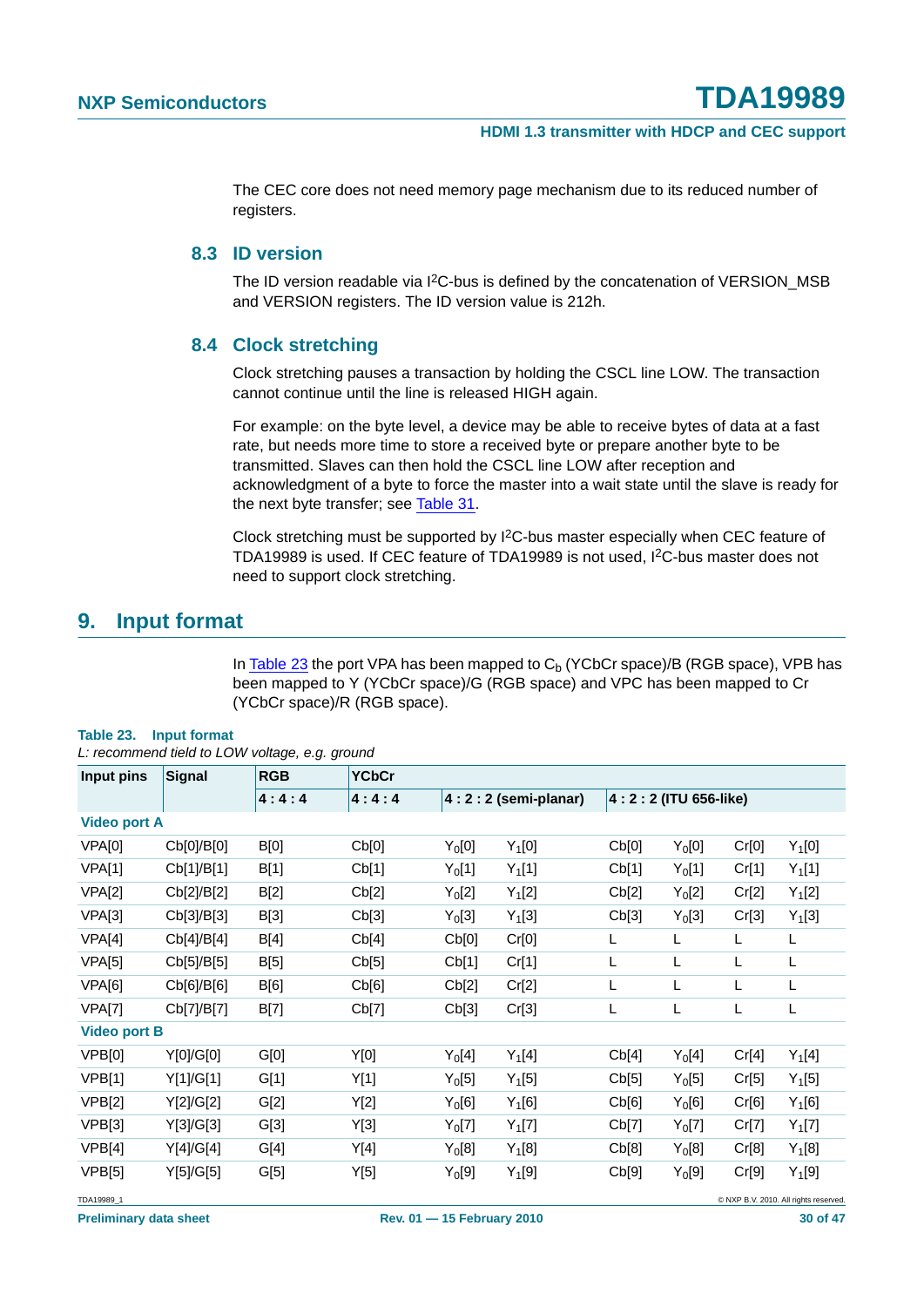#### **HDMI 1.3 transmitter with HDCP and CEC support**

| L: recommend tield to LOW voltage, e.g. ground |            |            |              |                       |           |                          |           |        |           |
|------------------------------------------------|------------|------------|--------------|-----------------------|-----------|--------------------------|-----------|--------|-----------|
| Input pins                                     | Signal     | <b>RGB</b> | <b>YCbCr</b> |                       |           |                          |           |        |           |
|                                                |            | 4:4:4      | 4:4:4        | $4:2:2$ (semi-planar) |           | 4 : 2 : 2 (ITU 656-like) |           |        |           |
| VPB[6]                                         | Y[6]/G[6]  | G[6]       | Y[6]         | $Y_0$ [10]            | $Y_1[10]$ | Cb[10]                   | $Y_0[10]$ | Cr[10] | $Y_1[10]$ |
| VPB[7]                                         | Y[7]/G[7]  | G[7]       | Y[7]         | $Y_0$ [11]            | $Y_1[11]$ | Cb[11]                   | $Y_0[11]$ | Cr[11] | $Y_1[11]$ |
| <b>Video port C</b>                            |            |            |              |                       |           |                          |           |        |           |
| VPC[0]                                         | Cr[0]/R[0] | R[0]       | Cr[0]        | Cb[4]                 | Cr[4]     |                          | L         | L      | L         |
| VPC[1]                                         | Cr[1]/R[1] | R[1]       | Cr[1]        | Cb[5]                 | Cr[5]     |                          |           |        |           |
| VPC[2]                                         | Cr[2]/R[2] | R[2]       | Cr[2]        | Cb[6]                 | Cr[6]     | L                        |           |        | L         |
| VPC[3]                                         | Cr[3]/R[3] | R[3]       | Cr[3]        | Cb[7]                 | Cr[7]     | L                        | L         | L      |           |
| VPC[4]                                         | Cr[4]/R[4] | R[4]       | Cr[4]        | Cb[8]                 | Cr[8]     |                          | L         |        |           |
| VPC[5]                                         | Cr[5]/R[5] | R[5]       | Cr[5]        | Cb[9]                 | Cr[9]     | L                        |           |        | L         |
| VPC[6]                                         | Cr[6]/R[6] | R[6]       | Cr[6]        | Cb[10]                | Cr[10]    | L                        | L         | L      |           |
| VPC[7]                                         | Cr[7]/R[7] | R[7]       | Cr[7]        | Cb[11]                | Cr[11]    |                          | L         |        | L         |

### **Table 23. Input format** *…continued*

#### **9.1 Timing parameters for video supported**

TDA19989 supports all EIA/CEA-861B standards and ATSC video input formats.

| $\sim$                     |                     |                             |      |         |                      |                                    |                            |  |  |
|----------------------------|---------------------|-----------------------------|------|---------|----------------------|------------------------------------|----------------------------|--|--|
| EIA/CEA-861b<br>Video code | Format              | V frequency H total<br>(Hz) |      | V total | H frequency<br>(kHz) | <b>Pixel</b><br>frequency<br>(MHz) | <b>Pixel</b><br>repetition |  |  |
| 59.94 Hz systems           |                     |                             |      |         |                      |                                    |                            |  |  |
| 1 (VGA)                    | $640 \times 480p$   | 59.9401                     | 800  | 525     | 31.469               | 25.175                             | 1                          |  |  |
| 2, 3                       | $720 \times 480p$   | 59.9401                     | 858  | 525     | 31.469               | 27.000                             | $\mathbf{1}$               |  |  |
| $\overline{4}$             | $1280 \times 720p$  | 59.9401                     | 1650 | 750     | 44.955               | 74.175                             | 1                          |  |  |
| 5                          | 1920 $\times$ 1080i | 59.9401                     | 2200 | 1125    | 33.716               | 74.175                             | 1                          |  |  |
| 6, 7 (NTSC)                | $1440 \times 480i$  | 59.9401                     | 1716 | 525     | 15.734               | 27,000                             | $\overline{2}$             |  |  |
| 8, 9                       | $1440 \times 240p$  | 59.9401                     | 1716 | 262     | 15.734               | 27.000                             | $\overline{c}$             |  |  |
| 8, 9                       | $1440 \times 240p$  | 59.9401                     | 1716 | 263     | 15.734               | 27,000                             | 2                          |  |  |
| 10, 11                     | 2880 $\times$ 480i  | 59.9401                     | 3452 | 525     | 15.734               | 54.000                             | 4[1]                       |  |  |
| 12, 13                     | $2880 \times 240p$  | 59.9401                     | 3452 | 262     | 15.734               | 54.000                             | 4 <sup>[1]</sup>           |  |  |
| 12, 13                     | $2880 \times 240p$  | 59.9401                     | 3452 | 263     | 15.734               | 54.000                             | 4[1]                       |  |  |
| 14, 15                     | $1440 \times 480p$  | 59.9401                     | 1716 | 525     | 31.469               | 54.000                             | $\overline{c}$             |  |  |
| 16                         | $1920 \times 1080p$ | 60.000                      | 2200 | 1125    | 67.432               | 148.350                            | 1                          |  |  |
| 60 Hz systems              |                     |                             |      |         |                      |                                    |                            |  |  |
| 1 (VGA)                    | $640 \times 480p$   | 60.000                      | 800  | 525     | 31.500               | 25.200                             | 1                          |  |  |
| 2, 3                       | $720 \times 480p$   | 60.000                      | 858  | 525     | 31.500               | 27.027                             | $\mathbf{1}$               |  |  |
| $\overline{4}$             | $1280 \times 720p$  | 60.000                      | 1650 | 750     | 45.000               | 74.250                             | $\mathbf{1}$               |  |  |
| 5                          | 1920 × 1080i        | 60.000                      | 2200 | 1125    | 33.750               | 74.250                             | 1                          |  |  |
| 6, 7 (NTSC)                | $1440 \times 480i$  | 60.000                      | 1716 | 525     | 15.750               | 27.027                             | 2                          |  |  |
| 8, 9                       | $1440 \times 240p$  | 60.000                      | 1716 | 262     | 15.750               | 27.027                             | $\overline{c}$             |  |  |
| 8, 9                       | $1440 \times 240p$  | 60.000                      | 1716 | 263     | 15.750               | 27.027                             | $\overline{c}$             |  |  |

#### **Table 24. Timing parameters for EIA/CEA-861B**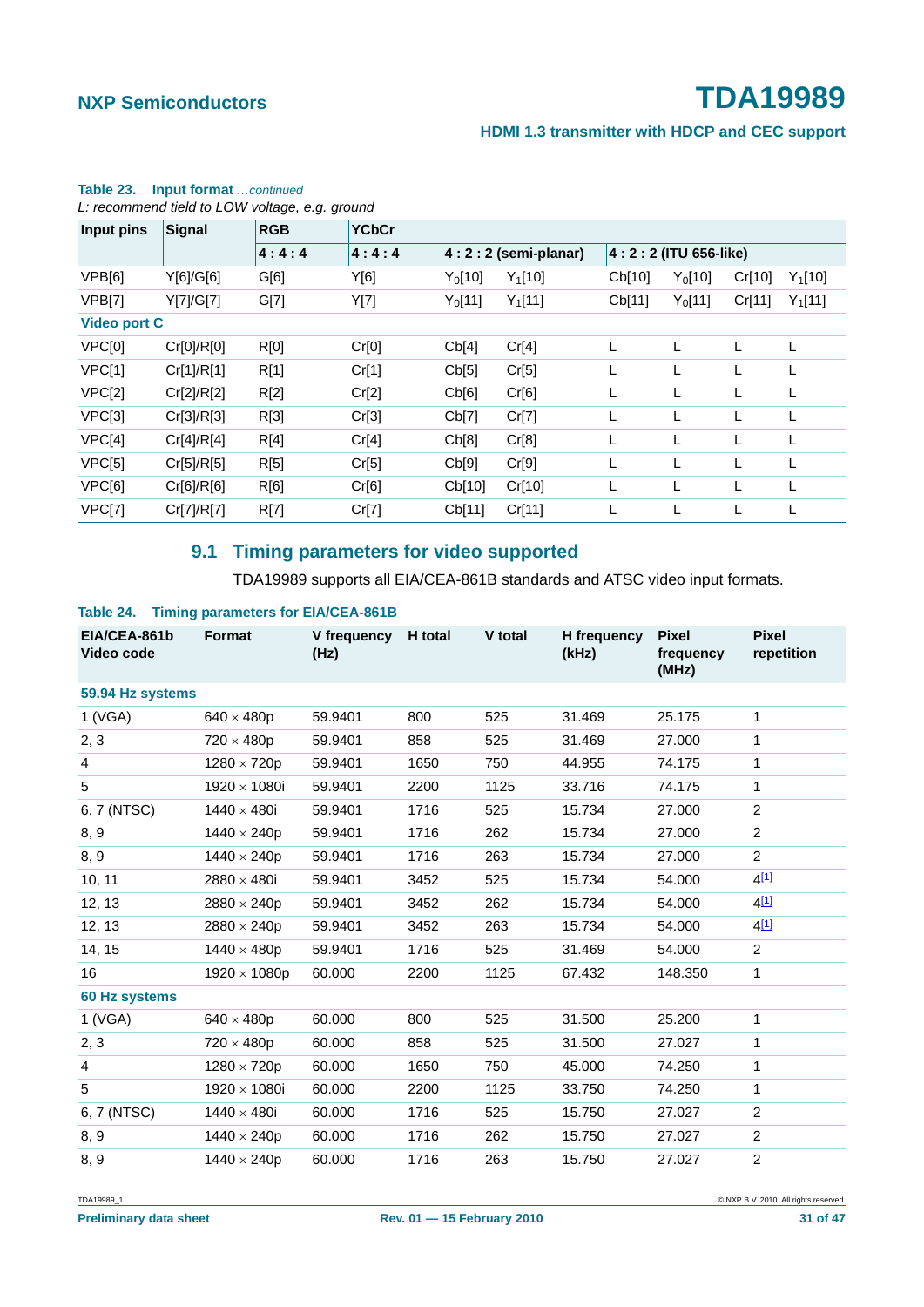#### **HDMI 1.3 transmitter with HDCP and CEC support**

| EIA/CEA-861b<br>Video code | Format              | V frequency H total<br>(Hz) |      | V total | H frequency<br>(kHz) | <b>Pixel</b><br>frequency<br>(MHz) | <b>Pixel</b><br>repetition |
|----------------------------|---------------------|-----------------------------|------|---------|----------------------|------------------------------------|----------------------------|
| 10, 11                     | 2880 $\times$ 480i  | 60.000                      | 3452 | 525     | 15.750               | 54.054                             | 4[1]                       |
| 12, 13                     | $2880 \times 240p$  | 60.000                      | 3452 | 262     | 15.750               | 54.054                             | 4[1]                       |
| 12, 13                     | $2880 \times 240p$  | 60.000                      | 3452 | 263     | 15.750               | 54.054                             | 4[1]                       |
| 14, 15                     | $1440 \times 480p$  | 60.000                      | 1716 | 525     | 31.500               | 54.054                             | $\overline{2}$             |
| 16                         | $1920 \times 1080p$ | 60.000                      | 2200 | 1125    | 67.500               | 148.50                             | $\mathbf{1}$               |
| 50 Hz systems              |                     |                             |      |         |                      |                                    |                            |
| 17, 18                     | $720 \times 576p$   | 50.000                      | 864  | 625     | 31.250               | 27.000                             | $\mathbf{1}$               |
| 19                         | $1280 \times 720p$  | 50.000                      | 1980 | 750     | 37.500               | 74.250                             | 1                          |
| 20                         | 1920 × 1080i        | 50.000                      | 2640 | 1125    | 28.125               | 74.250                             | 1                          |
| 21, 22 (PAL)               | $1440 \times 576i$  | 50.000                      | 1728 | 625     | 15.625               | 27.000                             | $\overline{c}$             |
| 23, 24                     | $1440 \times 288p$  | 50.000                      | 1728 | 312     | 15.625               | 27.000                             | $\overline{2}$             |
| 23, 24                     | $1440 \times 288p$  | 50.000                      | 1728 | 313     | 15.625               | 27,000                             | 2                          |
| 23, 24                     | $1440 \times 288p$  | 50.000                      | 1728 | 314     | 15.625               | 27.000                             | $\overline{2}$             |
| 25, 26                     | 2880 $\times$ 576i  | 50.000                      | 3456 | 625     | 15.625               | 54.000                             | 4 <sup>[1]</sup>           |
| 27, 28                     | $2880 \times 288p$  | 50.000                      | 3456 | 312     | 15.625               | 54.000                             | $4^{[1]}$                  |
| 27, 28                     | $2880 \times 288p$  | 50.000                      | 3456 | 313     | 15.625               | 54.000                             | $4^{[1]}$                  |
| 27, 28                     | $720 \times 288p$   | 50.000                      | 3456 | 314     | 15.625               | 54.000                             | $\overline{4}$             |
| 29, 30                     | $1440 \times 576p$  | 50.000                      | 1728 | 625     | 31.250               | 54.000                             | $\overline{2}$             |
| 31                         | $1920 \times 1080p$ | 50.000                      | 2640 | 1125    | 56.250               | 148.50                             | 1                          |
| <b>Various systems</b>     |                     |                             |      |         |                      |                                    |                            |
| 32                         | $1920 \times 1080p$ | 23.976                      | 2750 | 1125    | 26.973               | 74.175824                          | $\mathbf{1}$               |
| 32                         | $1920 \times 1080p$ | 24                          | 2750 | 1125    | 27                   | 74.25                              | 1                          |
| 33                         | $1920 \times 1080p$ | 25                          | 2640 | 1125    | 28.125               | 74.25                              | 1                          |
| 34                         | $1920 \times 1080p$ | 29.97                       | 2200 | 1125    | 33.716               | 74.175824                          | 1                          |
| 34                         | $1920 \times 1080p$ | 30                          | 2200 | 1125    | 33.75                | 74.25                              | 1                          |

#### **Table 24. Timing parameters for EIA/CEA-861B** *…continued*

[1] Format can also be defined with a repetition factor of up to 10.

#### **Table 25. Timing parameters for ATSC DTV standards, which are not defined in EIA/CEA-861B**

| <b>Standard</b> | <b>Format</b>      | V frequency<br>(Hz) | H total | V total | H frequency<br>(kHz) | <b>Pixel</b><br>frequency<br>(MHz) | <b>Pixel</b><br>repetition |
|-----------------|--------------------|---------------------|---------|---------|----------------------|------------------------------------|----------------------------|
| SMPTE-296M      | $1280 \times 720p$ | 30,000              | 3300    | 750     | 22.500               | 74.250                             |                            |
| SMPTE-296M      | $1280 \times 720p$ | 29.970              | 3300    | 750     | 22.478               | 74.175                             |                            |
| SMPTE-296M      | $1280 \times 720p$ | 25.000              | 3960    | 750     | 18.750               | 74.250                             |                            |
| SMPTE-296M      | $1280 \times 720p$ | 23.976              | 4125    | 750     | 17.982               | 74.175                             |                            |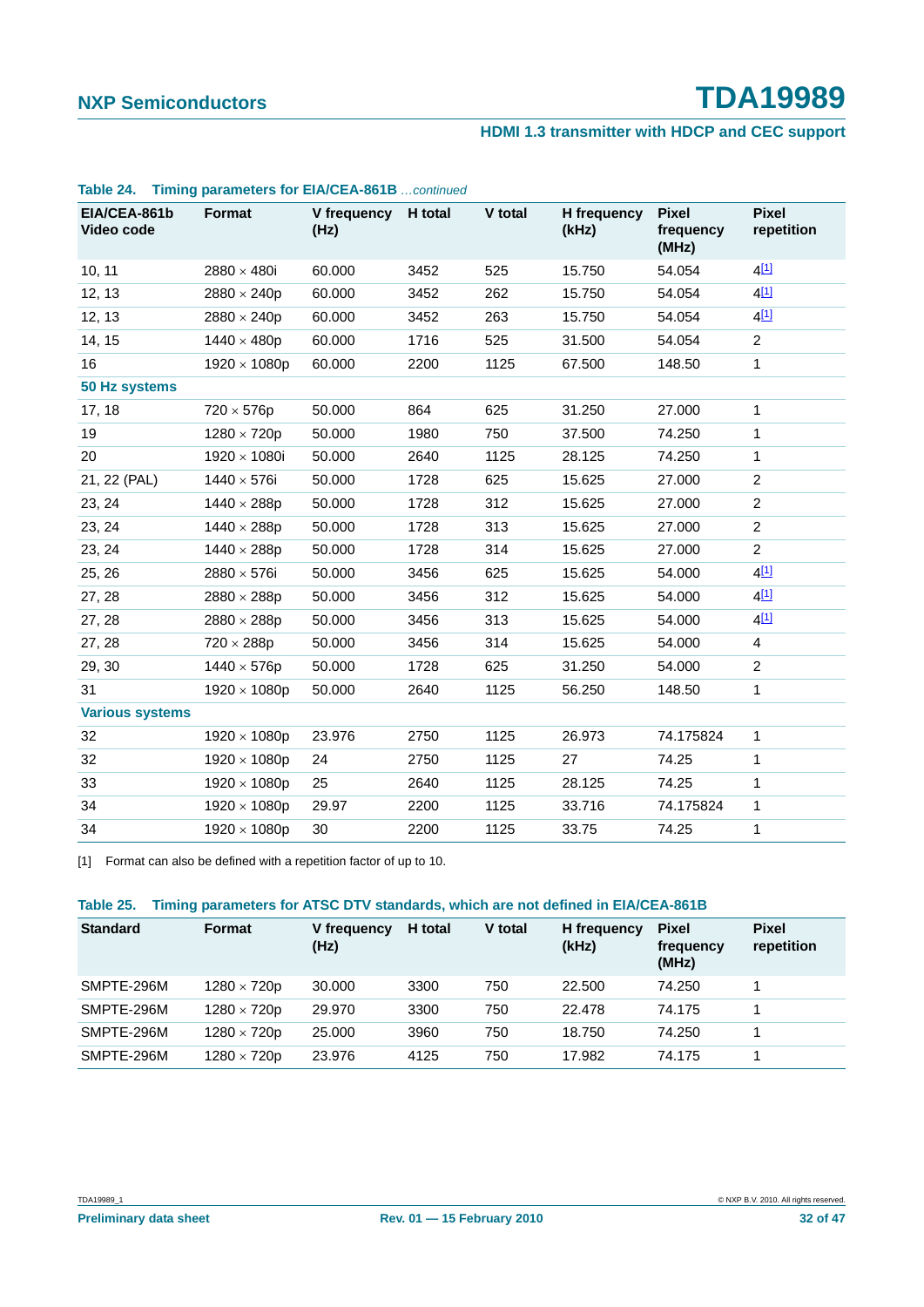#### **HDMI 1.3 transmitter with HDCP and CEC support**

#### **9.2 Timing parameters for PC standards supported**

TDA19989 can support all major PC Standards up to 150 MHz.

**Table 26. Timing parameters for PC standards below 150 MHz**

| <b>Standard</b>        | <b>Format</b>       | V frequency<br>(Hz) | H total | V total | H frequency<br>(kHz) | <b>Pixel frequency</b><br>(MHz) | <b>Pixel</b><br>repetition |
|------------------------|---------------------|---------------------|---------|---------|----------------------|---------------------------------|----------------------------|
|                        | $640 \times 350p$   | 85.080              | 832     | 445     | 37.861               | 31.500                          |                            |
|                        | $640 \times 400p$   | 85.080              | 832     | 445     | 37.861               | 31.500                          |                            |
|                        | $720 \times 400p$   | 85.039              | 936     | 446     | 37.927               | 35.500                          |                            |
| 0.31M3                 | $640 \times 480p$   | 59.940              | 800     | 525     | 31.469               | 25.175                          |                            |
| <b>VGA</b>             | $640 \times 480p$   | 72.809              | 832     | 520     | 37.861               | 31.500                          |                            |
|                        | $640 \times 480p$   | 75.000              | 840     | 500     | 37.500               | 31.500                          |                            |
|                        | $640 \times 480p$   | 85.008              | 832     | 509     | 43.269               | 36.000                          |                            |
| 0.48M3                 | $800 \times 600p$   | 56.250              | 1024    | 625     | 35.156               | 36.000                          |                            |
| <b>SVGA</b>            | $800 \times 600p$   | 60.317              | 1056    | 628     | 37.879               | 40.000                          |                            |
|                        | $800 \times 600p$   | 72.188              | 1040    | 666     | 48.077               | 50.000                          | $\overline{\phantom{0}}$   |
|                        | $800 \times 600p$   | 75.000              | 1056    | 625     | 46.875               | 49.500                          |                            |
|                        | $800 \times 600p$   | 85.061              | 1048    | 631     | 53.674               | 56.250                          |                            |
| 0.48M3-R               | $800 \times 600p$   | 119.972             | 960     | 636     | 76.302               | 73.250                          |                            |
| 0.41M9                 | $848 \times 480p$   | 60.000              | 1088    | 517     | 31.020               | 33.750                          |                            |
| 0.79M3                 | $1024 \times 768p$  | 60.004              | 1344    | 806     | 48.363               | 65.000                          |                            |
| <b>XGA</b>             | $1024 \times 768p$  | 70.069              | 1328    | 806     | 56.476               | 75.000                          |                            |
|                        | $1024 \times 768p$  | 75.029              | 1312    | 800     | 60.023               | 78.750                          |                            |
|                        | $1024 \times 768p$  | 84.997              | 1376    | 808     | 68.677               | 94.500                          |                            |
|                        | $1024 \times 768i$  | 86.957              | 1264    | 817     | 35.522               | 44.900                          |                            |
| 0.79M3-R<br><b>XGA</b> | $1024 \times 768p$  | 119.989             | 1184    | 813     | 97.551               | 115.500                         |                            |
| 1.00M3                 | $1152 \times 864p$  | 75.000              | 1600    | 900     | 67.500               | 108.000                         | $\blacksquare$             |
| 0.98M9-R               | $1280 \times 768p$  | 59.995              | 1440    | 790     | 47.396               | 68.250                          |                            |
|                        | $1280 \times 768p$  | 119.798             | 1440    | 813     | 97.396               | 140.250                         |                            |
| 0.98M9                 | $1280 \times 768p$  | 59.870              | 1664    | 798     | 47.776               | 79.500                          |                            |
|                        | $1280 \times 768p$  | 74.893              | 1696    | 805     | 60.289               | 102.250                         |                            |
|                        | $1280 \times 768p$  | 84.837              | 1712    | 809     | 68.633               | 117.500                         |                            |
| 1.02MA-R               | $1280 \times 800p$  | 59.910              | 1440    | 823     | 49.306               | 71.000                          |                            |
|                        | $1280 \times 800p$  | 119.909             | 1440    | 847     | 101.563              | 146.250                         |                            |
| 1.02MA                 | $1280 \times 800p$  | 59.810              | 1680    | 831     | 49.702               | 83.500                          |                            |
|                        | $1280 \times 800p$  | 74.934              | 1696    | 838     | 62.795               | 106.500                         |                            |
|                        | $1280 \times 800p$  | 84.880              | 1712    | 843     | 71.554               | 122.500                         |                            |
| 1.23M3                 | $1280 \times 960p$  | 60.000              | 1800    | 1000    | 60.000               | 108.000                         | $\overline{\phantom{a}}$   |
|                        | $1280 \times 960p$  | 85.002              | 1728    | 1011    | 85.938               | 148.500                         |                            |
| 1.31M4                 | $1280 \times 1024p$ | 60.020              | 1688    | 1066    | 63.981               | 108.000                         |                            |
| <b>SXGA</b>            | $1280 \times 1024p$ | 75.025              | 1688    | 1066    | 79.976               | 135.000                         |                            |
| 1.04M9                 | $1360 \times 768p$  | 60.015              | 1792    | 795     | 47.712               | 85.500                          |                            |
| 1.04M9-R               | $1360 \times 768p$  | 119.967             | 1520    | 813     | 97.533               | 148.250                         |                            |

TDA19989\_1 © NXP B.V. 2010. All rights reserved.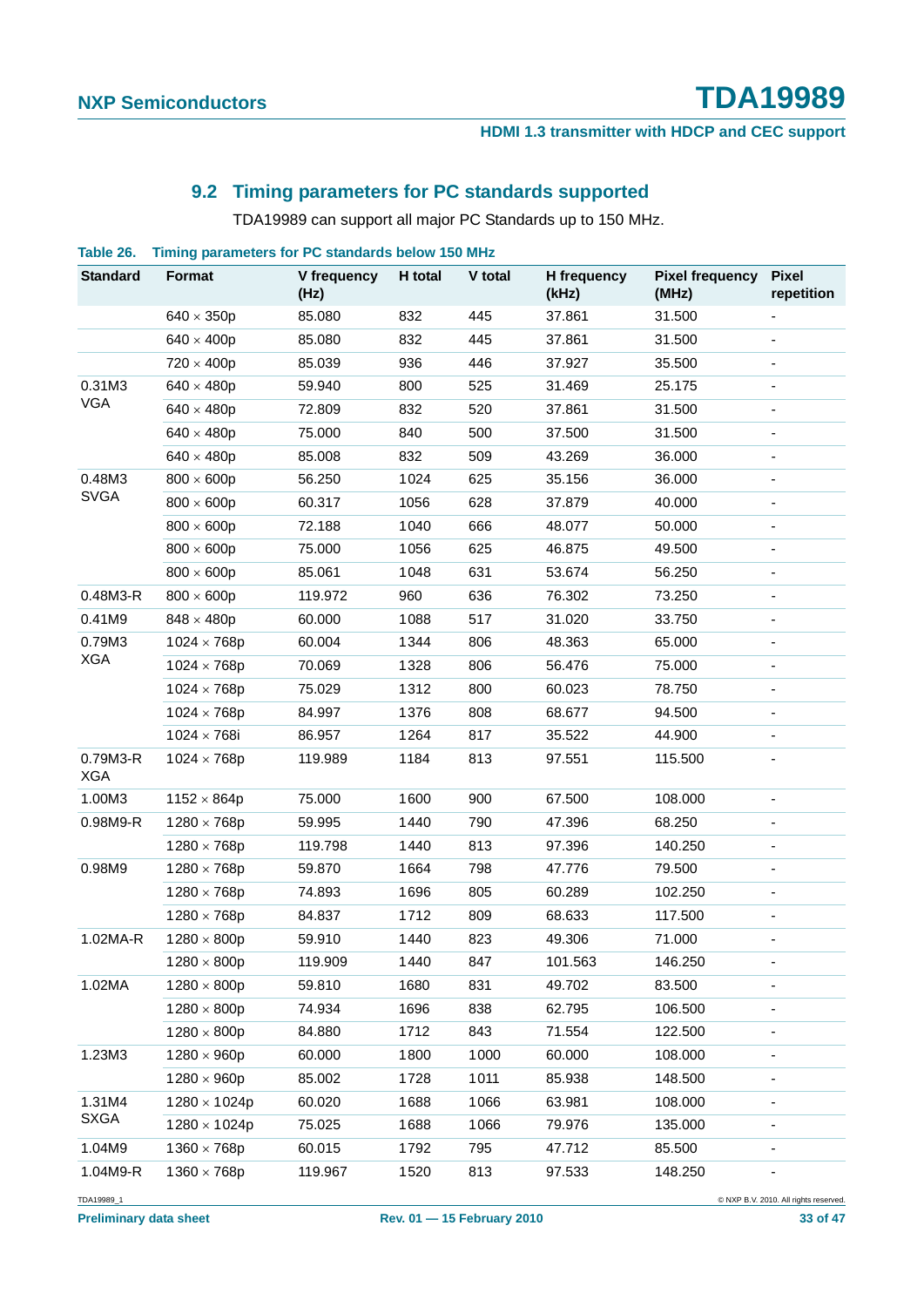#### **HDMI 1.3 transmitter with HDCP and CEC support**

| <b>Standard</b> | <b>Format</b>       | V frequency<br>(Hz) | H total | V total | H frequency<br>(kHz) | <b>Pixel frequency</b><br>(MHz) | <b>Pixel</b><br>repetition |
|-----------------|---------------------|---------------------|---------|---------|----------------------|---------------------------------|----------------------------|
| 1.47M3-R        | $1400 \times 1050p$ | 59.948              | 1560    | 1080    | 64.744               | 101.000                         | $\overline{\phantom{0}}$   |
| 1.47M3          | $1400 \times 1050p$ | 59.978              | 1864    | 1089    | 65.317               | 121.750                         | $\blacksquare$             |
| 1.29MA-R        | $1440 \times 900p$  | 59.901              | 1600    | 926     | 55.469               | 88.750                          | $\overline{\phantom{0}}$   |
| 1.29MA          | $1440 \times 900p$  | 59.887              | 1904    | 934     | 55.935               | 106.500                         | $\blacksquare$             |
|                 | $1440 \times 900p$  | 74.984              | 1936    | 942     | 70.635               | 136.750                         | $\blacksquare$             |
| 1.76MA-R        | $1680 \times 1050p$ | 59.883              | 1840    | 1080    | 64.674               | 119,000                         | $\overline{\phantom{0}}$   |
| 1.76MA          | $1680 \times 1050p$ | 59.954              | 2240    | 1089    | 65.290               | 146.250                         | $\blacksquare$             |
|                 |                     |                     |         |         |                      |                                 |                            |

#### **Table 26. Timing parameters for PC standards below 150 MHz** *…continued*

### **10. Limiting values**

#### **Table 27. Limiting values**

*In accordance with the Absolute Maximum Rating System (IEC 60134).*

| Symbol                    | <b>Parameter</b>                   | <b>Conditions</b>        | <b>Min</b>                                   | <b>Max</b>               | Unit   |
|---------------------------|------------------------------------|--------------------------|----------------------------------------------|--------------------------|--------|
| $V_{DDA(TMDS)(1V8)}$      | TMDS analog supply voltage (1.8 V) |                          | $-0.5$                                       | $+2.5$                   | $\vee$ |
| $V_{DDA(PLL)(1V8)}$       | PLL analog supply voltage (1.8 V)  |                          | $-0.5$                                       | $+2.5$                   | V      |
| $V_{DDA(1V8)}$            | analog supply voltage (1.8 V)      |                          | $-0.5$                                       | $+2.5$                   | V      |
| $V_{\text{DDD}(IO)(1V8)}$ | I/O digital supply voltage (1.8 V) |                          | $-0.5$                                       | $+2.5$                   | V      |
| V <sub>DDDC</sub>         | core digital supply voltage        |                          | $-0.5$                                       | $+2.5$                   | V      |
| $\Delta V_{DD}$           | supply voltage difference          |                          | $-2$                                         | $+2$                     | V      |
| <b>VESD</b>               | electrostatic discharge voltage    | EIA/JESD22-A114 (HBM)    | $\begin{bmatrix} 1 \end{bmatrix}$<br>$-2500$ | $+2500$                  | -V     |
|                           |                                    | EIA/JESD22-C101-C (FCDM) | $\boxed{2}$<br>1000                          | $\overline{\phantom{a}}$ | V      |

[1] On TMDS outputs.

[2] It withstands class III of JEDEC classification.

### **11. Thermal characteristics**

#### **Table 28. Thermal characteristics**

| <b>Symbol</b>              | <b>Parameter</b>                            | <b>Conditions</b>           | Min                      | <b>Typ</b>               | Max                      | Unit       |
|----------------------------|---------------------------------------------|-----------------------------|--------------------------|--------------------------|--------------------------|------------|
| $R_{th(j-a)}$              | thermal resistance from junction to ambient | in free air; JEDEC 4L board | ۰                        | 56.9                     | $\overline{\phantom{a}}$ | <b>K/W</b> |
| $R_{th(j-c)}$              | thermal resistance from junction to case    |                             | $\overline{\phantom{0}}$ | 15.1                     | ٠                        | K/W        |
| ${\mathsf T}_{\text{stg}}$ | storage temperature                         |                             | $\overline{\phantom{0}}$ | $\overline{\phantom{a}}$ | $+150$                   | °C         |
| <sup>l</sup> amb           | ambient temperature                         |                             | $-20$                    | $\overline{\phantom{0}}$ | $+85$                    | °C         |
| Ti                         | junction temperature                        |                             | $\overline{\phantom{0}}$ | $\overline{\phantom{a}}$ | $+125$                   | °C         |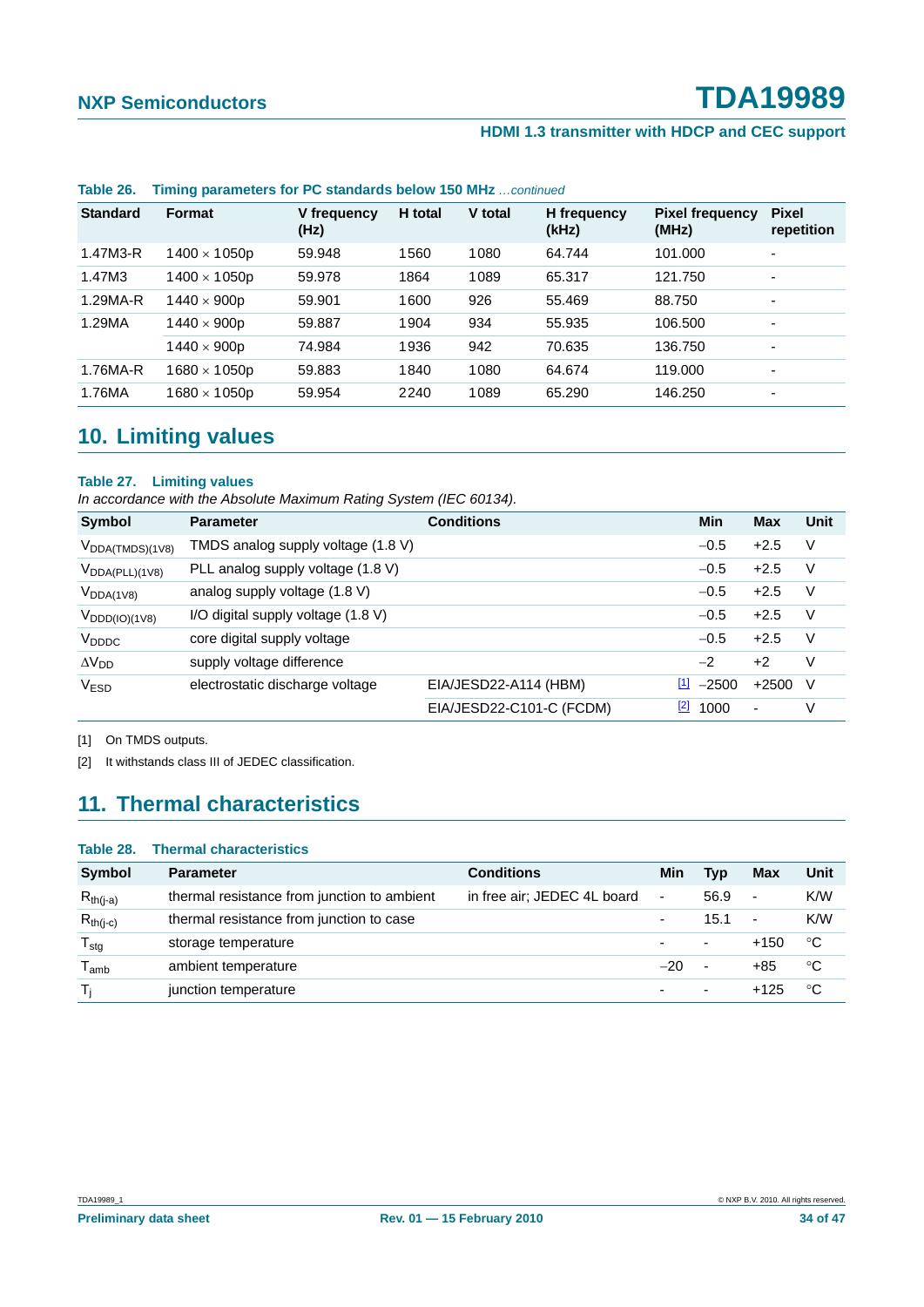**HDMI 1.3 transmitter with HDCP and CEC support**

#### **12. Static characteristics**

#### **Table 29. Supplies**

*Tamb =* <sup>−</sup>*20* °*C to +85* °*C; without HDCP; unless otherwise specified.*

| Symbol                       | <b>Parameter</b>                               | <b>Conditions</b>                                            |                                   | Min                      | <b>Typ</b> | Max                      | Unit    |
|------------------------------|------------------------------------------------|--------------------------------------------------------------|-----------------------------------|--------------------------|------------|--------------------------|---------|
| V <sub>DDDC</sub>            | core digital supply voltage                    |                                                              | $\boxed{1}$                       | 1.7                      | 1.8        | 1.9                      | V       |
| $V_{DDA(TMDS)(1V8)}$         | TMDS analog supply voltage (1.8 V)             |                                                              |                                   | 1.7                      | 1.8        | 1.9                      | V       |
| $V_{\text{DDA(PLL)}(1V8)}$   | PLL analog supply voltage (1.8 V)              | PLL analog and serializer                                    |                                   | 1.7                      | 1.8        | 1.9                      | V       |
| $V_{DDA(1V8)}$               | analog supply voltage (1.8 V)                  |                                                              |                                   | 1.7                      | 1.8        | 1.9                      | V       |
| $V_{\text{DDD}(IO)(1V8)}$    | I/O digital supply voltage (1.8 V)             |                                                              |                                   | 1.7                      | 1.8        | 1.9                      | V       |
| $I_{DDD(1V8)}$               | digital supply current (1.8 V)                 |                                                              | $[2]$                             | 30                       | 42         | 60                       | $\mu$ A |
| $I_{DDA(sum)(1V8)}$          | sum analog supply current (1.8 V)              | $I_{DDA(sum)(1V8)} =$<br>$I_{DDA(TMDS)(1V8)} + I_{DDA(1V8)}$ | $[2]$                             | 15                       | 19         | 22                       | mA      |
| IDDA(PLL)(1V8)               | PLL analog supply current (1.8 V)              |                                                              | $\boxed{2}$ 7                     |                          | 8          | 9                        | mA      |
| $I_{DDD(IO)(1V8)}$           | input/output digital supply current<br>(1.8 V) |                                                              | $\boxed{2}$ -                     |                          | 40         | $\overline{\phantom{a}}$ | $\mu$ A |
| $I_{DDDC(1V8)}$              | core digital supply current (1.8 V)            |                                                              | $\boxed{2}$                       | 50                       | 60         | 70                       | mA      |
|                              |                                                |                                                              | $\boxed{3}$                       | 25                       | 32         | 40                       | mA      |
| $\mathsf{P}_{\mathsf{cons}}$ | power consumption                              |                                                              | $\boxed{2}$ .                     |                          | 155        | 180                      | mW      |
|                              |                                                |                                                              | $\boxed{3}$ .                     |                          | 90         | 105                      | mW      |
|                              |                                                | Sleep mode with CEC                                          |                                   | $\overline{\phantom{a}}$ | 1.8        | 4                        | mW      |
|                              |                                                | Sleep mode without CEC                                       |                                   | $\overline{\phantom{a}}$ | 1.3        | $\overline{2}$           | mW      |
|                              |                                                | Standby mode                                                 |                                   | $\overline{\phantom{a}}$ | 400        | 600                      | μW      |
| $P_{\text{tot}}$             | total power dissipation                        |                                                              | $\begin{bmatrix} 4 \end{bmatrix}$ |                          | 265        | 300                      | mW      |
|                              |                                                |                                                              | $\boxed{5}$ .                     |                          | 220        | 260                      | mW      |

[1] see Table 6.

[2] Input format: 1080p, any color space; output format: 1080p any color space: 30 % activity on video input ports.

[3] Input format: 1080i YCbCr 4 : 2 : 2; output format: YCbCr 4 : 2 : 2; CEC feature disable: 30 % activity on video input ports.

[4] Same as Table note [2] with TMDS output current added.

[5] Same as **Table note [3]** with TMDS output current added.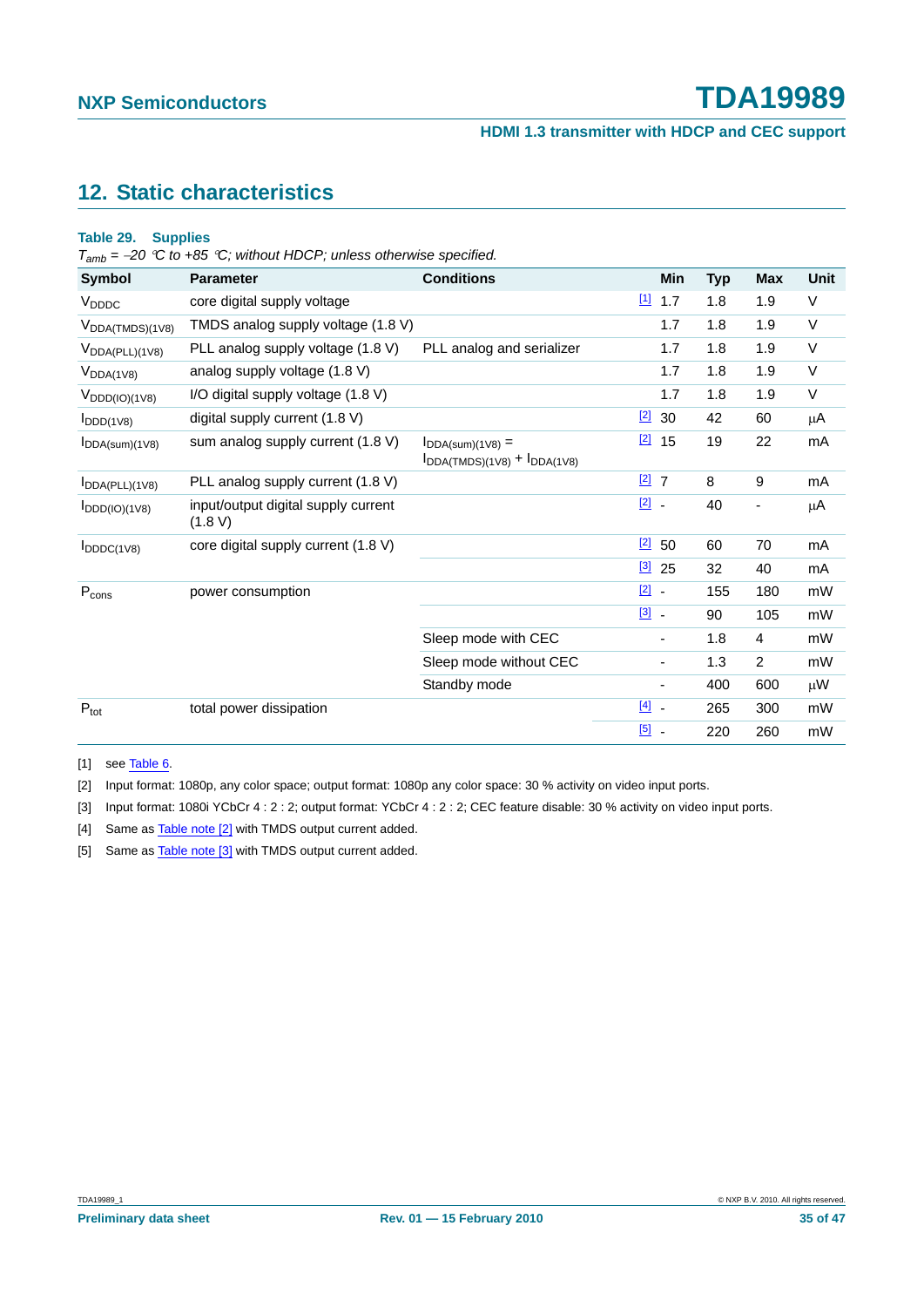#### **HDMI 1.3 transmitter with HDCP and CEC support**

|                                     | $T_{amb}$ = -20 °C to +85 °C; unless otherwise specified.       |                                                                                                         |                          |                          |            |         |
|-------------------------------------|-----------------------------------------------------------------|---------------------------------------------------------------------------------------------------------|--------------------------|--------------------------|------------|---------|
| <b>Symbol</b>                       | <b>Parameter</b>                                                | <b>Conditions</b>                                                                                       | Min                      | <b>Typ</b>               | <b>Max</b> | Unit    |
|                                     | VPB[n], VPC[n], VCLK, DE                                        | Not 5 V tolerant CMOS 1.8 V and CMOS 3.3 V tolerant digital input pins HSYNC, VSYNC, APn, ACLK, VPA[n], |                          |                          |            |         |
| $V_{IL}$                            | LOW-level input voltage                                         |                                                                                                         | $\mathbf 0$              | $\blacksquare$           | 0.75       | V       |
| V <sub>IH</sub>                     | HIGH-level input voltage                                        |                                                                                                         | 1.4                      |                          | ÷.         | V       |
| I <sub>IL</sub>                     | LOW-level input current                                         |                                                                                                         | $-2$                     |                          | +2         | $\mu$ A |
| I <sub>IH</sub>                     | HIGH-level input current                                        |                                                                                                         | $-2$                     | $\overline{\phantom{a}}$ | +2         | $\mu$ A |
| $C_i$                               | input capacitance                                               |                                                                                                         | $\overline{\phantom{a}}$ | 4.5                      | ٠          | pF      |
| 5 V tolerant input pin HPD          |                                                                 |                                                                                                         |                          |                          |            |         |
| $V_{IL}$                            | LOW-level input voltage                                         |                                                                                                         | $\pmb{0}$                | $\blacksquare$           | 0.8        | $\vee$  |
| V <sub>IH</sub>                     | HIGH-level input voltage                                        |                                                                                                         | 2                        |                          | -          | V       |
| $C_i$                               | input capacitance                                               |                                                                                                         | ä,                       | 4.5                      | ÷,         | pF      |
|                                     |                                                                 | CMOS 1.8 V and CMOS 3.3 V tolerant digital input/output pin INT                                         |                          |                          |            |         |
| $V_{IL}$                            | LOW-level input voltage                                         |                                                                                                         | 0                        | $\overline{\phantom{a}}$ | 0.85       | V       |
| V <sub>IH</sub>                     | HIGH-level input voltage                                        |                                                                                                         | 1.4                      |                          | ÷,         | V       |
| $V_{OL}$                            | LOW-level output voltage $C_L = 10$ pF; $I_{OL} = 2$ mA         |                                                                                                         | 0                        |                          | 0.4        | $\vee$  |
|                                     | 5 V tolerant master bus: DDC-bus pins DSDA, DSCL <sup>[1]</sup> |                                                                                                         |                          |                          |            |         |
| $V_{OL}$                            | LOW-level output voltage                                        |                                                                                                         | 0                        |                          | 0.4        | V       |
| $V_{IL}$                            | LOW-level input voltage                                         |                                                                                                         | $\mathbf 0$              |                          | 0.6        | V       |
| V <sub>IH</sub>                     | HIGH-level input voltage                                        |                                                                                                         | 1.4                      |                          | 5.5        | V       |
|                                     |                                                                 | 1.8 V to 3.3 V tolerant slave bus: I <sup>2</sup> C-bus input/output pins CSCL, CSDA <sup>[1]</sup>     |                          |                          |            |         |
| $V_{OL}$                            | LOW-level output voltage                                        |                                                                                                         | $\pmb{0}$                | $\overline{\phantom{a}}$ | 0.4        | V       |
| $V_{IL}$                            | LOW-level input voltage                                         |                                                                                                         | $\mathbf 0$              |                          | 0.6        | V       |
| V <sub>IH</sub>                     | HIGH-level input voltage                                        |                                                                                                         | 1.4                      |                          | 5.5        | $\sf V$ |
| CEC input/output <sup>[2]</sup> pin |                                                                 |                                                                                                         |                          |                          |            |         |
| $V_{OL}$                            | LOW-level output voltage                                        |                                                                                                         | $\mathbf 0$              |                          | 0.4        | V       |
| <b>V<sub>OH</sub></b>               | HIGH-level output voltage                                       |                                                                                                         | 2.5                      |                          | 3.6        | V       |
| $V_{IL}$                            | LOW-level input voltage                                         |                                                                                                         | $\pmb{0}$                |                          | 0.60       | V       |
| V <sub>IH</sub>                     | HIGH-level input voltage                                        |                                                                                                         | 2.5                      |                          | 3.6        | V       |
| $V_{hys(i)}$                        | input hysteresis voltage                                        | $\boxed{2}$ .                                                                                           |                          | 0.27                     |            | V       |
|                                     |                                                                 | TMDS output pins: TX0-, TX0+, TX1-, TX1+, TX2-, TX2+, TXC- and TXC+                                     |                          |                          |            |         |
| $V_{O(di)}$                         |                                                                 | differential output voltage $R_{EXT\_SWING} = 10 k\Omega \pm 1$ %                                       | 400                      | 505                      | 600        | mV      |

**Table 30. Digital inputs and outputs**

[1] See Section 7.1 and refer to the *I 2C-bus specification version 2.1* (document order number 9398 393 40011).

[2] For information, input hysteresis is normally supplied by the microprocessor input circuit: in this circumstance, external hysteresis circuitry is not needed.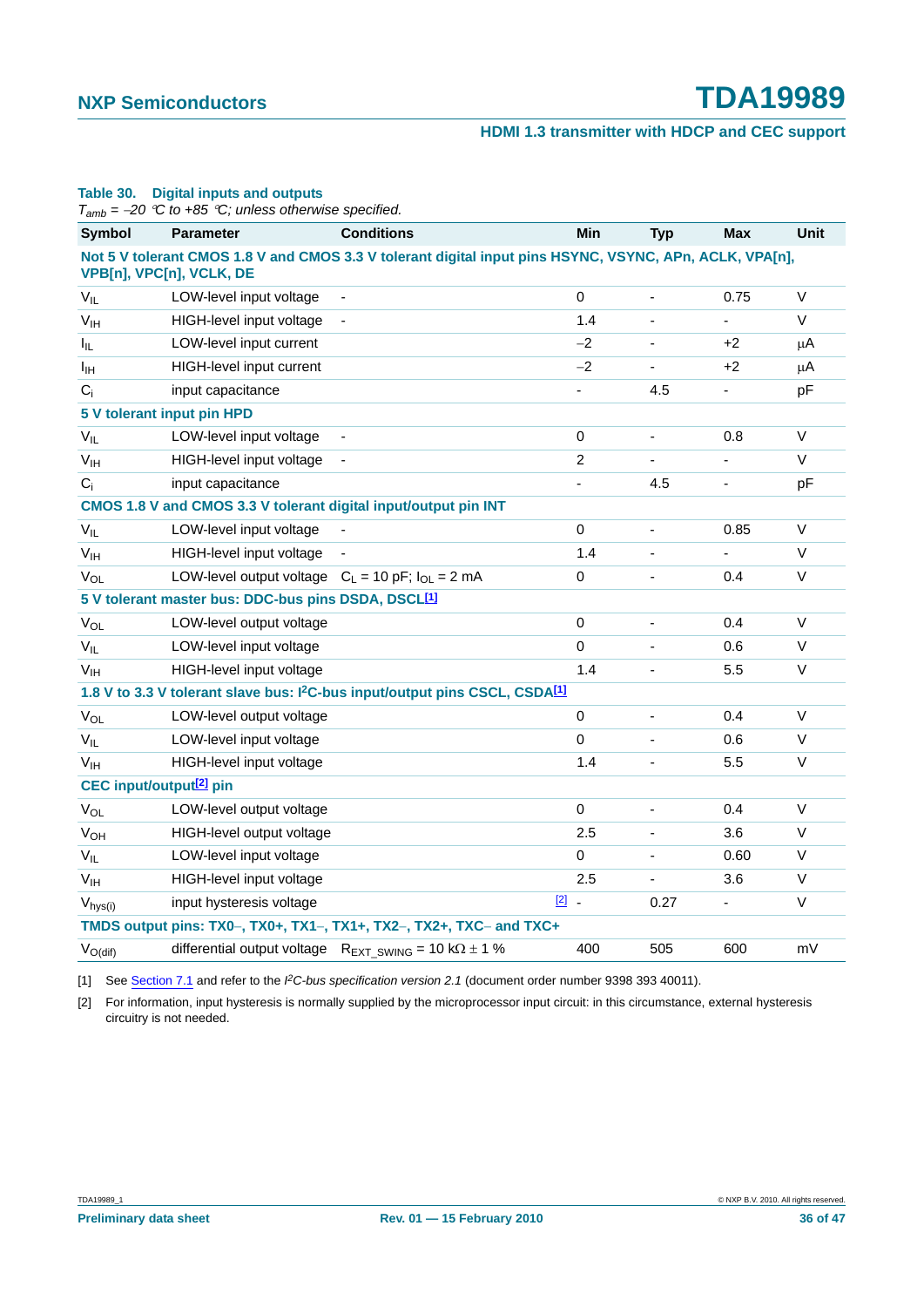#### **13. Dynamic characteristics**

#### **Table 31. Timing characteristics**

*Tamb =* <sup>−</sup>*20* °*C to +85* °*C; unless otherwise specified.*

| Symbol                                                            | <b>Parameter</b>                                                              | <b>Conditions</b>    |      | Min                      | <b>Typ</b>               | <b>Max</b>               | Unit       |
|-------------------------------------------------------------------|-------------------------------------------------------------------------------|----------------------|------|--------------------------|--------------------------|--------------------------|------------|
| <b>Clock input: pin VCLK</b>                                      |                                                                               |                      |      |                          |                          |                          |            |
| $f_{\text{clk}(\text{max})}$                                      | maximum clock frequency                                                       |                      |      | $\overline{\phantom{a}}$ | $\overline{\phantom{a}}$ | 148.5                    | <b>MHz</b> |
| $t_{\text{SU}(D)}$                                                | data input set-up time                                                        | see Figure 18 and 19 |      | 1.5                      | $\overline{\phantom{a}}$ | $\overline{\phantom{a}}$ | ns         |
| $t_{h(D)}$                                                        | data input hold time                                                          | see Figure 18 and 19 |      | 1                        | ۰                        | -                        | ns         |
| $\delta_{\text{clk}}$                                             | clock duty cycle                                                              | positive edge        | 1130 |                          | 50                       | 70                       | $\%$       |
| $f_{\text{clk}}$                                                  | clock frequency                                                               | <b>CEC</b>           |      |                          | 12                       |                          | <b>MHz</b> |
| DDC-bus: pins DSDA, DSCL (5 V tolerant) master bus <sup>[2]</sup> |                                                                               |                      |      |                          |                          |                          |            |
| $f_{\text{SCL}}$                                                  | <b>SCL</b> frequency                                                          | Standard mode        |      |                          |                          | 100                      | kHz        |
| $C_i$                                                             | capacitance for each I/O pin                                                  |                      |      |                          | $\overline{7}$           |                          | рF         |
|                                                                   | I <sup>2</sup> C-bus: pins CSCL, CSDA (5 V tolerant) slave bus <sup>[2]</sup> |                      |      |                          |                          |                          |            |
| $f_{SCL}$                                                         | <b>SCL</b> frequency                                                          | Standard mode        |      |                          |                          | 100                      | kHz        |
|                                                                   |                                                                               | Fast mode            |      | $\blacksquare$           | ۰                        | 400                      | kHz        |
| t <sub>stretch</sub>                                              | stretch time                                                                  | <b>CEC</b>           |      |                          | 80                       |                          | μS         |
| <b>CEC</b> input/output <sup>[3]</sup>                            |                                                                               |                      |      |                          |                          |                          |            |
| $t_{r}$                                                           | rise time                                                                     | 10 % to 90 %         |      |                          |                          | 50                       | μS         |
| t                                                                 | fall time                                                                     | 10 % to 90 %         |      | -                        | $\overline{\phantom{a}}$ | $\overline{2}$           | μS         |
| TMDS output pins: TXC- and TXC+                                   |                                                                               |                      |      |                          |                          |                          |            |
| $f_{\text{clk}(\text{max})}$                                      | maximum clock frequency                                                       | on the TMDS link     |      |                          |                          | 148.5                    | <b>MHz</b> |
|                                                                   | TMDS output pins: $TX0-$ , $TX0+$ , $TX1-$ , $TX1+$ , $TX2-$ and $TX2+$       |                      |      |                          |                          |                          |            |
| $f_{\text{clk}(\text{max})}$                                      | maximum clock frequency                                                       |                      |      |                          |                          | 1.485                    | GHz        |

[1]  $\delta_{\text{clk}} = t_{\text{clk}(H)} / (t_{\text{clk}(H)} + t_{\text{clk}(L)}).$ 

[2] See Section 7.1 and refer to the *I 2C-bus specification version 2.1* (document order number 9398 393 40011).

[3] For details about CEC electrical specification, see *HDMI 1.3a specification*.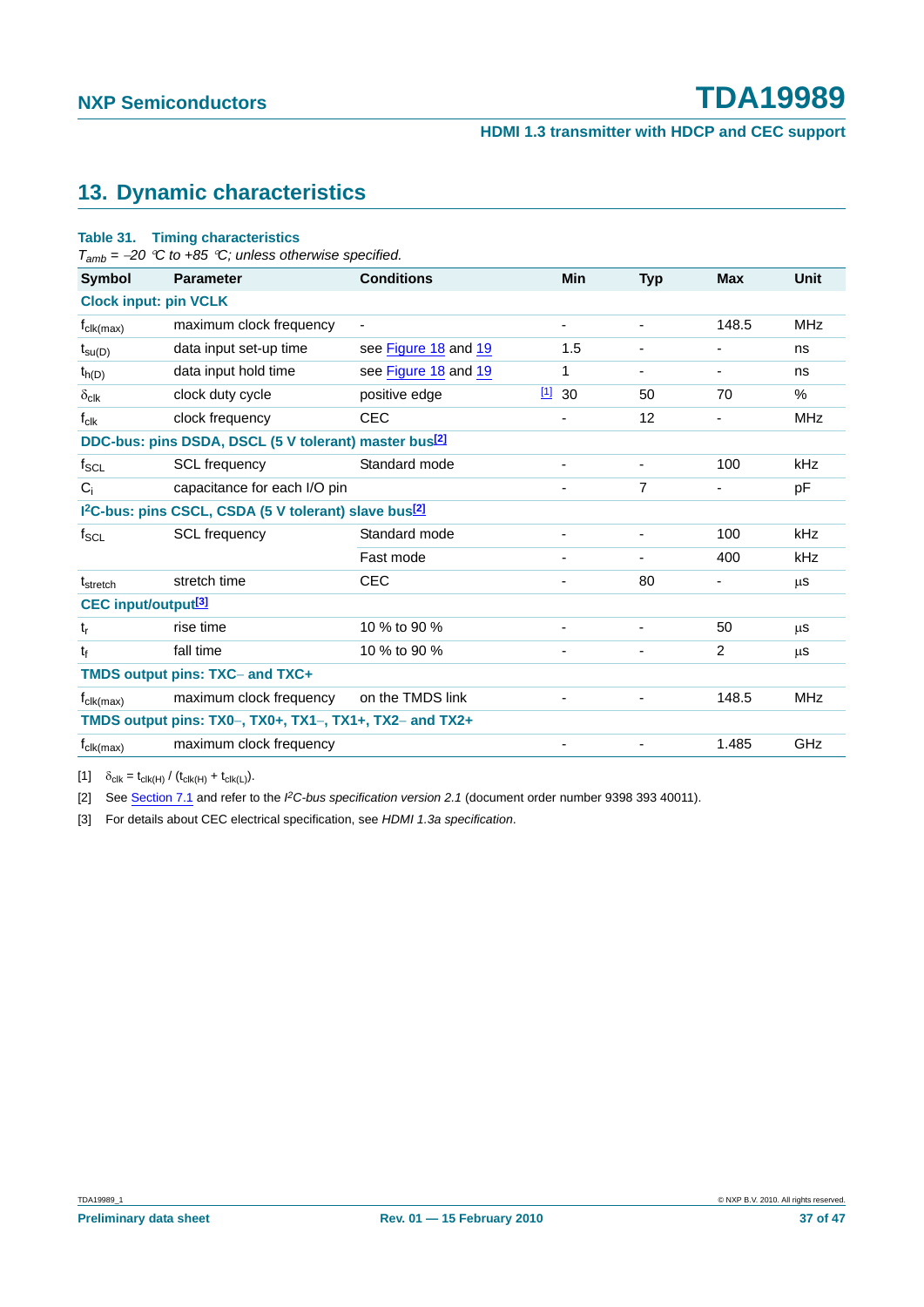#### **HDMI 1.3 transmitter with HDCP and CEC support**



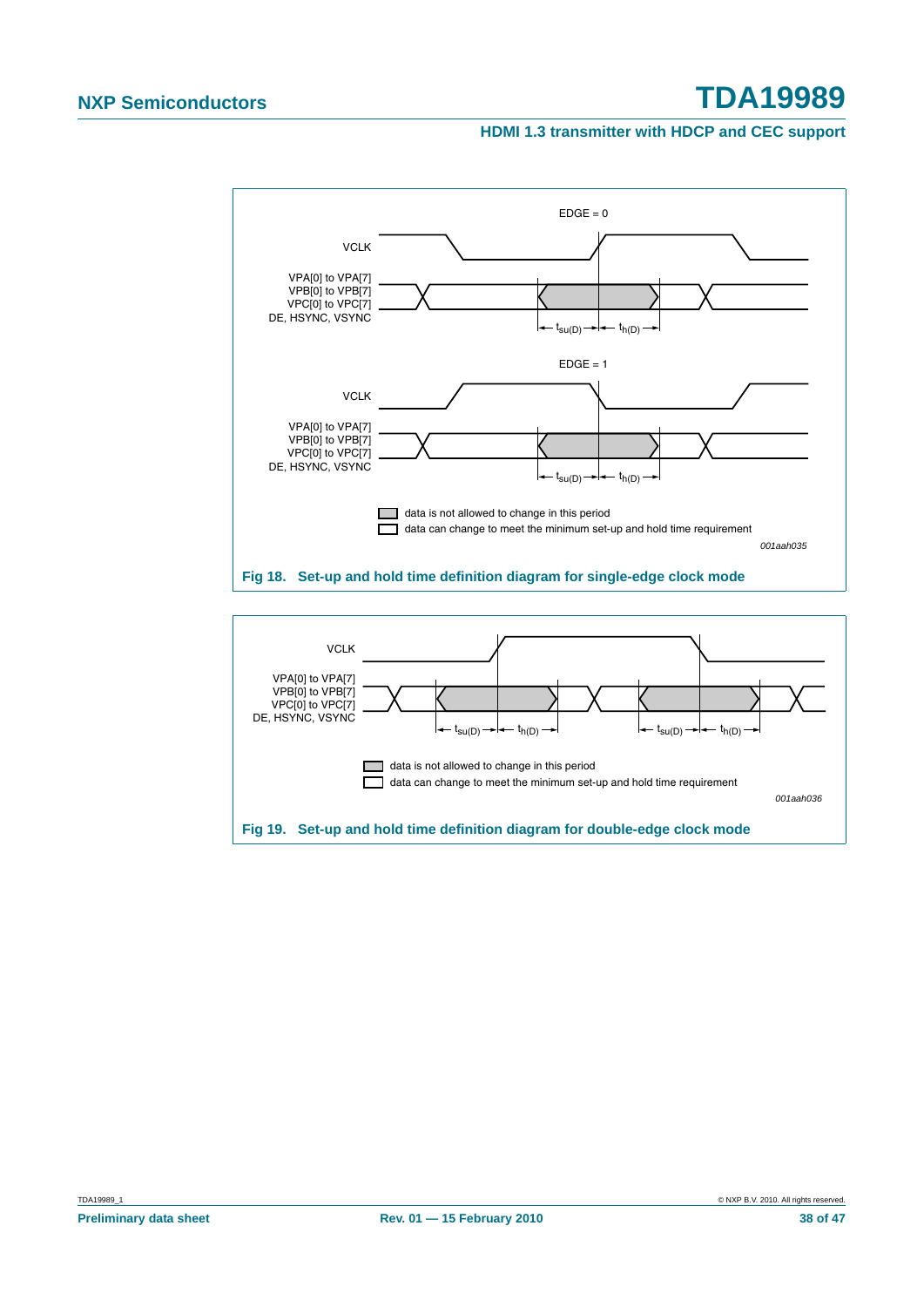#### **14. Application information**

#### **14.1 Transmitter connection with external world**

Figure 20 and Figure 21 refer to a simple receiver application. However, TDA19989 can be part of a repeater application as described in *"HDMI specification 1.3a"*.



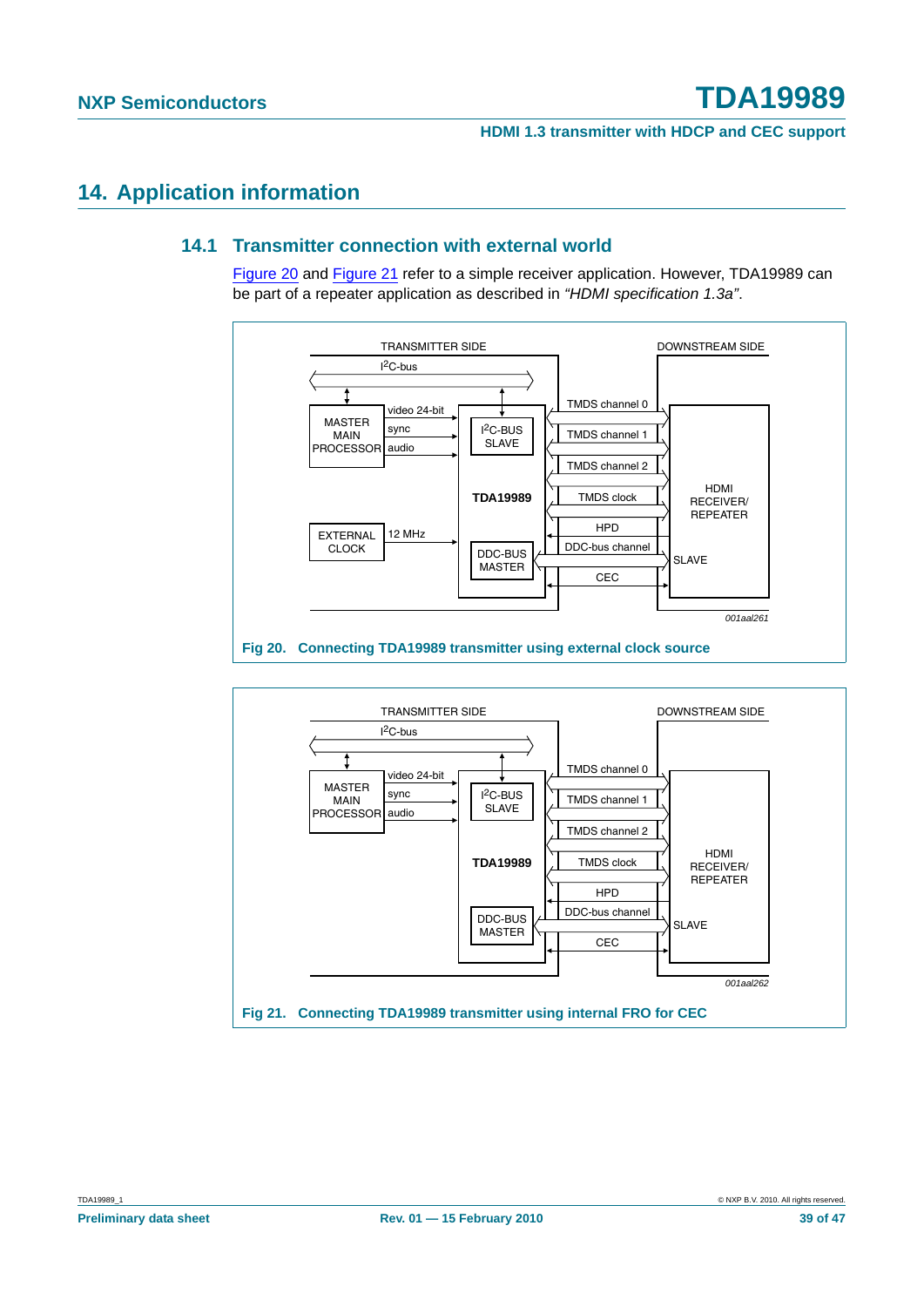**HDMI 1.3 transmitter with HDCP and CEC support**

### **15. Package outline**



#### **Fig 22. Package outline SOT962-3 (TFBGA64)**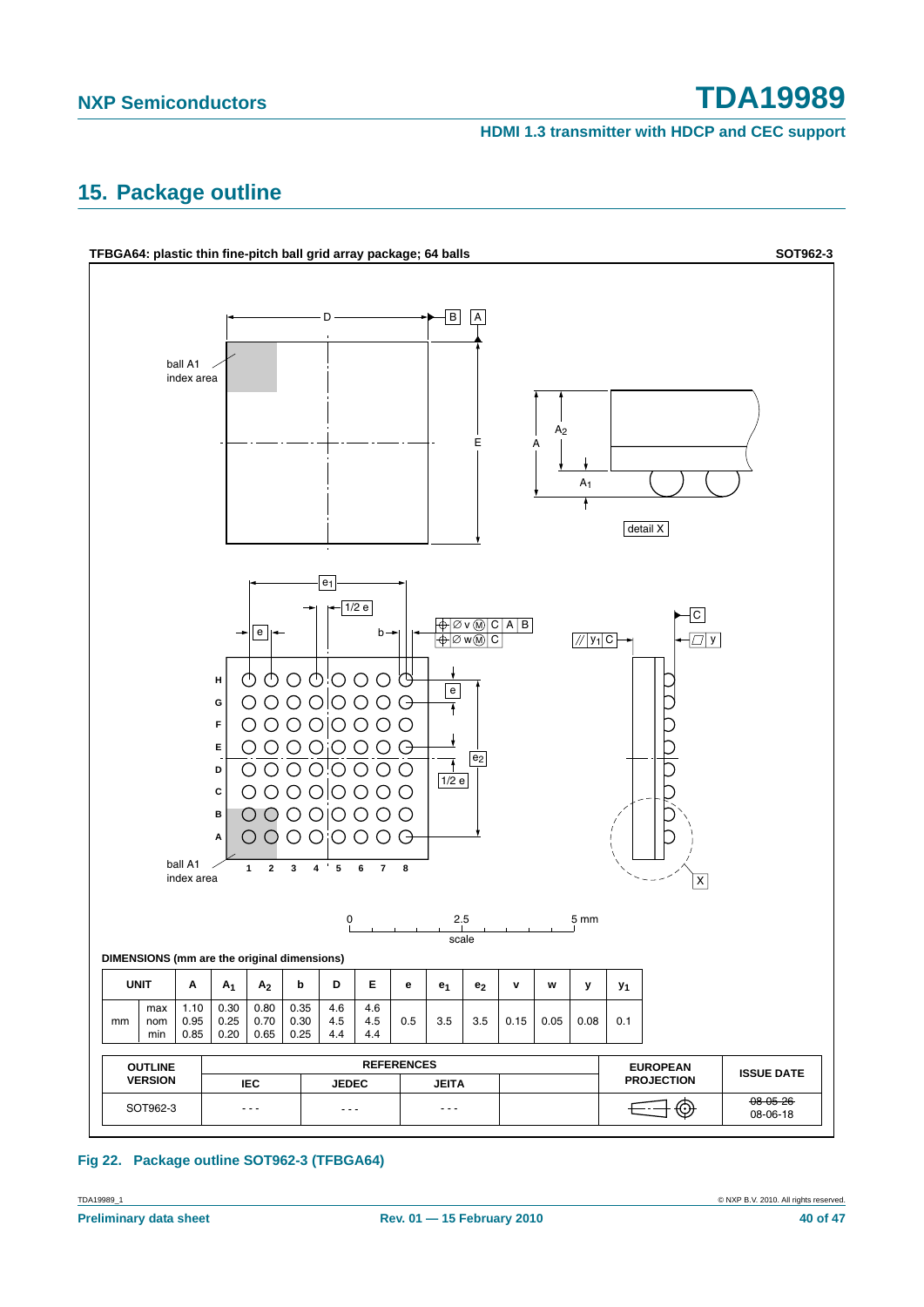**HDMI 1.3 transmitter with HDCP and CEC support**

### **16. Abbreviations**

| Table 32.       | <b>Abbreviations</b>                                |
|-----------------|-----------------------------------------------------|
| Acronym         | <b>Description</b>                                  |
| AC <sub>3</sub> | Active Coding-3                                     |
| <b>ACP</b>      | <b>Audio Content Protection</b>                     |
| <b>ACR</b>      | Audio Clock Recovery                                |
| <b>ATSC</b>     | <b>Advanced Television Systems Committee</b>        |
| AV              | Audio Video                                         |
| <b>BOM</b>      | <b>Bill Of Materials</b>                            |
| <b>CEA</b>      | <b>Consumer Electronics Association</b>             |
| <b>CEC</b>      | <b>Consumer Electronics Control</b>                 |
| CTS/N           | Clock Time Stamp integer divider                    |
| <b>DDC</b>      | Display Data Channel                                |
| DDR             | Double Data Rate                                    |
| DE              | Data Enable                                         |
| <b>DSC</b>      | Digital Still Camera                                |
| <b>DTS</b>      | <b>Digital Transmission System</b>                  |
| <b>DTV</b>      | Desk Top Video                                      |
| <b>DVC</b>      | Digital Video Camera                                |
| <b>DVD</b>      | Digital Versatile Disc                              |
| <b>DVI</b>      | Digital Visual Interface                            |
| EAV             | <b>End Active Video</b>                             |
| <b>EDID</b>     | Extended Display Identification Data                |
| E-EDID          | Enhanced Extended Display Identification Data       |
| <b>EIA</b>      | <b>Electronic Industries Alliance</b>               |
| <b>FCDM</b>     | Field Charged Device Model                          |
| <b>FIFO</b>     | First In, First Out                                 |
| <b>FREF</b>     | <b>Field REFerence</b>                              |
| FRO             | <b>Free Running Oscillator</b>                      |
| HBM             | Human Body Model                                    |
| HDCP            | High-bandwidth Digital Content Protection           |
| <b>HDMI</b>     | High-Definition Multimedia Interface                |
| <b>HPD</b>      | Hot Plug Detection                                  |
| HREF            | <b>Horizontal REFerence</b>                         |
| <b>HSYNC</b>    | Horizontal SYNChronization                          |
| <b>LSB</b>      | Least Significant Bit                               |
| LV-CMOS         | Low Voltage Complementary Metal-Oxide Semiconductor |
| <b>MPEG</b>     | Moving Picture Experts Group                        |
| <b>MSB</b>      | Most Significant Bit                                |
| <b>OTP</b>      | One Time Programming                                |
| PC              | Personal Computer                                   |
| <b>PCB</b>      | <b>Printed Circuit Board</b>                        |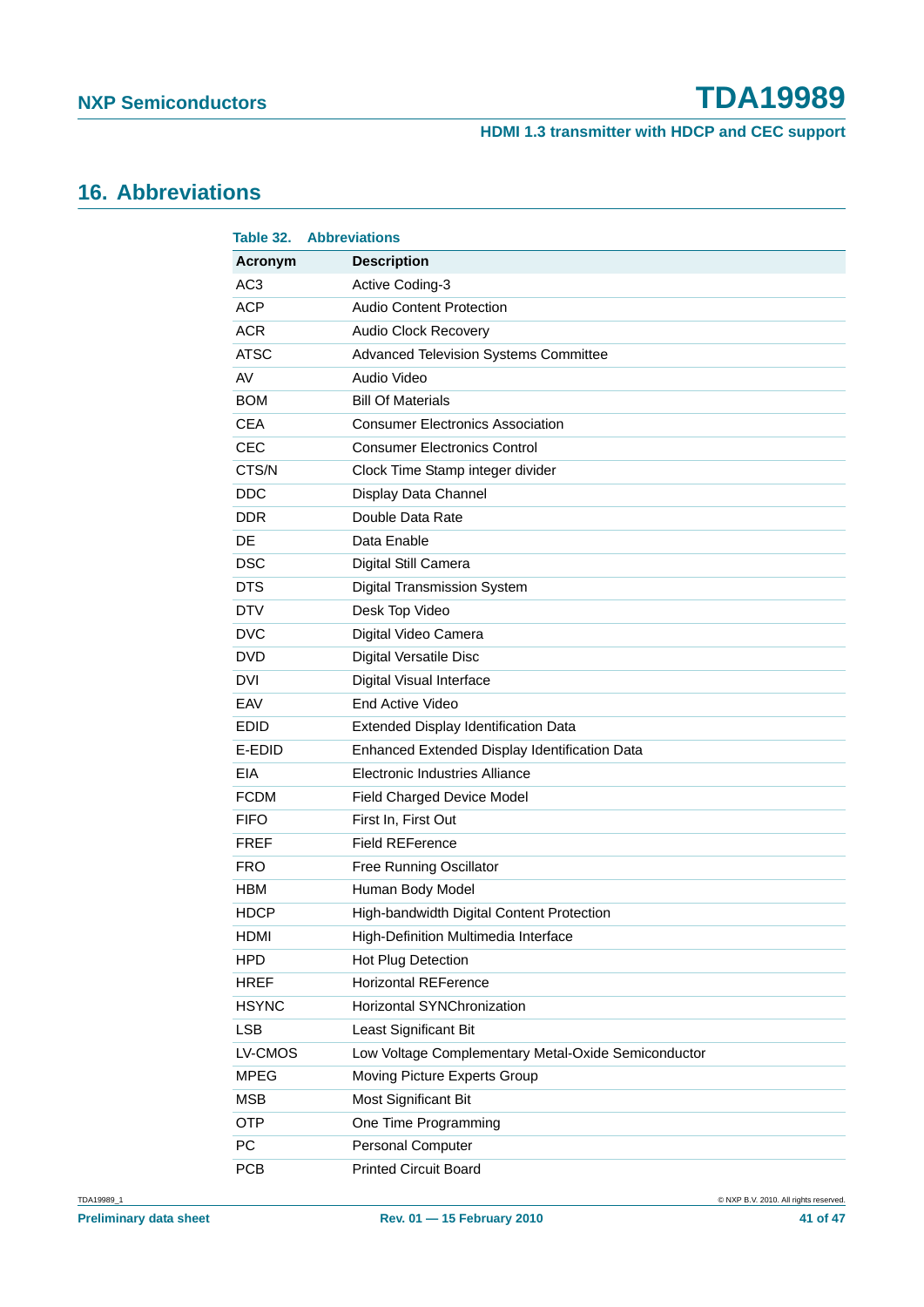#### **HDMI 1.3 transmitter with HDCP and CEC support**

| Table 32.    | <b>Abbreviations</b> continued                                             |
|--------------|----------------------------------------------------------------------------|
| Acronym      | <b>Description</b>                                                         |
| <b>PCM</b>   | <b>Pulse Code Modulation</b>                                               |
| PLL          | Phase-Locked Loop                                                          |
| <b>PMP</b>   | Portable Multimedia Player                                                 |
| <b>POR</b>   | Power-On Reset                                                             |
| <b>RGB</b>   | $R = red$ , $G = green$ , $B = blue$                                       |
| <b>SAV</b>   | <b>Start Active Video</b>                                                  |
| <b>SDR</b>   | Single Data Rate                                                           |
| <b>SMPTE</b> | Society of Motion Picture and Television Engineers                         |
| S/PDIF       | Sony/Philips Digital Interface                                             |
| <b>STB</b>   | Set-Top Box                                                                |
| <b>TMDS</b>  | <b>Transition Minimized Differential Signalling</b>                        |
| UM PC        | Ultra-Mobile Personal Computer                                             |
| UXGA60       | Ultra Extended Graphics Array                                              |
| <b>VHREF</b> | <b>Vertical Horizontal REFerence</b>                                       |
| <b>VREF</b>  | <b>Vertical REFerence</b>                                                  |
| <b>VSYNC</b> | <b>Vertical SYNChronization</b>                                            |
| YCbCr        | $Y =$ luminance, $Cb =$ Chroma component blue, $Cr =$ Chroma component red |
| WS           | <b>Word Select</b>                                                         |

### **17. Revision history**

| Table 33. Revision history |              |                        |                          |                          |
|----------------------------|--------------|------------------------|--------------------------|--------------------------|
| Document <b>ID</b>         | Release date | Data sheet status      | <b>Change notice</b>     | <b>Supersedes</b>        |
| TDA19989 1                 | 20100215     | Preliminary data sheet | $\overline{\phantom{a}}$ | $\overline{\phantom{0}}$ |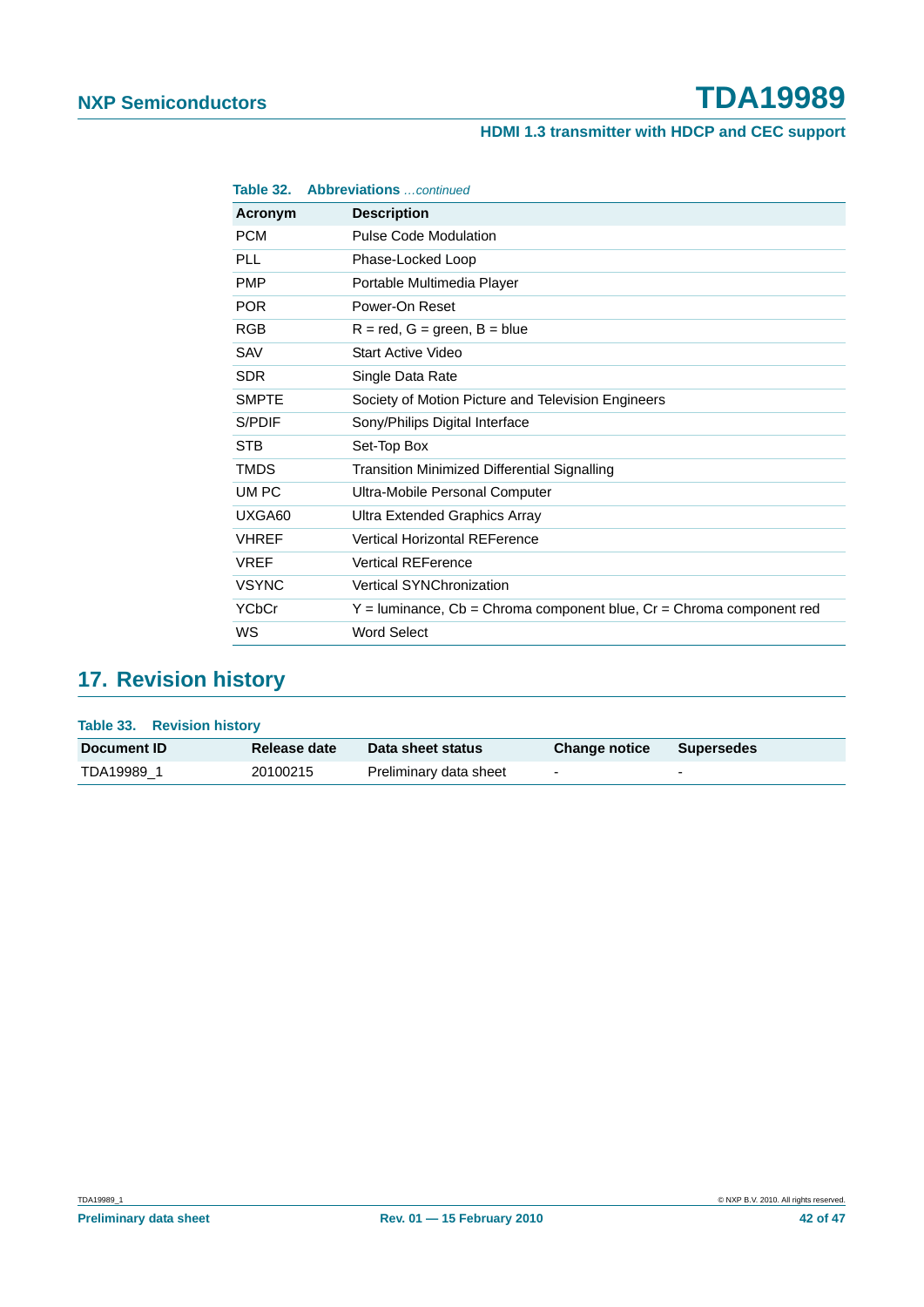#### **18. Legal information**

#### **18.1 Data sheet status**

| Document status[1][2]          | Product status <sup>[3]</sup> | <b>Definition</b>                                                                     |
|--------------------------------|-------------------------------|---------------------------------------------------------------------------------------|
| Objective [short] data sheet   | Development                   | This document contains data from the objective specification for product development. |
| Preliminary [short] data sheet | Qualification                 | This document contains data from the preliminary specification.                       |
| Product [short] data sheet     | Production                    | This document contains the product specification.                                     |

[1] Please consult the most recently issued document before initiating or completing a design.

[2] The term 'short data sheet' is explained in section "Definitions".

[3] The product status of device(s) described in this document may have changed since this document was published and may differ in case of multiple devices. The latest product status<br>information is available on the Intern

#### **18.2 Definitions**

**Draft —** The document is a draft version only. The content is still under internal review and subject to formal approval, which may result in modifications or additions. NXP Semiconductors does not give any representations or warranties as to the accuracy or completeness of information included herein and shall have no liability for the consequences of use of such information.

**Short data sheet —** A short data sheet is an extract from a full data sheet with the same product type number(s) and title. A short data sheet is intended for quick reference only and should not be relied upon to contain detailed and full information. For detailed and full information see the relevant full data sheet, which is available on request via the local NXP Semiconductors sales office. In case of any inconsistency or conflict with the short data sheet, the full data sheet shall prevail.

**Product specification —** The information and data provided in a Product data sheet shall define the specification of the product as agreed between NXP Semiconductors and its customer, unless NXP Semiconductors and customer have explicitly agreed otherwise in writing. In no event however, shall an agreement be valid in which the NXP Semiconductors product is deemed to offer functions and qualities beyond those described in the Product data sheet.

#### **18.3 Disclaimers**

**Limited warranty and liability —** Information in this document is believed to be accurate and reliable. However, NXP Semiconductors does not give any representations or warranties, expressed or implied, as to the accuracy or completeness of such information and shall have no liability for the consequences of use of such information.

In no event shall NXP Semiconductors be liable for any indirect, incidental, punitive, special or consequential damages (including - without limitation - lost profits, lost savings, business interruption, costs related to the removal or replacement of any products or rework charges) whether or not such damages are based on tort (including negligence), warranty, breach of contract or any other legal theory.

Notwithstanding any damages that customer might incur for any reason whatsoever, NXP Semiconductors' aggregate and cumulative liability towards customer for the products described herein shall be limited in accordance with the *Terms and conditions of commercial sale* of NXP Semiconductors.

**Right to make changes —** NXP Semiconductors reserves the right to make changes to information published in this document, including without limitation specifications and product descriptions, at any time and without notice. This document supersedes and replaces all information supplied prior to the publication hereof.

**Suitability for use —** NXP Semiconductors products are not designed, authorized or warranted to be suitable for use in medical, military, aircraft, space or life support equipment, nor in applications where failure or

malfunction of an NXP Semiconductors product can reasonably be expected to result in personal injury, death or severe property or environmental damage. NXP Semiconductors accepts no liability for inclusion and/or use of NXP Semiconductors products in such equipment or applications and therefore such inclusion and/or use is at the customer's own risk.

**Applications —** Applications that are described herein for any of these products are for illustrative purposes only. NXP Semiconductors makes no representation or warranty that such applications will be suitable for the specified use without further testing or modification.

NXP Semiconductors does not accept any liability related to any default, damage, costs or problem which is based on a weakness or default in the customer application/use or the application/use of customer's third party customer(s) (hereinafter both referred to as "Application"). It is customer's sole responsibility to check whether the NXP Semiconductors product is suitable and fit for the Application planned. Customer has to do all necessary testing for the Application in order to avoid a default of the Application and the product. NXP Semiconductors does not accept any liability in this respect.

**Limiting values —** Stress above one or more limiting values (as defined in the Absolute Maximum Ratings System of IEC 60134) will cause permanent damage to the device. Limiting values are stress ratings only and (proper) operation of the device at these or any other conditions above those given in the Recommended operating conditions section (if present) or the Characteristics sections of this document is not warranted. Constant or repeated exposure to limiting values will permanently and irreversibly affect the quality and reliability of the device.

**Terms and conditions of commercial sale —** NXP Semiconductors products are sold subject to the general terms and conditions of commercial sale, as published at http://www.nxp.com/profile/terms, unless otherwise agreed in a valid written individual agreement. In case an individual agreement is concluded only the terms and conditions of the respective agreement shall apply. NXP Semiconductors hereby expressly objects to applying the customer's general terms and conditions with regard to the purchase of NXP Semiconductors products by customer.

**No offer to sell or license —** Nothing in this document may be interpreted or construed as an offer to sell products that is open for acceptance or the grant, conveyance or implication of any license under any copyrights, patents or other industrial or intellectual property rights.

**Export control —** This document as well as the item(s) described herein may be subject to export control regulations. Export might require a prior authorization from national authorities.

**Non-automotive qualified products —** Unless the data sheet of an NXP Semiconductors product expressly states that the product is automotive qualified, the product is not suitable for automotive use. It is neither qualified nor tested in accordance with automotive testing or application requirements. NXP Semiconductors accepts no liability for inclusion and/or use of non-automotive qualified products in automotive equipment or applications.

In the event that customer uses the product for design-in and use in automotive applications to automotive specifications and standards, customer (a) shall use the product without NXP Semiconductors' warranty of the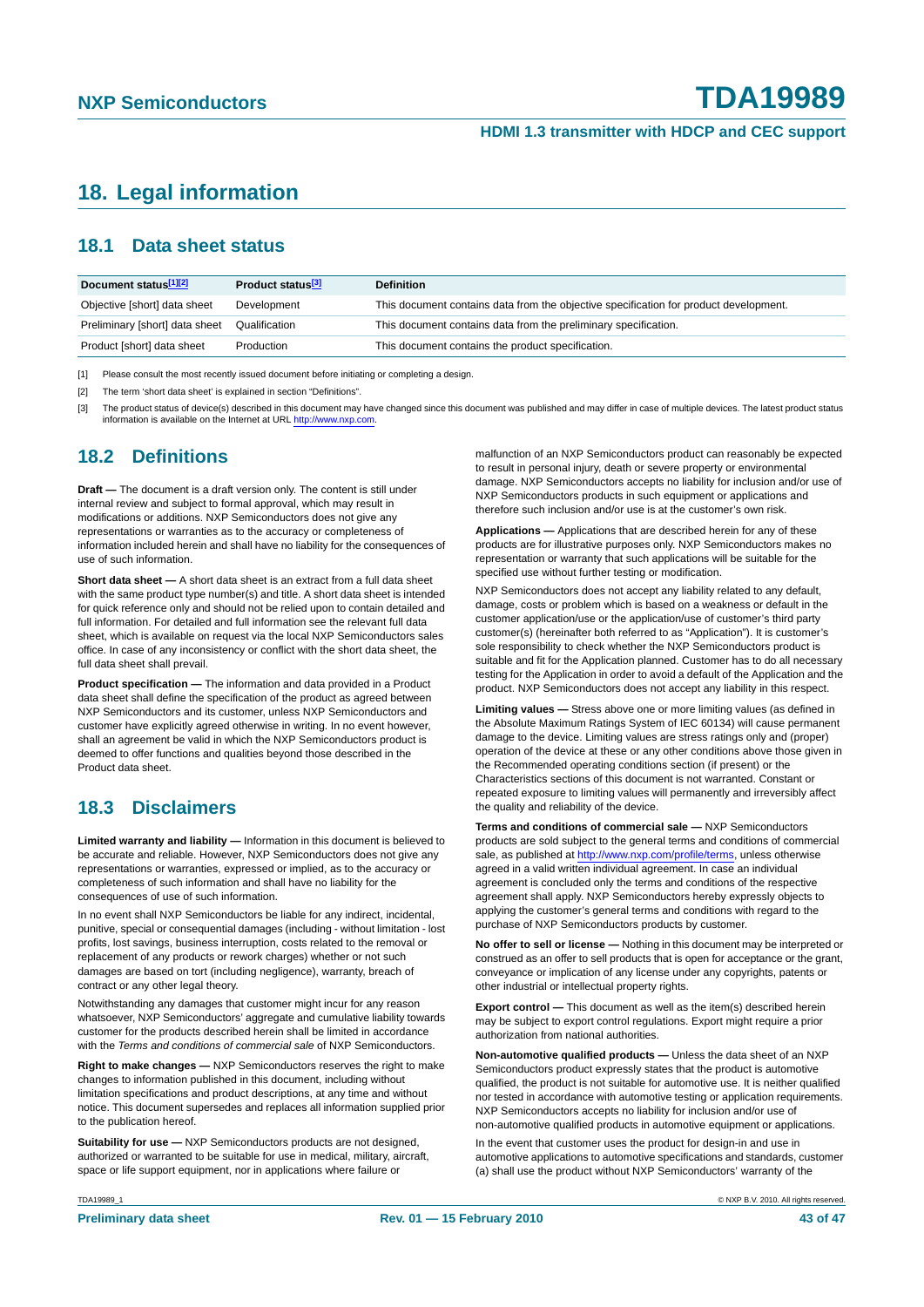#### **HDMI 1.3 transmitter with HDCP and CEC support**

product for such automotive applications, use and specifications, and (b) whenever customer uses the product for automotive applications beyond NXP Semiconductors' specifications such use shall be solely at customer's own risk, and (c) customer fully indemnifies NXP Semiconductors for any liability, damages or failed product claims resulting from customer design and use of the product for automotive applications beyond NXP Semiconductors' standard warranty and NXP Semiconductors' product specifications.

#### **18.4 Licenses**

**Purchase of NXP ICs with HDMI technology**

Use of an NXP IC with HDMI technology in equipment that complies with the HDMI standard requires a license from HDMI Licensing LLC, 1060 E. Arques Avenue Suite 100, Sunnyvale CA 94085, USA, e-mail: admin@hdmi.org.

#### **18.5 Trademarks**

Notice: All referenced brands, product names, service names and trademarks are the property of their respective owners.

**I 2C-bus —** logo is a trademark of NXP B.V.

#### **19. Contact information**

For more information, please visit: **http://www.nxp.com**

For sales office addresses, please send an email to: **salesaddresses@nxp.com**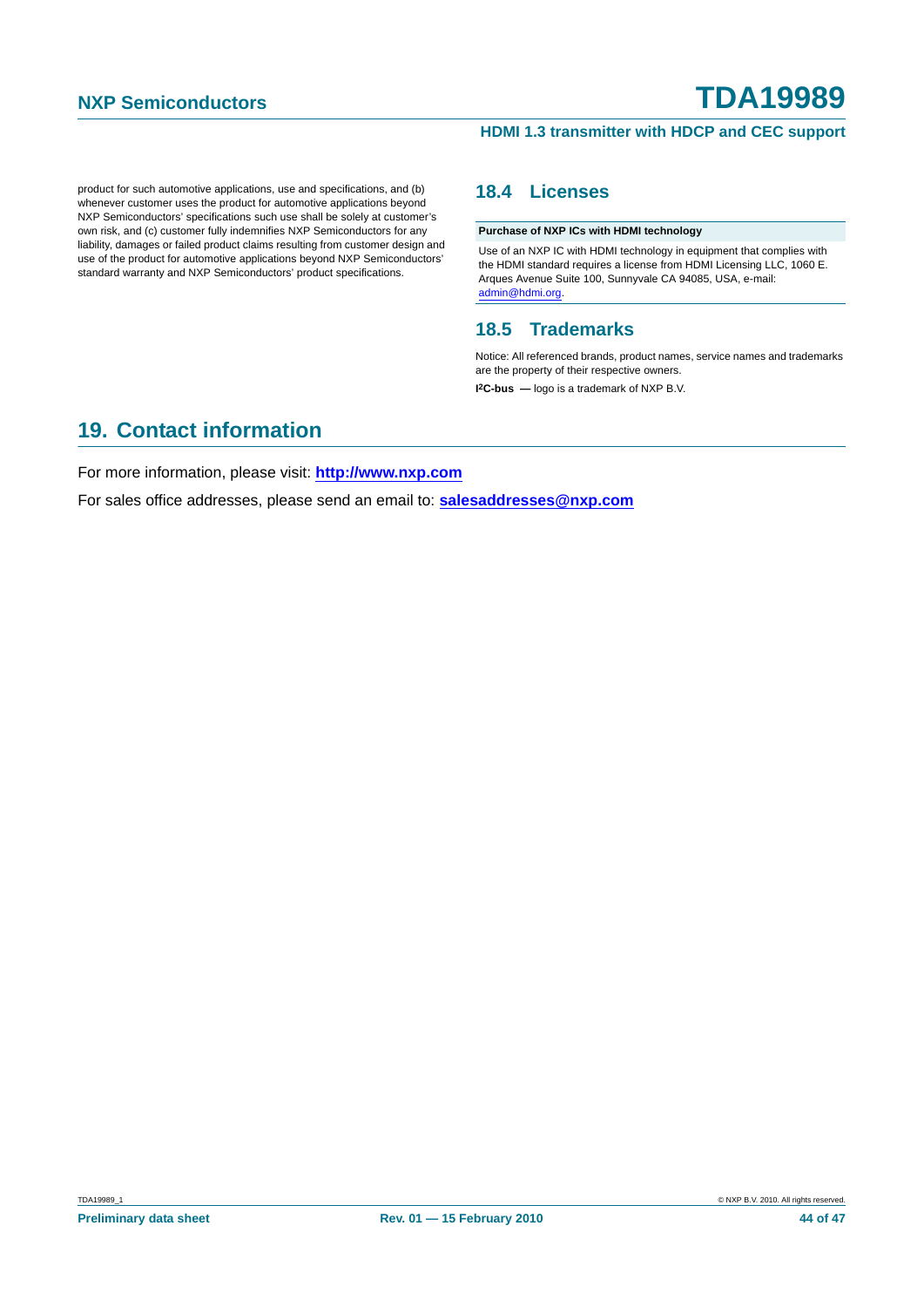#### **HDMI 1.3 transmitter with HDCP and CEC support**

### **20. Tables**

| Table 1.  | Ordering information 3                                                 |
|-----------|------------------------------------------------------------------------|
| Table 2.  |                                                                        |
| Table 3.  | Internal assignment $\ldots \ldots \ldots \ldots \ldots \ldots$ .      |
| Table 4.  | Video input swap to VP[23:20] 10                                       |
| Table 5.  | TDA19989 input/output capability 11                                    |
| Table 6.  | Inputs of video input formatter 12                                     |
| Table 7.  | RGB (3 ¥ 8-bit) external synchronization input                         |
|           | $(rising edge)$ mapping $\ldots \ldots \ldots \ldots \ldots \ldots$ 13 |
| Table 8.  | YCbCr 4: 4: 4 (3¥8-bit) external synchronization                       |
|           | input (rising edge) mapping 13                                         |
| Table 9.  | YCbCr 4: 2: 2 ITU656-like external                                     |
|           | synchronization input (rising edge) mapping 14                         |
| Table 10. | YCbCr 4: 2: 2 ITU656-like external                                     |
|           | synchronization input (double edge) mapping .15                        |
| Table 11. | YCbCr 4: 2: 2 ITU656-like embedded                                     |
|           | synchronization input (rising edge) mappings .15                       |
| Table 12. | YCbCr 4: 2: 2 ITU656-like embedded                                     |
|           | synchronization input (double edge) mapping .16                        |
| Table 13. | YCbCr 4 : 2 : 2 semi-planar external                                   |
|           | synchronization input (rising edge) mapping 17                         |
| Table 14. | YCbCr 4 : 2 : 2 semi-planar embedded                                   |
|           | synchronization input (rising edge) mapping 17                         |
| Table 15. | Use of color space converter, upsampler and                            |
|           |                                                                        |
| Table 16. | Audio port configuration 20                                            |
| Table 17. | TDA19989 typical power consumption in                                  |
|           | different configurations 22                                            |
| Table 18. |                                                                        |
| Table 19. | Receiver detection according to averaged                               |
|           | terminal voltage 24                                                    |
| Table 20. |                                                                        |
| Table 21. | HDMI core l <sup>2</sup> C-bus address 29                              |
| Table 22. | CEC core l <sup>2</sup> C-bus address 29                               |
| Table 23. |                                                                        |
| Table 24. | Timing parameters for EIA/CEA-861B 31                                  |
| Table 25. | Timing parameters for ATSC DTV standards,                              |
|           | which are not defined in EIA/CEA-861B 32                               |
| Table 26. | Timing parameters for PC standards below                               |
|           |                                                                        |
| Table 27. |                                                                        |
| Table 28. |                                                                        |
| Table 29. |                                                                        |
| Table 30. | Digital inputs and outputs 36                                          |
| Table 31. | Timing characteristics 37                                              |
| Table 32. |                                                                        |
| Table 33. |                                                                        |

#### **continued >>**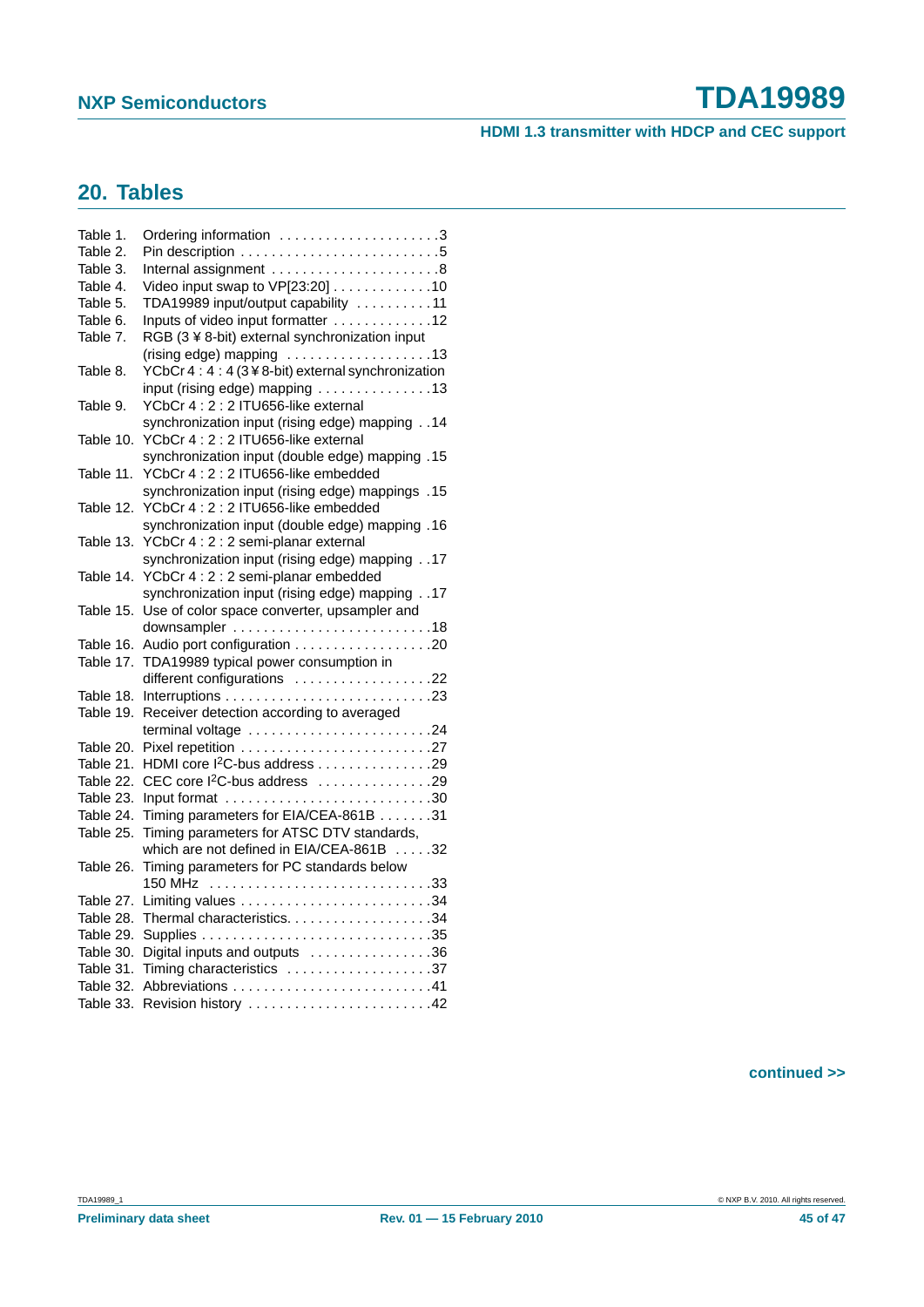#### **HDMI 1.3 transmitter with HDCP and CEC support**

### **21. Figures**

| Fig 1.  | TDA19989 high-level block diagram 2                   |
|---------|-------------------------------------------------------|
| Fig 2.  | TDA19989 Block diagram 4                              |
| Fig 3.  | Pin configuration (TFBGA64). 5                        |
| Fig 4.  | Internal assignment of VP[23:0]. 8                    |
| Fig 5.  | Pixel encoding RGB 4 : 4 : 4 external                 |
|         | synchronization input (rising edge) 13                |
| Fig 6.  | Pixel encoding YCbCr 4 : 4 : 4 external               |
|         | synchronization input (rising edge) 14                |
| Fig 7.  | Pixel encoding YCbCr 4: 2: 2 ITU656-like              |
|         | external synchronization input (rising edge) 14       |
| Fig 8.  | Pixel encoding YCbCr 4: 2: 2 ITU656-like              |
|         | external synchronization input (double edge) 15       |
| Fig 9.  | Pixel encoding YCbCr 4: 2: 2 ITU656-like              |
|         | embedded synchronization input (rising edge) 16       |
| Fig 10. | Pixel encoding YCbCr 4: 2: 2 ITU656-like              |
|         | embedded synchronization input (double edge) .16      |
| Fig 11. | Pixel encoding YCbCr 4 : 2 : 2 semi-planar            |
|         | external input synchronization (rising edge) 17       |
| Fig 12. | Pixel encoding YCbCr 4 : 2 : 2 semi-planar            |
|         | embedded synchronization input (rising edge) 18       |
| Fig 13. |                                                       |
| Fig 14. | Audio input swap to I <sup>2</sup> S-bus channel 0 or |
|         |                                                       |
| Fig 15. | Receiver sensitivity detection 24                     |
| Fig 16. | Modules involved in CEC clock calibration             |
|         |                                                       |
| Fig 17. |                                                       |
| Fig 18. | Set-up and hold time definition diagram for           |
|         | single-edge clock mode38                              |
| Fig 19. | Set-up and hold time definition diagram for           |
|         |                                                       |
| Fig 20. | Connecting TDA19989 transmitter using                 |
|         | external clock source39                               |
| Fig 21. | Connecting TDA19989 transmitter using                 |
|         | internal FRO for CEC39                                |
| Fig 22. | Package outline SOT962-3 (TFBGA64) 40                 |

**continued >>**